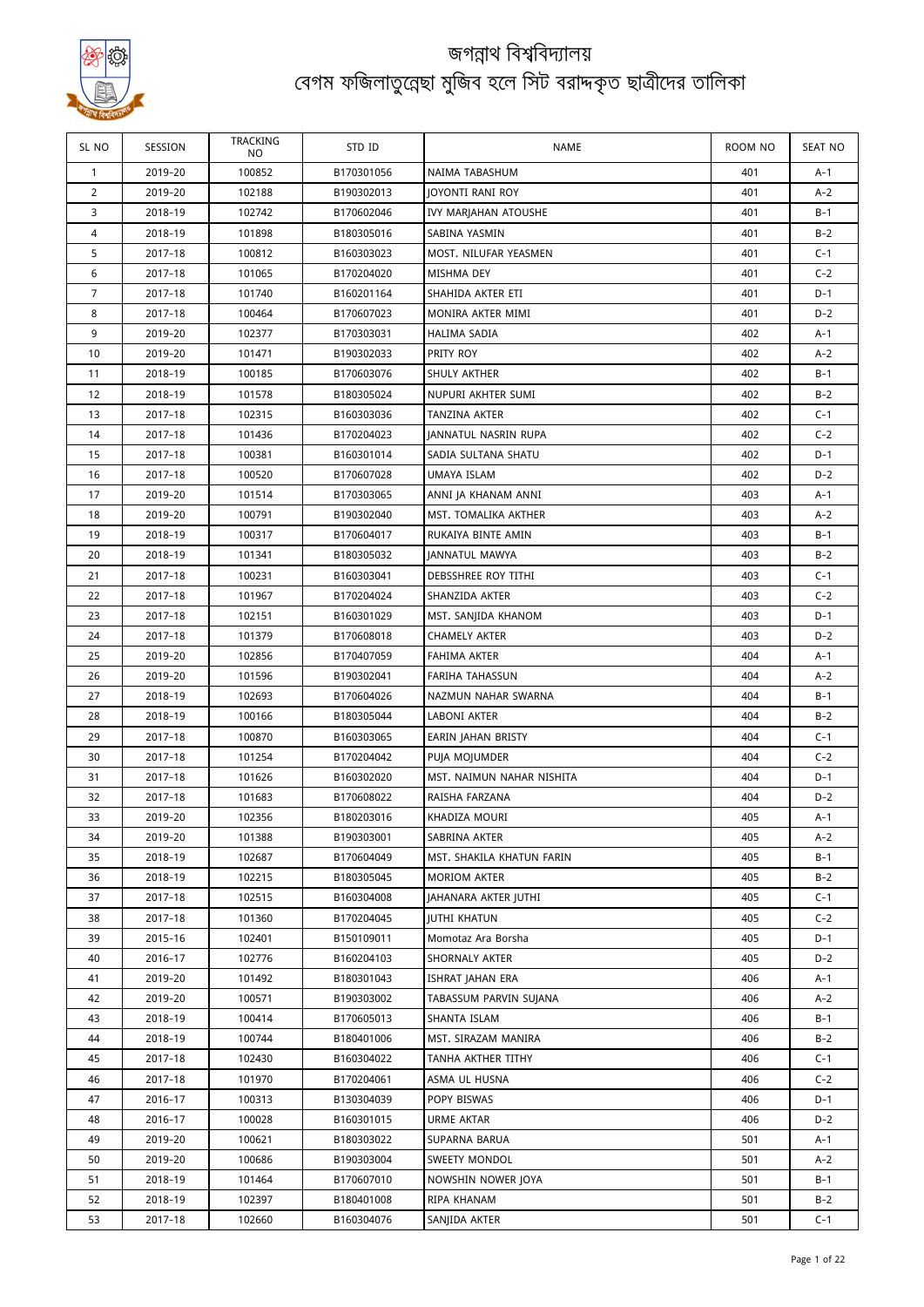

| 54  | 2017-18 | 100484 | B170204062 | ASHRAFI TARAFDER                       | 501        | $C-2$          |
|-----|---------|--------|------------|----------------------------------------|------------|----------------|
| 55  | 2016-17 | 100090 | B150301018 | ROKAIYA FALGUNI                        | 501        | $D-1$          |
| 56  | 2016-17 | 102491 | B160301061 | <b>FAHIMA FERDAUS</b>                  | 501        | $D-2$          |
| 57  | 2019-20 | 100163 | B180304011 | FARHANA TANZUM                         | 502        | A-1            |
| 58  | 2019-20 | 100845 | B190303069 | <b>FATEMATUI IUHURA</b>                | 502        | $A-2$          |
| 59  | 2018-19 | 101868 | B170608001 | UMME HABIBA PIYA                       | 502        | B-1            |
| 60  | 2018-19 | 100496 | B180401015 | <b>KAKON</b>                           | 502        | $B-2$          |
| 61  | 2017-18 | 102462 | B160304078 | SARMIN AKTER                           | 502        | $C-1$          |
| 62  | 2017-18 | 101875 | B170301005 | MORIOM AKTER MIM                       | 502        | $C-2$          |
| 63  | 2016-17 | 102493 | B150301040 | <b>JARIN TASNIM ELA</b>                | 502        | $D-1$          |
| 64  | 2016-17 | 102639 | B160302009 | YELURA YEASMINN                        | 502        | $D-2$          |
| 65  | 2019-20 | 101138 | B180304031 | MST. AZMIN SULTANA                     | 503        | A-1            |
| 66  | 2019-20 | 101178 | B190304003 | MST. SHAMIMA AKTER                     | 503        | $A-2$          |
| 67  | 2018-19 | 102854 | B170608006 | AFRIDA TABASSUM                        | 503        | $B-1$          |
| 68  | 2018-19 | 101677 | B180401016 | SHAMMI AKTER                           | 503        | $B-2$          |
| 69  | 2017-18 | 101697 | B160305021 | TAZNOVA AKTER MUKTA                    | 503        | $C-1$          |
| 70  | 2017-18 | 102751 | B170301009 | MAHINUR NAHAR MIM                      | 503        | $C-2$          |
| 71  | 2016-17 | 101702 | B150301067 | PANNA AKTER                            | 503        | $D-1$          |
| 72  | 2016-17 | 100114 | B160302043 | <b>IANNATUL FERDOUS TANIYA</b>         | 503        | $D-2$          |
| 73  | 2019-20 | 101900 | B180305048 | MST. ESRAT JAHAN                       | 504        | A-1            |
| 74  | 2019-20 | 101644 | B190304011 | MOST. NISHAT MAHFUZA                   | 504        | A-2            |
| 75  | 2018-19 | 101934 | B170608028 | HOMYRA ABIDA                           | 504        | $B-1$          |
| 76  | 2018-19 | 102535 | B180401022 |                                        | 504        | $B-2$          |
| 77  | 2017-18 | 101701 | B160305053 | NUSRAT JAHAN JARIN<br>ABIDA SULTANA    | 504        | $C-1$          |
| 78  | 2017-18 | 101418 | B170301018 | AYESHA SIDDIQUA ASHA                   | 504        | $C-2$          |
|     |         |        |            |                                        |            |                |
| 79  | 2016-17 | 102503 | B150301068 | <b>MONI AKTER</b>                      | 504<br>504 | $D-1$<br>$D-2$ |
| 80  | 2016-17 | 102619 | B160302074 | TASNIA ROCHITA CHAITY                  |            |                |
| 81  | 2019-20 | 101878 | B180402069 | Ummal Khair Fatema                     | 505        | A-1            |
| 82  | 2019-20 | 100279 | B190304014 | MARJIA AKTER RIMU                      | 505        | $A-2$          |
| 83  | 2018-19 | 102748 | B180101015 | MST JANNATUL FERDOWS<br>SHAPNA SULTANA | 505        | $B-1$          |
| 84  | 2018-19 | 100707 | B180401025 |                                        | 505        | $B-2$          |
| 85  | 2017-18 | 102269 | B160401063 | ZANNATUL NAYMA TAMA                    | 505        | $C-1$          |
| 86  | 2017-18 | 101238 | B170301044 | JOYA RANI DEBNATH                      | 505        | $C-2$          |
| 87  | 2016-17 | 102762 | B150302030 | LAXMI RANI ROY                         | 505        | $D-1$          |
| 88  | 2016-17 | 100312 | B160303025 | KHADIJA KHATUN                         | 505        | D-2            |
| 89  | 2019-20 | 100922 | B180404056 | MOST. ZANNATUL FERDOUSI                | 506        | A-1            |
| 90  | 2019-20 | 100843 | B190304029 | TOUFATUL FARDUSHI ZILIK                | 506        | $A-2$          |
| 91  | 2018-19 | 102347 | B180101019 | MST. NAZMIN AKHTER                     | 506        | B-1            |
| 92  | 2018-19 | 101829 | B180401028 | TAOHIDA NAZNIN                         | 506        | $B-2$          |
| 93  | 2017-18 | 100614 | B160402019 | JANNATUN JUBAIRA JUHI                  | 506        | C-1            |
| 94  | 2017-18 | 100372 | B170301057 | TASNIM MAHMUDA PREETY                  | 506        | $C-2$          |
| 95  | 2016-17 | 102355 | B150302034 | RADITA HOSSAIN                         | 506        | $D-1$          |
| 96  | 2016-17 | 100283 | B160303030 | KANIZ FATEMA LAIZO                     | 506        | $D-2$          |
| 97  | 2019-20 | 102395 | B180407028 | MST. SHIKHA KHATUN                     | 507        | A-1            |
| 98  | 2019-20 | 101357 | B190304034 | MOUFIA MAHAJABIN DRISTY                | 507        | A-2            |
| 99  | 2018-19 | 100995 | B180101036 | MOST. NAZMUN NAHAR                     | 507        | B-1            |
| 100 | 2018-19 | 100246 | B180401033 | SAZIDA KHATUN                          | 507        | $B-2$          |
| 101 | 2017-18 | 100622 | B160402065 | MST. JANNATUL NEIGHMA                  | 507        | $C-1$          |
| 102 | 2017-18 | 101343 | B170301063 | UMME SADIA JAHAN SINTHIA               | 507        | $C-2$          |
| 103 | 2016-17 | 102560 | B150303027 | MUBASHWIRA HADAYET                     | 507        | D-1            |
| 104 | 2016-17 | 100935 | B160303033 | HRITUPARNA DAS                         | 507        | $D-2$          |
| 105 | 2019-20 | 100884 | B180408017 | RAFRAFIN TABASSUM                      | 508        | A-1            |
| 106 | 2019-20 | 100979 | B190305001 | FARHANA AKTER SUCI                     | 508        | $A-2$          |
| 107 | 2018-19 | 100912 | B180101039 | PRITI AKTER ALO                        | 508        | B-1            |
| 108 | 2018-19 | 100865 | B180401034 | BARKHA DABY                            | 508        | $B-2$          |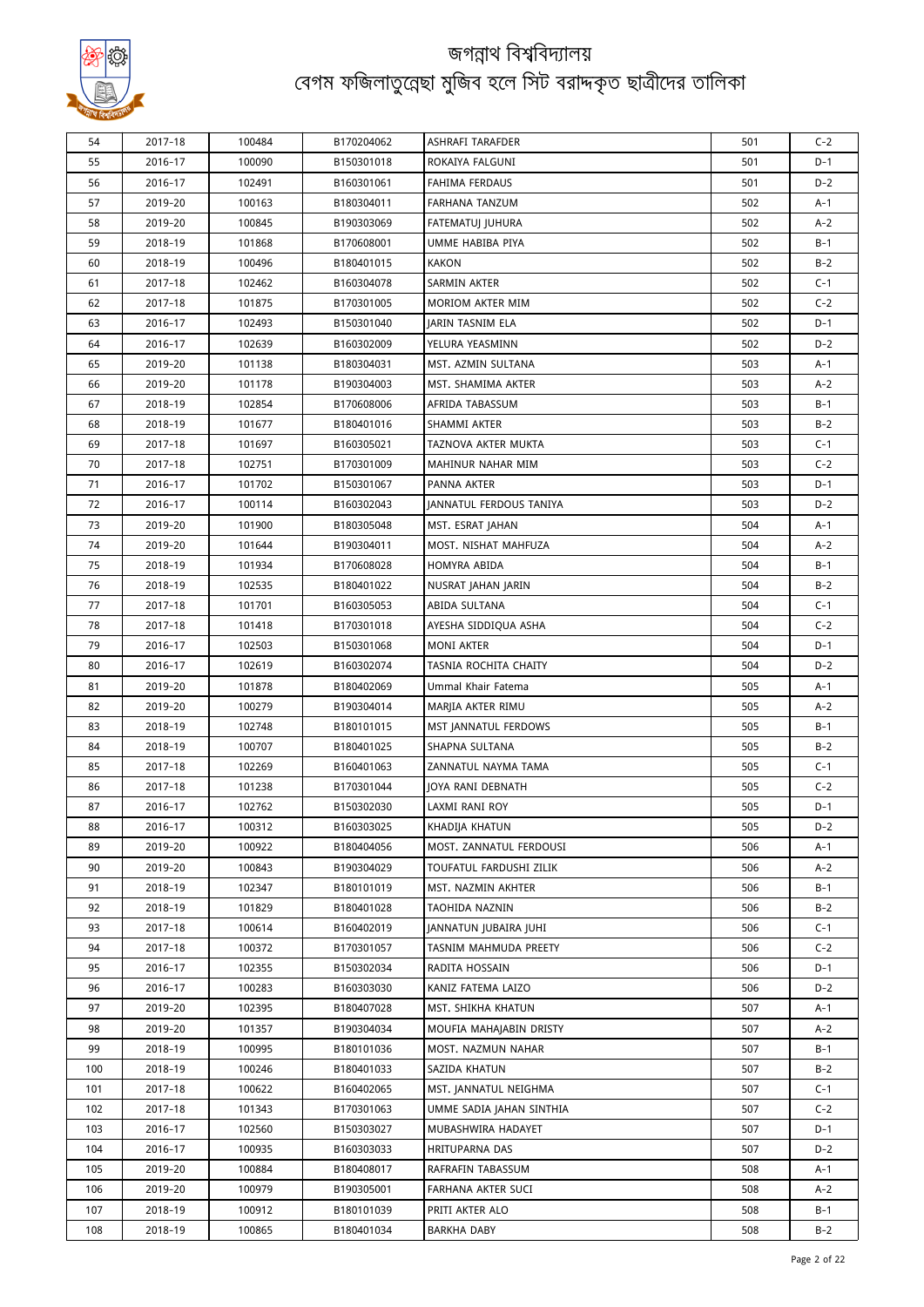

| 109 | 2017-18 | 102698 | B160403062 | FARZANA RAHMAN TANDRA                      | 508 | $C-1$ |
|-----|---------|--------|------------|--------------------------------------------|-----|-------|
| 110 | 2017-18 | 100316 | B170302007 | MARSHIA AREFIN                             | 508 | $C-2$ |
| 111 | 2016-17 | 100356 | B150303067 | NAIEMA SULTANA POPI                        | 508 | $D-1$ |
| 112 | 2016-17 | 100960 | B160303042 | ADITI BANERJEE                             | 508 | $D-2$ |
| 113 | 2019-20 | 101542 | B180502017 | NAZNIN NAHAR KEYA                          | 509 | A-1   |
| 114 | 2019-20 | 100712 | B190305040 | MARIA AKTER ABIN                           | 509 | $A-2$ |
| 115 | 2018-19 | 102505 | B180101040 | SURAIYA AKTER                              | 509 | B-1   |
| 116 | 2018-19 | 101589 | B180402022 | SAYABA AKTER                               | 509 | $B-2$ |
| 117 | 2017-18 | 101830 | B160404071 | NURE FARIA NOVA                            | 509 | $C-1$ |
| 118 | 2017-18 | 102206 | B170302010 | MST. KHADIJA TUL KUBRA                     | 509 | $C-2$ |
| 119 | 2016-17 | 100285 | B150303077 | ARJANA AKTER MOJUMDER                      | 509 | $D-1$ |
| 120 | 2016-17 | 102316 | B160303045 | MOSTARI RAHMAN BRISTI                      | 509 | D-2   |
| 121 | 2019-20 | 101477 | B180601001 | MAHMUDA SULTANA                            | 510 | A-1   |
| 122 | 2019-20 | 100660 | B190401001 | MOST. AZIZUN AKTER RIMU                    | 510 | $A-2$ |
| 123 | 2018-19 | 101273 | B180101048 | JUE AKTER                                  | 510 | B-1   |
| 124 | 2018-19 | 100909 | B180402027 | MST. RAFIQUAISLAM MEGHLA                   | 510 | $B-2$ |
| 125 | 2017-18 | 100143 | B160407038 | LABONNA BHOWMIK                            | 510 | $C-1$ |
| 126 | 2017-18 | 101318 | B170302011 | AFRIN AKTER                                | 510 | $C-2$ |
| 127 | 2016-17 | 100208 | B150304037 | UMAMA AKTER URMY                           | 510 | D-1   |
| 128 | 2016-17 | 100067 | B160303069 | MST. AFSANA MIMI                           | 510 | $D-2$ |
|     |         |        | B180601060 |                                            |     |       |
| 129 | 2019-20 | 102321 |            | ORPITA AKONDA RINTHY<br>MST. FATINUR BEGUM | 511 | A-1   |
| 130 | 2019-20 | 102320 | B190401010 |                                            | 511 | $A-2$ |
| 131 | 2018-19 | 100223 | B180101052 | HALIMA KHATUN                              | 511 | B-1   |
| 132 | 2018-19 | 102819 | B180402028 | MOST. RUMA AKTER                           | 511 | $B-2$ |
| 133 | 2017-18 | 100345 | B160601005 | MOST. EFAT JAHAN MONJU                     | 511 | $C-1$ |
| 134 | 2017-18 | 102666 | B170302012 | MST SUNJIDA KHANAM                         | 511 | $C-2$ |
| 135 | 2016-17 | 101204 | B150601004 | MOST. ARFINA AFROSE                        | 511 | D-1   |
| 136 | 2016-17 | 101346 | B160304009 | AESA NURAEA TOMA                           | 511 | $D-2$ |
| 137 | 2019-20 | 102232 | B180602057 | NUSRAT JAHAN INTIA                         | 512 | A-1   |
| 138 | 2019-20 | 102812 | B190401015 | ATIA HUMAYRA HASNAT SUHA                   | 512 | $A-2$ |
| 139 | 2018-19 | 100729 | B180101061 | AYESHA AKTER SUCHI                         | 512 | B-1   |
| 140 | 2018-19 | 102383 | B180402031 | JASMIN AKHTER JUTHI                        | 512 | $B-2$ |
| 141 | 2017-18 | 100349 | B160601007 | SABIKUNNAHER MIM                           | 512 | $C-1$ |
| 142 | 2017-18 | 100525 | B170302035 | <b>MANSURA AKTER</b>                       | 512 | $C-2$ |
| 143 | 2016-17 | 101785 | B150601013 | MOST. NAZMUNNAHAR BEGUM                    | 512 | $D-1$ |
| 144 | 2016-17 | 102228 | B160304020 | AFRIN AKTER PIAL                           | 512 | $D-2$ |
| 145 | 2019-20 | 100393 | B180604039 | SHARMIN AKTER                              | 601 | A-1   |
| 146 | 2019-20 | 102033 | B190401017 | MINARA AKTER                               | 601 | A-2   |
| 147 | 2018-19 | 100999 | B180101078 | SUPROVA BISWAS                             | 601 | B-1   |
| 148 | 2018-19 | 101911 | B180402034 | MST. HABIBA BEGUM                          | 601 | $B-2$ |
| 149 | 2017-18 | 101766 | B160601008 | MEHZEBIN TAMANNA                           | 601 | $C-1$ |
| 150 | 2017-18 | 100515 | B170302041 | LIZA JOURDAR                               | 601 | $C-2$ |
| 151 | 2016-17 | 102564 | B150601065 | MST. NASRIN JAHAN                          | 601 | $D-1$ |
| 152 | 2016-17 | 100062 | B160304031 | SHABNAM BASHIR EKA                         | 601 | $D-2$ |
| 153 | 2019-20 | 100474 | B180604055 | KAZI IFFAT ARA                             | 602 | A-1   |
| 154 | 2019-20 | 101087 | B190401021 | MENTAHUM JANNAT                            | 602 | A-2   |
| 155 | 2018-19 | 102239 | B180101084 | AFIA ZAHIN BRINTO                          | 602 | B-1   |
| 156 | 2018–19 | 102581 | B180402040 | FARZANA AKTER HASI                         | 602 | $B-2$ |
| 157 | 2017-18 | 101175 | B160601065 | SAMIRA MAHMUD MITHI                        | 602 | $C-1$ |
| 158 | 2017-18 | 102209 | B170302042 | SAYRA SUMSI NIPUN                          | 602 | $C-2$ |
| 159 | 2016-17 | 102585 | B150601077 | MOST. SIRAJUM MONIRA MONI                  | 602 | D-1   |
| 160 | 2016-17 | 100194 | B160305034 | FOUZIA AKTER                               | 602 | $D-2$ |
| 161 | 2019-20 | 100113 | B180604072 | DISHA BALO                                 | 603 | A-1   |
| 162 | 2019-20 | 100572 | B190401029 | MAHBUBA MUNNI                              | 603 | A-2   |
| 163 | 2018-19 | 102296 | B180102006 | SHAHANAZ PARVIN                            | 603 | B-1   |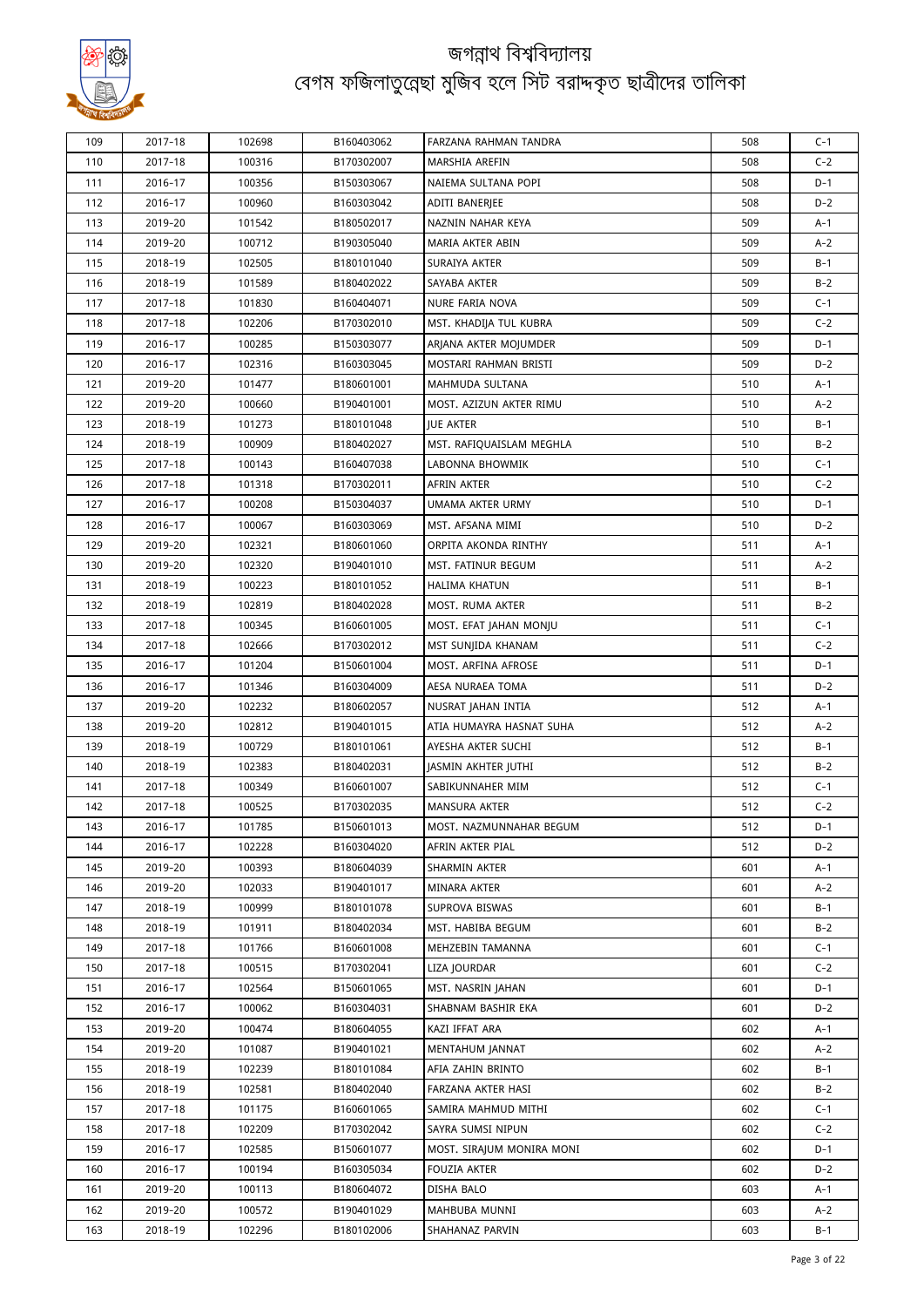

| 164        | 2018-19            | 101321           | B180402045               | Tamanna Islam Rozy                     | 603        | $B-2$          |
|------------|--------------------|------------------|--------------------------|----------------------------------------|------------|----------------|
| 165        | 2017-18            | 100718           | B160601071               | MST. MAHIMA KHANOM NIPU                | 603        | $C-1$          |
| 166        | 2017-18            | 102691           | B170302045               | PURNIMA SAHA SHITHI                    | 603        | $C-2$          |
| 167        | 2016-17            | 101838           | B150602054               | ISRAT JAHAN SANDHE                     | 603        | $D-1$          |
| 168        | 2016-17            | 102790           | B160305036               | <b>MAISHA MUNTAHA</b>                  | 603        | $D-2$          |
| 169        | 2019-20            | 101776           | B180605023               | JANNATUL FERDOUS                       | 604        | A-1            |
| 170        | 2019-20            | 100728           | B190401080               | MST. ATKYA FARJANA                     | 604        | $A-2$          |
| 171        | 2018-19            | 101104           | B180102010               | MST. TASNIA MAHABUBA                   | 604        | $B-1$          |
| 172        | 2018-19            | 101678           | B180402068               | FARJANA SIDDIQUE                       | 604        | $B-2$          |
| 173        | 2017-18            | 101188           | B160602030               | JANNATUL FERDOUSE                      | 604        | $C-1$          |
| 174        | 2017-18            | 102288           | B170302063               | SHARJINA SARWAR                        | 604        | $C-2$          |
| 175        | 2016-17            | 100454           | B150602073               | SABRIN SULTANA                         | 604        | $D-1$          |
| 176        | 2016-17            | 100351           | B160401001               | IMTIAJ KHAN MUKTA                      | 604        | $D-2$          |
| 177        | 2019-20            | 100710           | B180606010               | LIZA AKTER                             | 605        | A-1            |
| 178        | 2019-20            | 101169           | B190402009               | KHADIJATUL KUBRA                       | 605        | $A-2$          |
| 179        | 2018-19            | 101115           | B180102016               | LIMA BALA                              | 605        | $B-1$          |
| 180        | 2018-19            | 102258           | B180403001               | PUSPITA BISWAS POOJA                   | 605        | $B-2$          |
| 181        | 2017-18            | 100017           | B160602037               | TAMANNA ISLAM TANIA                    | 605        | $C-1$          |
| 182        | 2017-18            | 101802           | B170303004               | KASPIA AKTER                           | 605        | $C-2$          |
| 183        | 2016-17            | 102532           | B150603063               | RUMANA RAHMAN                          | 605        | $D-1$          |
| 184        | 2016-17            | 100378           | B160401038               | JANNATUL FERDOUS                       | 605        | $D-2$          |
| 185        | 2019-20            | 101023           | B180607013               | CHANDRIMA ROY                          | 606        | A-1            |
| 186        | 2019-20            | 100262           | B190402027               | MST. AYESHA AKTER                      | 606        | $A-2$          |
| 187        | 2018-19            | 100585           | B180102022               | SONALY AKTHER MUNNY                    | 606        | B-1            |
| 188        | 2018-19            | 102427           | B180403002               | ROKSANA PARVIN                         | 606        | $B-2$          |
| 189        | 2017-18            | 101961           | B160602041               | MOST. ATKIYA FARJANA                   | 606        | $C-1$          |
| 190        | 2017-18            | 100338           | B170303006               | NAHIMA JAHAN NISHAT                    | 606        | $C-2$          |
| 191        | 2016-17            | 102406           | B150603086               | <b>JANNATUL BUSHRA</b>                 | 606        | $D-1$          |
| 192        | 2016-17            | 100368           | B160401040               | LAMIA AKHTER                           | 606        | $D-2$          |
| 193        | 2019-20            | 101481           | B180607016               | MOST. JANNATUL FERDOUS JAMI            | 607        | A-1            |
| 194        | 2019-20            | 100703           | B190402035               | AKLIMA JANNAT TUBA                     | 607        | $A-2$          |
| 195        | 2018-19            | 102702           | B180102026               | NUSRAT ZAHAN                           | 607        | B-1            |
| 196        | 2018-19            | 102345           | B180403027               | SHABRIA AZAM                           | 607        | $B-2$          |
| 197        | 2017-18            | 102598           | B160603025               | SUMIYA ARABI                           | 607        | $C-1$          |
| 198        | 2017-18            | 100128           | B170303064               | REJOWANA ROCHI                         | 607        | $C-2$          |
| 199        | 2016-17            | 101773           |                          |                                        | 607        | D-1            |
| 200        | 2016-17            | 102353           | B150604033<br>B160401059 | Prianka Kundu<br><b>BUSHRA SULTANA</b> | 607        | $D-2$          |
| 201        | 2019-20            | 102036           | B190101010               | MOST. MEHENAZ TABASSUM SHEEKRITY       | 608        | A-1            |
| 202        | 2019-20            | 101296           | B190402042               | FARHANA BINTA SOHID                    | 608        | A-2            |
| 203        | 2018-19            | 102658           | B180102033               | MST. SAKILA FERDOUS BRISTY             | 608        | B-1            |
| 204        | 2018-19            | 102729           | B180403034               | OISHI RANI DAS                         | 608        | $B-2$          |
|            |                    |                  | B160603033               |                                        | 608        |                |
| 205<br>206 | 2017-18<br>2017-18 | 101674<br>100039 | B170303068               | MUMTAHINA ALAM                         | 608        | $C-1$<br>$C-2$ |
| 207        | 2016-17            | 101981           | B150604051               | MOULY ASHRAF<br>Nusrat Jahan Mutu      | 608        | D-1            |
| 208        | 2016-17            | 101670           | B160401062               | NOSHIN UMMA BUSHRA                     | 608        | $D-2$          |
| 209        | 2019-20            | 102252           |                          |                                        | 609        |                |
|            |                    |                  | B190101013               | NAJUYA BEGUM                           |            | A-1            |
| 210        | 2019-20            | 101083           | B190402045<br>B180102036 | MST. ANIKA SHARMILA SOMA               | 609<br>609 | A-2            |
| 211        | 2018–19            | 102064           |                          | BABITA RANI ROY                        |            | B-1            |
| 212        | 2018–19            | 100110           | B180403046               | MST. RABINA AKTER BRISTI               | 609<br>609 | $B-2$          |
| 213        | 2017-18            | 100228           | B160604010               | FAWZIYAH RAHMAN                        |            | $C-1$          |
| 214        | 2017-18            | 102681           | B170304023               | MARZIA ALAM TAPOSHI                    | 609        | $C-2$          |
| 215        | 2016-17            | 100066           | B150606009               | JEMIMA ASRAFI MOU                      | 609        | $D-1$<br>$D-2$ |
| 216        | 2016-17            | 100775           | B160401065               | MARIA RAHMAN TAMA                      | 609        |                |
| 217        | 2019-20            | 101600           | B190101017               | SUMAYA AKTER RESHMI                    | 610        | A-1            |
| 218        | 2019-20            | 100501           | B190402046               | TANAYA BISWAS                          | 610        | A-2            |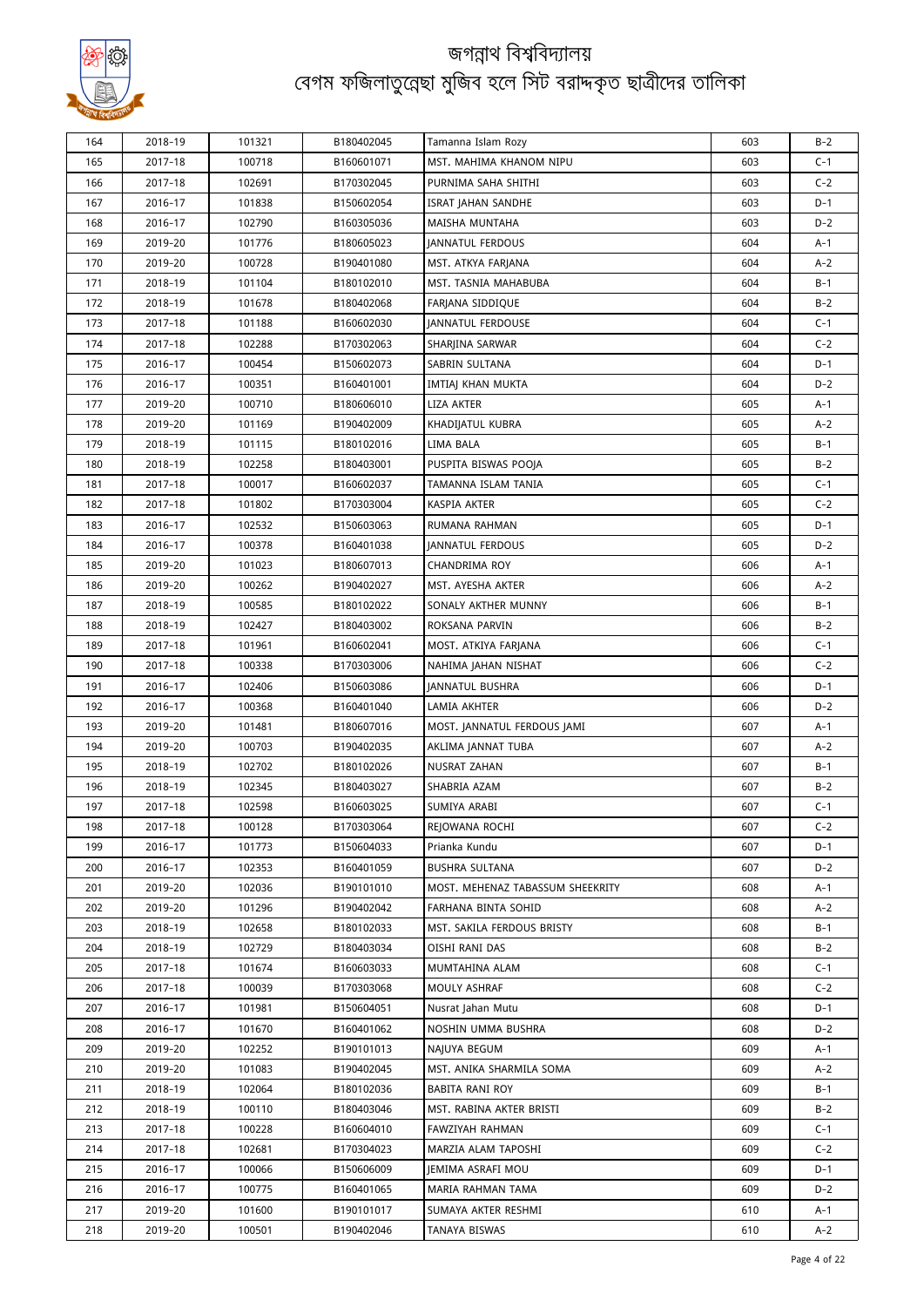

| 219        | 2018-19            | 101692 | B180102039               | <b>MARIA AFRIN</b>        | 610 | $B-1$      |
|------------|--------------------|--------|--------------------------|---------------------------|-----|------------|
| 220        | 2018-19            | 102092 | B180403056               | REZWANA KARIM             | 610 | $B-2$      |
| 221        | 2017-18            | 102504 | B160604011               | SHAHIDA SULTANA           | 610 | $C-1$      |
| 222        | 2017-18            | 102539 | B170304028               | ANIKA ISLAM SHANTA        | 610 | $C-2$      |
| 223        | 2016-17            | 102141 | B160101001               | SHANJANA JANNAT NAIMA     | 610 | $D-1$      |
| 224        | 2016-17            | 101615 | B160401072               | <b>JUBAIDA ALAM</b>       | 610 | $D-2$      |
| 225        | 2019-20            | 101886 | B190101019               | RIPA BANU.                | 611 | A-1        |
| 226        | 2019-20            | 100095 | B190402056               | SAIFUN NAHAR              | 611 | $A-2$      |
| 227        | 2018-19            | 100177 | B180102075               | MUBASSIRA BINTE MAHMUD    | 611 | $B-1$      |
| 228        | 2018-19            | 100441 | B180403057               | ZANNAT ARA SHARNA         | 611 | $B-2$      |
| 229        | 2017-18            | 102034 | B160604029               | SUMAIYA ISLAM             | 611 | $C-1$      |
| 230        | 2017-18            | 100555 | B170304036               | ASMAUL HUSNA              | 611 | $C-2$      |
| 231        | 2016-17            | 101294 | B160101004               | BASONTI BISWAS            | 611 | $D-1$      |
| 232        | 2016-17            | 101865 | B160401076               | MARZIA AKTER              | 611 | $D-2$      |
| 233        | 2019-20            | 102613 | B190101030               | SHATHI RANI ROY           | 612 | A-1        |
| 234        | 2019-20            | 100035 | B190402060               | BITHIKA PARVIN            | 612 | $A-2$      |
| 235        | 2018-19            | 100442 | B180102080               | AYSHA SHULTANA            | 612 | B-1        |
| 236        | 2018-19            | 102545 | B180403060               | TANZILA AKTER JENY        | 612 | $B-2$      |
| 237        | 2017-18            | 101029 | B160604049               | MOST. FAHMIDA SULTANA     | 612 | $C-1$      |
| 238        | 2017-18            | 100793 | B170304038               | IFRAT JAHAN               | 612 | $C-2$      |
| 239        | 2016-17            | 100281 | B160101010               | FARJANA YESMIN            | 612 | $D-1$      |
| 240        | 2016-17            | 100524 | B160402006               | SHAWLIN AKTER             | 612 | $D-2$      |
| 241        | 2019-20            | 102367 | B190101040               | ESRAT SARKER LABANYA      | 701 | A-1        |
| 242        | 2019-20            | 100444 | B190403001               | MST. SAMIA NAZ            | 701 | A-2        |
| 243        | 2018-19            | 101429 | B180103001               | <b>JANNATUL FERDOUS</b>   | 701 | $B-1$      |
| 244        | 2018-19            | 102216 | B180403067               | Mst. Afrena Jamman Afre   | 701 | $B-2$      |
| 245        | 2017-18            | 101362 | B160604054               | SRABONE SARKAR            | 701 | $C-1$      |
| 246        | 2017-18            | 101831 | B170304063               | TAHMINA AKTER TAMANNA     | 701 | $C-2$      |
| 247        | 2016-17            | 102474 | B160101011               | SHAMIMA AKTER SOMI        | 701 | D-1        |
| 248        | 2016-17            | 101476 | B160402008               | TASLIMA AKTER             | 701 | $D-2$      |
| 249        | 2019-20            | 101637 | B190101047               | <b>UMMAY JAKIA AFROSE</b> | 702 | A-1        |
| 250        | 2019-20            | 101739 | B190403004               | NUSRAT EMI                | 702 | A-2        |
| 251        | 2018-19            | 102743 | B180103002               | RUBAYA KHABIR             | 702 | B-1        |
| 252        | 2018-19            | 101648 | B180403074               | PIYASHA PATRA             | 702 | $B-2$      |
| 253        | 2017-18            | 100023 | B160604062               | MOST. MAHIA TASNIM        | 702 | C-1        |
| 254        | 2017-18            | 102152 | B170304073               | <b>IESMIN AKTER</b>       | 702 | $C-2$      |
| 255        | 2016-17            | 100081 | B160101013               | SWITY KHATUN              | 702 | D-1        |
| 256        | 2016-17            | 101557 | B160402009               | <b>IANNATUL FARDOUS</b>   | 702 | $D-2$      |
| 257        | 2019-20            | 102017 | B190102002               | SABRINA MUSTARI EVA       | 703 | A-1        |
| 258        | 2019-20            | 100602 | B190403006               | MST. AZMIRA KHATUN AKHI   | 703 | $A-2$      |
| 259        | 2018-19            | 101754 | B180103009               | SHAJIA SULTANA            | 703 | B-1        |
| 260        | 2018-19            | 102463 | B180404004               | TANIA SULTANA             | 703 | $B-2$      |
| 261        | 2017-18            | 102441 | B160606002               | SARMIN AKTHER TITHY       | 703 | $C-1$      |
| 262        | 2017-18            | 101877 | B170305041               | SADIA JANNAT MITU         | 703 | $C-2$      |
| 263        | 2016-17            | 101058 | B160101015               | SUMAIYA TASNIN            | 703 | D-1        |
| 264        | 2016-17            | 101076 | B160402027               | FARHANA AKTER             | 703 | $D-2$      |
|            |                    | 101485 |                          | <b>HALIMA KHATUN</b>      | 704 |            |
| 265<br>266 | 2019-20<br>2019-20 | 100384 | B190102005<br>B190403011 | MANSURA AKTER SADIA       | 704 | A-1<br>A-2 |
| 267        | 2018-19            | 101569 | B180103015               | SADIA ISLAM MIM           | 704 | B-1        |
| 268        | 2018-19            | 101338 | B180404015               | NIGER SULTANA REMA        | 704 | $B-2$      |
| 269        | 2017-18            | 102142 | B160606008               | TRISHA ROY                | 704 | $C-1$      |
| 270        | 2017-18            | 102056 | B170401001               | MODHUMITA MONDAL          | 704 | $C-2$      |
| 271        | 2016-17            | 101790 | B160101022               | MOHANA ISLAM MUNNI        | 704 | D-1        |
| 272        | 2016-17            | 101234 | B160402034               | NAIMA AKTER RIMA          | 704 | D-2        |
| 273        | 2019-20            | 100762 | B190102020               | FARJANA AKTER LIMA        | 705 |            |
|            |                    |        |                          |                           |     | A-1        |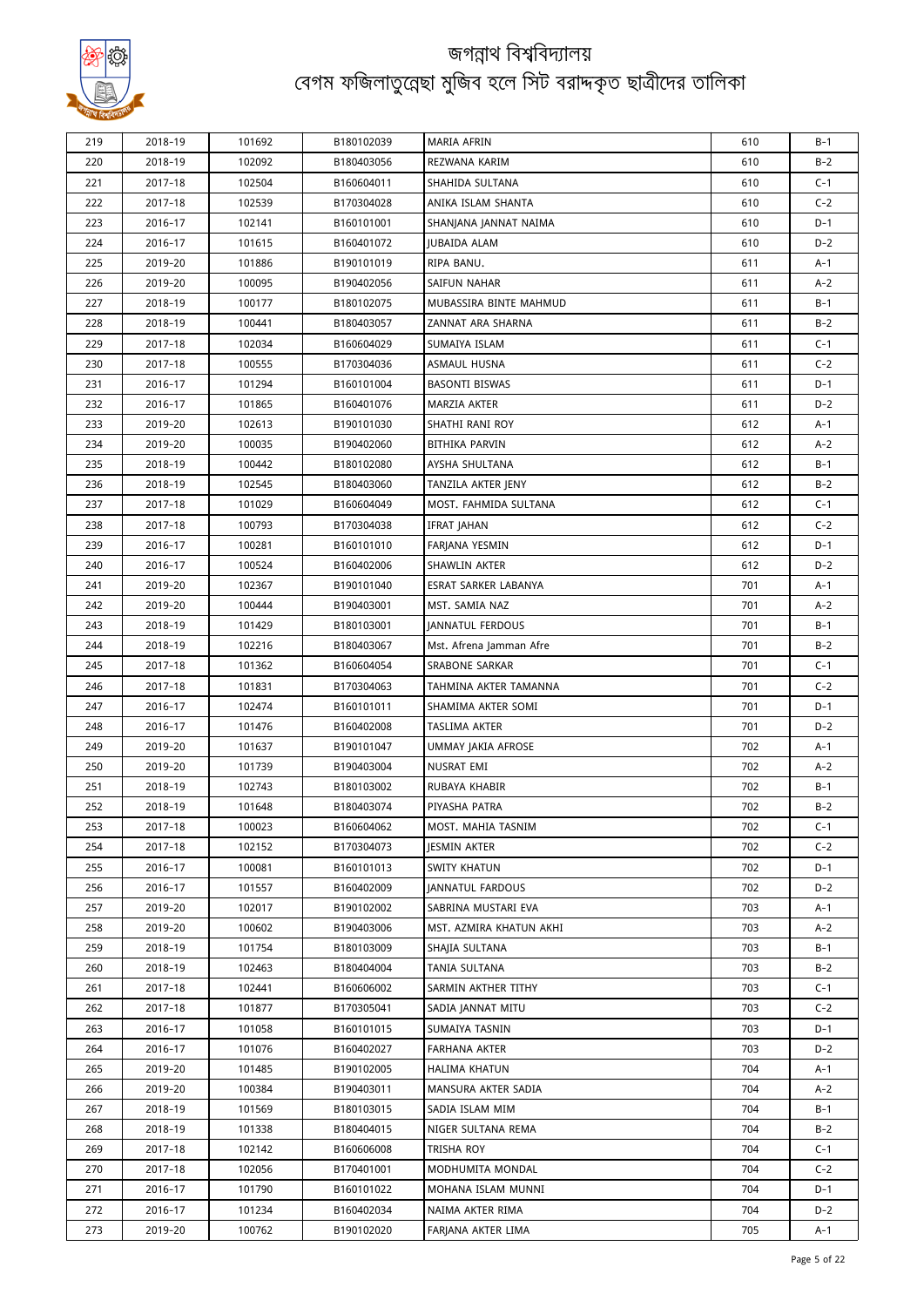

| 274 | 2019-20 | 101315 | B190403013 | IFFAT BEEN SUNNI            | 705 | $A-2$ |
|-----|---------|--------|------------|-----------------------------|-----|-------|
| 275 | 2018-19 | 100175 | B180103020 | SHOHIFA AKTER               | 705 | $B-1$ |
| 276 | 2018-19 | 101219 | B180404039 | AZIZUN NAHAR SOMAPTY        | 705 | $B-2$ |
| 277 | 2017-18 | 102210 | B160608007 | JANNAT AKTER SHATHI         | 705 | $C-1$ |
| 278 | 2017-18 | 101882 | B170401026 | SONGITA ISLAM               | 705 | $C-2$ |
| 279 | 2016-17 | 101468 | B160101043 | MST. ASMA KHATUN            | 705 | $D-1$ |
| 280 | 2016-17 | 101073 | B160402047 | MYMUNA HAQUE CHOWDHURY MILI | 705 | D-2   |
| 281 | 2019-20 | 102813 | B190102033 | NAHID SULTANA BABLEE        | 706 | A-1   |
| 282 | 2019-20 | 101675 | B190403022 | SHARMIN AKTER               | 706 | $A-2$ |
| 283 | 2018-19 | 101839 | B180103034 | TANJU ARA CHANDRA           | 706 | $B-1$ |
| 284 | 2018-19 | 101926 | B180404041 | MOST. ATIKA ANAM BIVA       | 706 | $B-2$ |
| 285 | 2017-18 | 101782 | B170101005 | WHREATHEE                   | 706 | $C-1$ |
| 286 | 2017-18 | 102322 | B170401031 | MST SUMONA AKTER BOBY       | 706 | $C-2$ |
| 287 | 2016-17 | 101211 | B160101051 | <b>IINIA AFRIN</b>          | 706 | $D-1$ |
| 288 | 2016-17 | 102648 | B160402051 | HUMAYRA HASIN               | 706 | $D-2$ |
| 289 | 2019-20 | 102062 | B190102039 | NIPA KHATUN                 | 707 | A-1   |
| 290 | 2019-20 | 100180 | B190403025 | MST. UMMA EFFAT FEYA        | 707 | $A-2$ |
| 291 | 2018-19 | 102576 | B180103043 | RANU AKTER                  | 707 | B-1   |
| 292 | 2018-19 | 101105 | B180404043 | UMME HABIBA                 | 707 | $B-2$ |
| 293 | 2017-18 | 101842 | B170101015 | <b>GOLAPY RAY</b>           | 707 | $C-1$ |
| 294 | 2017-18 | 102801 | B170401036 | ASMAUL HOSNA MIM            | 707 | $C-2$ |
| 295 | 2016-17 | 102072 | B160101073 | <b>MUNA AKTER</b>           | 707 | $D-1$ |
| 296 | 2016-17 | 100984 | B160403004 | SYEDA LABIBA SULTANA        | 707 | $D-2$ |
| 297 | 2019-20 | 102602 | B190102052 | MOHASHATA ROY MITU          | 708 | A-1   |
| 298 | 2019-20 | 100188 | B190403034 | MOST. ISRAT JAHAN           | 708 | A-2   |
| 299 | 2018-19 | 101366 | B180103056 | SHANAZ PARVIN               | 708 | B-1   |
| 300 | 2018-19 | 102238 | B180404044 | MST. MARIA JANNAT MISTY     | 708 | $B-2$ |
| 301 | 2017-18 | 102071 | B170101027 | SUBORNA RANI                | 708 | $C-1$ |
| 302 | 2017-18 | 101036 | B170401061 | UMME HUMAIARA SAMIA         | 708 | $C-2$ |
| 303 | 2016-17 | 102326 | B160101083 | NILANJONA HASAN             | 708 | D-1   |
| 304 | 2016-17 | 100648 | B160403008 | <b>HASIBA AKTER</b>         | 708 | $D-2$ |
| 305 | 2019-20 | 102015 | B190102055 | MOST. MAKSUDA YASMIN SOPNA  | 709 | A-1   |
| 306 | 2019-20 | 100339 | B190403038 | JANNATUL MOUYA SHOSHI       | 709 | A-2   |
| 307 | 2018-19 | 101693 | B180104013 | MEHRUBA SULTANA             | 709 | B-1   |
| 308 | 2018-19 | 101010 | B180404046 | MST. MINARA BEGUM           | 709 | B-2   |
| 309 | 2017-18 | 101720 | B170101045 | SUBORNA                     | 709 | $C-1$ |
| 310 | 2017-18 | 101958 | B170401067 | RISHA GHOSH                 | 709 | $C-2$ |
| 311 | 2016-17 | 100926 | B160102002 | MARIA RAHMAN                | 709 | D-1   |
| 312 | 2016-17 | 102240 | B160403014 | YESMIN AKTER EVA            | 709 | $D-2$ |
| 313 | 2019-20 | 102016 | B190102073 | RABEYA AKTER                | 710 | A-1   |
| 314 | 2019-20 | 102655 | B190403046 | MURCHHANA CHOWDHURY         | 710 | $A-2$ |
| 315 | 2018-19 | 100887 | B180104021 | SHAKILA AKTER               | 710 | B-1   |
| 316 | 2018-19 | 101158 | B180404051 | FATEMA AKTER SWARNA         | 710 | $B-2$ |
| 317 | 2017-18 | 100083 | B170101056 | MOST. TAHRIMA KHATUN        | 710 | $C-1$ |
| 318 | 2017-18 | 101035 | B170401074 | SADIA SULTANA               | 710 | $C-2$ |
| 319 | 2016-17 | 100494 | B160102004 | REZOWANA ISLAM              | 710 | $D-1$ |
| 320 | 2016-17 | 100036 | B160403019 | ZOSNA BEGUM                 | 710 | $D-2$ |
| 321 | 2019-20 | 100634 | B190102083 | MASRURA SINHA               | 711 | A-1   |
| 322 | 2019-20 | 100144 | B190403061 | <b>JANNATUL FERDOUS</b>     | 711 | $A-2$ |
| 323 | 2018-19 | 101053 | B180104025 | KHATUNE ZANNAT              | 711 | B-1   |
| 324 | 2018-19 | 101020 | B180404054 | FATEMA TUZ JOHORA           | 711 | $B-2$ |
| 325 | 2017-18 | 102168 | B170101066 | SATHI KHATUN                | 711 | $C-1$ |
| 326 | 2017-18 | 102096 | B170401078 | SHARAH MASTURA              | 711 | $C-2$ |
| 327 | 2016-17 | 100084 | B160102005 | KAMRUN NAHAR REIA           | 711 | D-1   |
| 328 | 2016-17 | 101837 | B160403021 | FATEMA AKTER                | 711 | $D-2$ |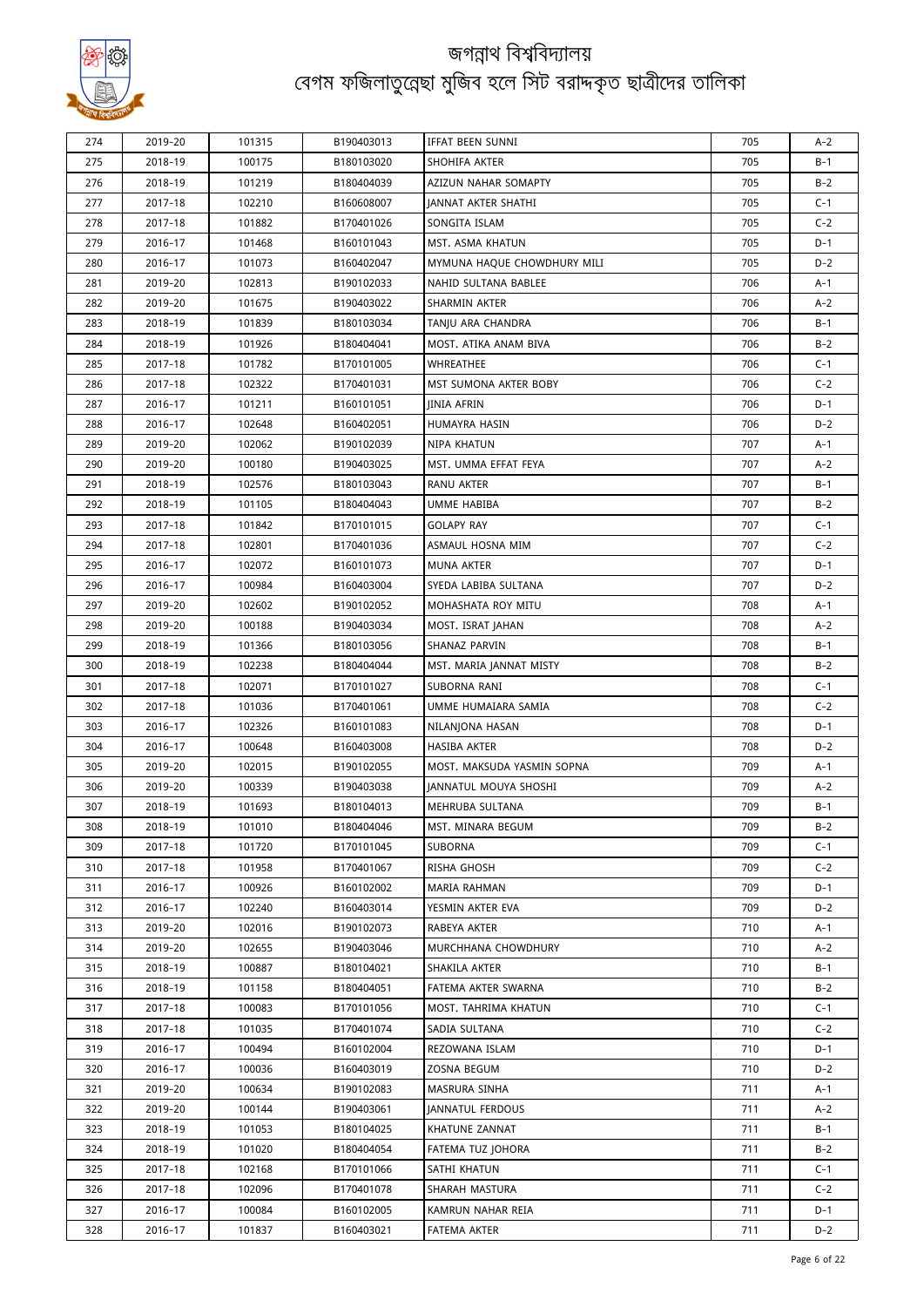

| 329        | 2019-20 | 100672 | B190103001 | RONY RANI ROY              | 712 | A-1            |
|------------|---------|--------|------------|----------------------------|-----|----------------|
| 330        | 2019-20 | 102362 | B190403075 | NADIA SULTANA              | 712 | $A-2$          |
| 331        | 2018-19 | 100816 | B180104029 | NAZNIN AKTER LUCKY         | 712 | $B-1$          |
| 332        | 2018-19 | 100776 | B180404060 | NABILA KUDDUS EASHA        | 712 | $B-2$          |
| 333        | 2017-18 | 102047 | B170101068 | SHANJIDA AKTER             | 712 | $C-1$          |
| 334        | 2017-18 | 102811 | B170402004 | MST. SANJIDA AKTAR         | 712 | $C-2$          |
| 335        | 2016-17 | 102248 | B160102008 | SHOMPA KHATUN              | 712 | D-1            |
| 336        | 2016-17 | 100569 | B160403030 | SMRITY RANI ROY            | 712 | $D-2$          |
| 337        | 2019-20 | 100269 | B190103004 | POPY KHATUN                | 801 | A-1            |
| 338        | 2019-20 | 100104 | B190403079 | RABEYA KHATUN              | 801 | $A-2$          |
| 339        | 2018-19 | 101241 | B180104030 | ROZINA AKTER POPI          | 801 | B-1            |
| 340        | 2018-19 | 101562 | B180405005 | AMRITA BISWAS REYA         | 801 | $B-2$          |
| 341        | 2017-18 | 101784 | B170101069 | SUBRINA OBAID              | 801 | $C-1$          |
| 342        | 2017-18 | 101302 | B170402011 | HASNA HENA                 | 801 | $C-2$          |
| 343        | 2016-17 | 100209 | B160102028 | MEHNAZ AKTAR               | 801 | D-1            |
| 344        | 2016-17 | 102164 | B160403031 | Mahbuba Sharmin (Jui)      | 801 | $D-2$          |
| 345        | 2019-20 | 100342 | B190103006 | ANKITA SAHA                | 802 | A-1            |
| 346        | 2019-20 | 102008 | B190404001 | MST. JEBUN NAHAR RIPA      | 802 | A-2            |
| 347        | 2018-19 | 100527 | B180104035 | MSOT. RUHINA AKTHER        | 802 | B-1            |
| 348        | 2018-19 | 102814 | B180405009 | PAPRI RANI                 | 802 | $B-2$          |
|            |         | 102074 | B170101070 |                            | 802 |                |
| 349<br>350 | 2017-18 |        |            | MST. FARZANA AKTER BRISTY. | 802 | $C-1$<br>$C-2$ |
|            | 2017-18 | 100586 | B170402012 | MST. RESHMI KHATUN         |     |                |
| 351        | 2016-17 | 100456 | B160102044 | <b>TASFIA TALUKDER</b>     | 802 | $D-1$          |
| 352        | 2016-17 | 100740 | B160403039 | MST. KHADIZA KHATUN        | 802 | D-2            |
| 353        | 2019-20 | 101340 | B190103008 | SOMPA ASMA                 | 803 | A-1            |
| 354        | 2019-20 | 101151 | B190404019 | MST. SABIRA MONY           | 803 | A-2            |
| 355        | 2018-19 | 101356 | B180104037 | AFRIN JANNAT MEEM          | 803 | B-1            |
| 356        | 2018-19 | 101814 | B180405018 | MST. UMMY KULSUM           | 803 | $B-2$          |
| 357        | 2017-18 | 100322 | B170101071 | TRISHNA DAS DOLA           | 803 | $C-1$          |
| 358        | 2017-18 | 102568 | B170402024 | FARJANA RAHMAN             | 803 | $C-2$          |
| 359        | 2016-17 | 100696 | B160102051 | AL-JUMMY SHARNALY          | 803 | $D-1$          |
| 360        | 2016-17 | 100375 | B160403065 | CHINMAYI ROY DOLA          | 803 | $D-2$          |
| 361        | 2019-20 | 100275 | B190103014 | PRITI RAY                  | 804 | A-1            |
| 362        | 2019-20 | 100268 | B190404021 | MOST. SHARMIN AKTER        | 804 | A-2            |
| 363        | 2018-19 | 100751 | B180104047 | RABIA YESMIN               | 804 | $B-1$          |
| 364        | 2018-19 | 102521 | B180405027 | MST. SADIA AFRIN LOCHONA   | 804 | $B-2$          |
| 365        | 2017-18 | 102392 | B170102002 | MOST. SURAIYA KHANOM SURMA | 804 | $C-1$          |
| 366        | 2017-18 | 100171 | B170402044 | FARJINA AFROJE             | 804 | $C-2$          |
| 367        | 2016-17 | 102413 | B160102072 | SABRINA ALAM               | 804 | D-1            |
| 368        | 2016-17 | 100409 | B160403071 | SHAHNAJ AKTER SHORNA       | 804 | $D-2$          |
| 369        | 2019-20 | 100969 | B190103027 | MST. TONIMA AKTER TONNI    | 805 | A-1            |
| 370        | 2019-20 | 100797 | B190404025 | MOST. MONYSHA FARZANA      | 805 | $A-2$          |
| 371        | 2018-19 | 101410 | B180105002 | MST SANTONA KHATUN         | 805 | B-1            |
| 372        | 2018-19 | 102513 | B180405028 | NIGAR NISHAT               | 805 | $B-2$          |
| 373        | 2017-18 | 102494 | B170102005 | ASIYA KHATUN               | 805 | $C-1$          |
| 374        | 2017-18 | 102373 | B170402047 | KHURSHID JAHAN             | 805 | $C-2$          |
| 375        | 2016-17 | 100563 | B160103001 | MITU AKTER                 | 805 | D-1            |
| 376        | 2016-17 | 100498 | B160404005 | MST. SAPNA KHATUN          | 805 | D-2            |
| 377        | 2019-20 | 102731 | B190103037 | MST. RUPSHA AKTAR          | 806 | A-1            |
| 378        | 2019-20 | 100480 | B190404029 | ROKEYA SULTANA MUMU        | 806 | $A-2$          |
| 379        | 2018-19 | 101599 | B180105008 | AKILA AKTAR AIRIN          | 806 | B-1            |
| 380        | 2018-19 | 100517 | B180405072 | FARHANA AFRIN              | 806 | $B-2$          |
| 381        | 2017-18 | 101369 | B170102016 | FARIHA TABASSUM            | 806 | $C-1$          |
| 382        | 2017-18 | 101437 | B170402057 | MOST. RAMUN AFRA           | 806 | $C-2$          |
| 383        | 2016-17 | 101173 | B160103026 | TASNIA AKTHER NILA         | 806 | D-1            |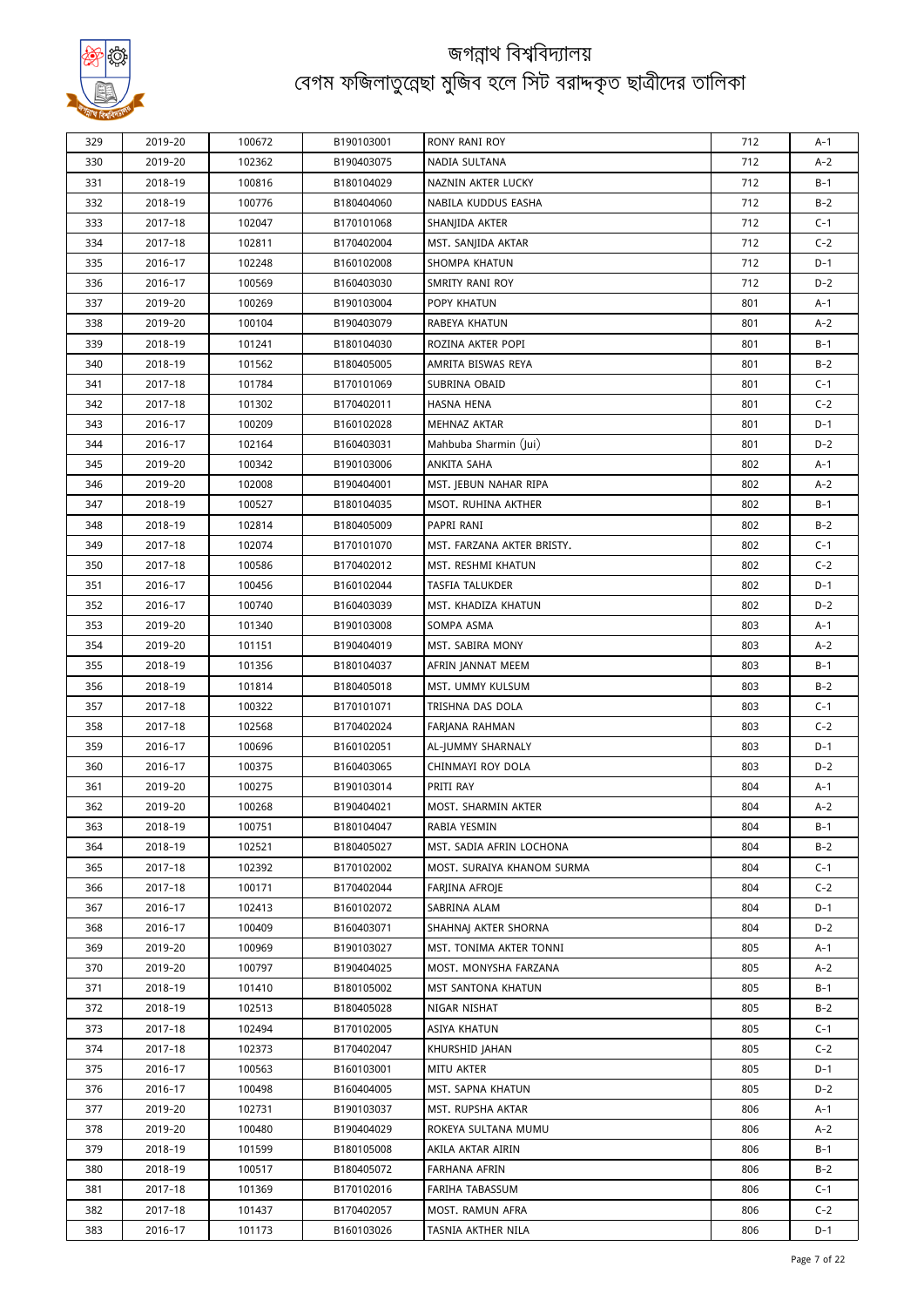

| 384        | 2016-17 | 100779 | B160404017 | MOST. UMME RABBI         | 806        | $D-2$ |
|------------|---------|--------|------------|--------------------------|------------|-------|
| 385        | 2019-20 | 101686 | B190103046 | SINTHIA ANNI             | 807        | A-1   |
| 386        | 2019-20 | 101746 | B190404048 | POOJA DUTTA              | 807        | $A-2$ |
| 387        | 2018-19 | 100581 | B180105010 | NAIMA AKTER              | 807        | B-1   |
| 388        | 2018-19 | 102455 | B180406002 | MST SUMAYA AKTER SUROVI  | 807        | $B-2$ |
| 389        | 2017-18 | 101103 | B170102035 | AMINA KHATUN             | 807        | $C-1$ |
| 390        | 2017-18 | 100608 | B170402073 | SHARMIN SULTANA NISHI    | 807        | $C-2$ |
| 391        | 2016-17 | 101810 | B160103035 | SHEMU                    | 807        | D-1   |
| 392        | 2016-17 | 102756 | B160404019 | MST. FARZANA YASMIN      | 807        | $D-2$ |
| 393        | 2019-20 | 102309 | B190103059 | MUMTAHINA KABIR JUMU     | 808        | A-1   |
| 394        | 2019-20 | 101456 | B190404058 | MST. MOSAFFA AKONDO      | 808        | A-2   |
| 395        | 2018-19 | 102484 | B180105012 | <b>JUTHI KHANAM</b>      | 808        | $B-1$ |
| 396        | 2018-19 | 102318 | B180406005 | SHRABONTI HARI           | 808        | $B-2$ |
| 397        | 2017-18 | 100198 | B170102036 | ARIFA AKTER MITU         | 808        | $C-1$ |
| 398        | 2017-18 | 100695 | B170402076 | NADIYA SULTANA           | 808        | $C-2$ |
| 399        | 2016-17 | 100567 | B160103038 | SHIRINA AKTER            | 808        | $D-1$ |
| 400        | 2016-17 | 100654 | B160404020 | RIKTA KHATUN             | 808        | D-2   |
| 401        | 2019-20 | 101502 | B190104001 | MST. ISRATZAN AFROZA     | 809        | A-1   |
| 402        | 2019-20 | 101330 | B190404064 | MINU ALAM CHAITY         | 809        | $A-2$ |
| 403        | 2018-19 | 101953 | B180105017 | MOST. FOUZIA AKTER       | 809        | B-1   |
| 404        | 2018-19 | 100600 | B180406011 | SILVIA                   | 809        | $B-2$ |
| 405        | 2017-18 | 102590 | B170102041 | MST. AYASHA ALAM ONTI    | 809        | $C-1$ |
| 406        | 2017-18 | 101064 | B170403012 | SABIKUNNAHAR AYSHA       | 809        | $C-2$ |
| 407        | 2016-17 | 102137 | B160103041 | MST AFSANA MIMI          | 809        | $D-1$ |
| 408        | 2016-17 | 100913 | B160404030 | PRIANKA RANI             | 809        | D-2   |
|            |         |        |            |                          |            |       |
| 409<br>410 | 2019-20 | 102547 | B190104006 | MST.MUKTA PARVEN         | 810<br>810 | A-1   |
|            | 2019-20 | 101149 | B190404070 | MST. SHAMIMA AKTER       |            | A-2   |
| 411        | 2018-19 | 102524 | B180105021 | SURIA YEASMIN            | 810        | B-1   |
| 412        | 2018-19 | 102189 | B180406026 | MST. SABINA KHATUN       | 810        | $B-2$ |
| 413        | 2017-18 | 102380 | B170102045 | KHADIJA AKTER LILY       | 810        | $C-1$ |
| 414        | 2017-18 | 102677 | B170403030 | RUMI AKTER KHUSY         | 810        | $C-2$ |
| 415        | 2016-17 | 101613 | B160103043 | MOST. FARHANA. YASMIN    | 810        | $D-1$ |
| 416        | 2016-17 | 102243 | B160404034 | PARBOTI DAS              | 810        | $D-2$ |
| 417        | 2019-20 | 102225 | B190104015 | FARHANA EASMIN NYMA      | 811        | A-1   |
| 418        | 2019-20 | 100951 | B190405016 | JANNATUL FARDAOUS JANNAT | 811        | A-2   |
| 419        | 2018-19 | 100107 | B180105029 | MIM AKTER                | 811        | B-1   |
| 420        | 2018-19 | 101283 | B180406036 | TANGELA BEGUM            | 811        | $B-2$ |
| 421        | 2017-18 | 101385 | B170102069 | ESRAT JAHAN JIM          | 811        | $C-1$ |
| 422        | 2017-18 | 101858 | B170403038 | SAMPA KHATUN             | 811        | $C-2$ |
| 423        | 2016-17 | 100529 | B160103058 | MANSURA                  | 811        | $D-1$ |
| 424        | 2016-17 | 100640 | B160404046 | SAMAPTI KHATUN           | 811        | D-2   |
| 425        | 2019-20 | 101895 | B190104040 | FATIMA TUZ ZOHRA         | 812        | A-1   |
| 426        | 2019-20 | 101424 | B190405024 | FALGUNI RAHMAN MIM       | 812        | $A-2$ |
| 427        | 2018-19 | 101025 | B180105041 | TASNIM JAHAN MIM         | 812        | B-1   |
| 428        | 2018-19 | 102220 | B180406049 | ESRAT JAHAN              | 812        | $B-2$ |
| 429        | 2017-18 | 101352 | B170102071 | SANGITA DAS              | 812        | $C-1$ |
| 430        | 2017-18 | 101050 | B170403040 | FARZANA YEASMIN          | 812        | $C-2$ |
| 431        | 2016-17 | 100229 | B160103066 | LAILA NEGER LABONI       | 812        | D-1   |
| 432        | 2016-17 | 101902 | B160404047 | MST. SARZINA AKTER       | 812        | $D-2$ |
| 433        | 2019-20 | 102860 | B190104046 | SANJIDA ISLAM SATO       | 901        | A-1   |
| 434        | 2019-20 | 100109 | B190405030 | KHADIZA KHATUN REYA      | 901        | A-2   |
| 435        | 2018-19 | 102775 | B180105057 | JASMIN AKTER JAMI        | 901        | $B-1$ |
| 436        | 2018-19 | 102067 | B180406051 | NADIA ISLAM TULI         | 901        | $B-2$ |
| 437        | 2017-18 | 101174 | B170103003 | SHAHANAZ                 | 901        | $C-1$ |
| 438        | 2017-18 | 101228 | B170403061 | SWEETY BANU              | 901        | $C-2$ |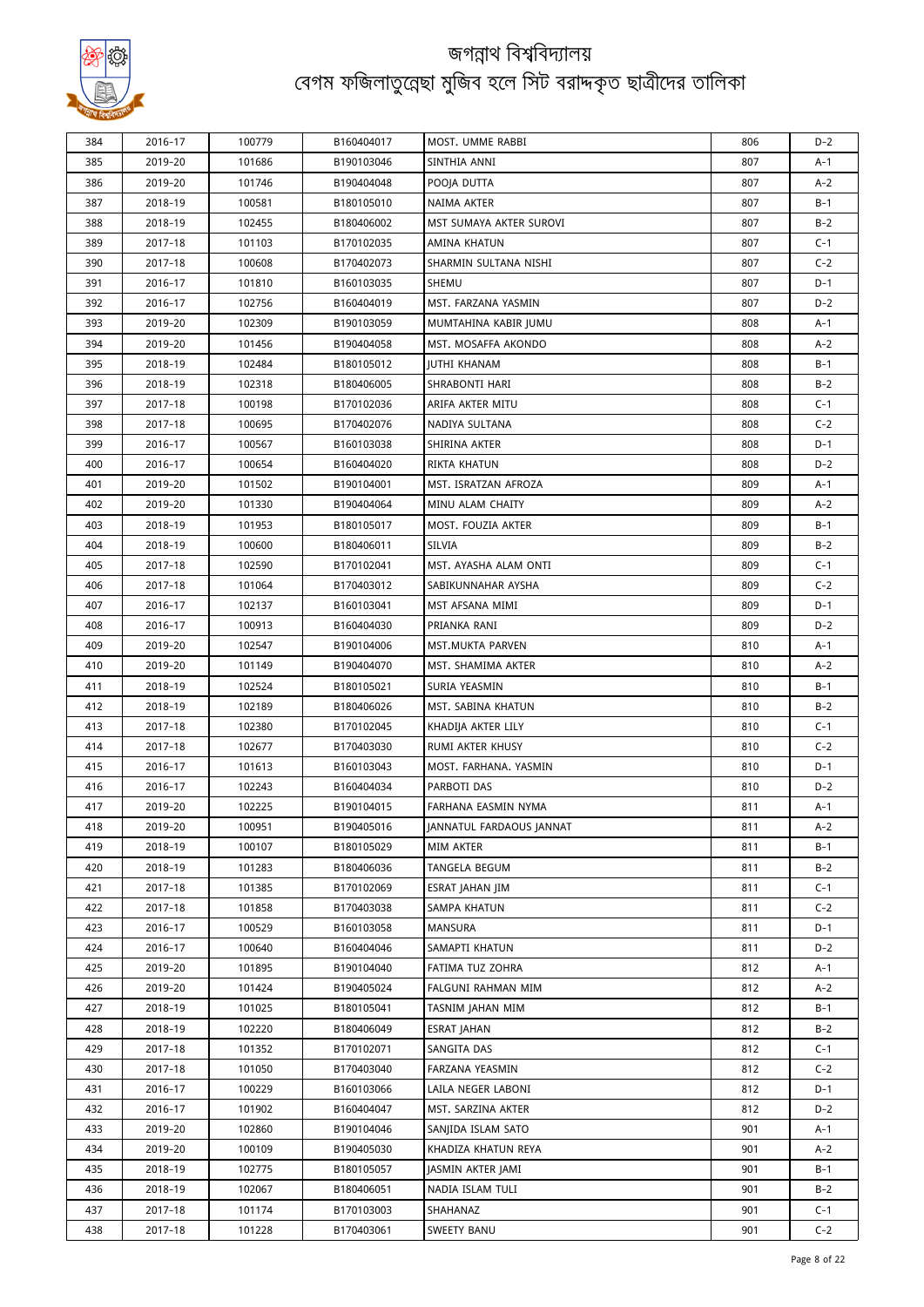

| 439 | 2016-17 | 102863 | B160103077 | .MST. BALI KHATUN          | 901 | D-1   |
|-----|---------|--------|------------|----------------------------|-----|-------|
| 440 | 2016-17 | 100818 | B160404048 | AKHI MONE                  | 901 | $D-2$ |
| 441 | 2019-20 | 100772 | B190104059 | MST. REZAMIN AKTAR SIFA    | 902 | A-1   |
| 442 | 2019-20 | 100771 | B190405044 | INANI KASHPIA KONA         | 902 | $A-2$ |
| 443 | 2018-19 | 102134 | B180105058 | MST SUMAIA KHATUN          | 902 | B-1   |
| 444 | 2018-19 | 100741 | B180407003 | LAMISHA AKTER              | 902 | $B-2$ |
| 445 | 2017-18 | 101738 | B170103007 | RUMANA KHATUN              | 902 | $C-1$ |
| 446 | 2017-18 | 102633 | B170403062 | TAHMINA TASNIM MEEM        | 902 | $C-2$ |
| 447 | 2016-17 | 102205 | B160104003 | SHANTA ISLAM               | 902 | $D-1$ |
| 448 | 2016-17 | 101400 | B160404080 | ESHITA AFROZ               | 902 | $D-2$ |
| 449 | 2019-20 | 101620 | B190104064 | MST. MURSHIDA AKTER        | 903 | A-1   |
| 450 | 2019-20 | 100759 | B190405045 | ANAMIKA RANI               | 903 | A-2   |
| 451 | 2018-19 | 100544 | B180105060 | ISRAT JAHAN LIMU           | 903 | $B-1$ |
| 452 | 2018-19 | 102370 | B180407009 | MAHABUBA AKTER             | 903 | $B-2$ |
| 453 | 2017-18 | 101639 | B170103046 | SUMAIYA AKTER              | 903 | $C-1$ |
| 454 | 2017-18 | 101427 | B170403063 | FARJANA SULTANA            | 903 | $C-2$ |
| 455 | 2016-17 | 101384 | B160104015 | SANJIDA AKTER NISHI        | 903 | $D-1$ |
| 456 | 2016-17 | 100183 | B160405004 | MST SHAPLA KHATUN          | 903 | $D-2$ |
| 457 | 2019-20 | 100048 | B190104070 | KANIZ FATIMA SINTHI        | 904 | A-1   |
| 458 | 2019-20 | 101847 | B190405048 | SADIA TRIPTY               | 904 | $A-2$ |
| 459 | 2018-19 | 101762 | B180105072 | TAMANNA SULTANA SOMAIYA    | 904 | $B-1$ |
| 460 | 2018-19 | 100541 | B180407013 | ZANNATUL FARAH             | 904 | $B-2$ |
| 461 | 2017-18 | 101212 | B170103065 | TASMIA BINTAY ZAKIR        | 904 | $C-1$ |
| 462 | 2017-18 | 102434 | B170403066 | DIPA KHA                   | 904 | $C-2$ |
| 463 | 2016-17 | 101968 | B160104032 | SUMIYA JAHAN               | 904 | $D-1$ |
| 464 | 2016-17 | 102051 | B160405012 | <b>JANNATUN FERDOWSI</b>   | 904 | $D-2$ |
| 465 | 2019-20 | 101531 | B190104089 | AKLIMA AKTER               | 905 | A-1   |
| 466 | 2019-20 | 100478 | B190405074 | SUNJIDA AFRIN SUMONA       | 905 | $A-2$ |
| 467 | 2018-19 | 102117 | B180105076 | NUSRAT ZAHAN SUCHI         | 905 | B-1   |
| 468 | 2018-19 | 101086 | B180407014 | SHIRINA KHATUN             | 905 | $B-2$ |
| 469 | 2017-18 | 101806 | B170103067 | SHRABANI RANI              | 905 | $C-1$ |
| 470 | 2017-18 | 100505 | B170403069 | SAMIHA TABASSUM            | 905 | $C-2$ |
| 471 | 2016-17 | 101963 | B160104034 | SWAPNA AKTER               | 905 | $D-1$ |
| 472 | 2016-17 | 102500 | B160405014 | HUMAYRA KHATUN             | 905 | $D-2$ |
| 473 | 2019-20 | 101625 | B190105002 | NAILA TAHSIN TAMANNA       | 906 | A-1   |
| 474 | 2019-20 | 102128 | B190406010 | <b>FARJANA AKTER</b>       | 906 | $A-2$ |
| 475 | 2018-19 | 101432 | B180105081 | REZWANA JAHAN RIYA         | 906 | B-1   |
| 476 | 2018-19 | 101717 | B180407019 | SAMIA KADER SNIGDHA        | 906 | $B-2$ |
| 477 | 2017-18 | 100472 | B170103068 | <b>JAFRIN SULTANA LIZA</b> | 906 | $C-1$ |
| 478 | 2017-18 | 100787 | B170403076 | TAMANNA ISLAM              | 906 | $C-2$ |
| 479 | 2016-17 | 101685 | B160104035 | SAJIA AFRIN MUKTI          | 906 | D-1   |
| 480 | 2016-17 | 102342 | B160405023 | FARJANA DIDAR TAMANNA      | 906 | D-2   |
| 481 | 2019-20 | 101820 | B190105023 | MST. MARUFA AKTER          | 907 | A-1   |
| 482 | 2019-20 | 100423 | B190406014 | SHARABANU TUHURA           | 907 | A-2   |
| 483 | 2018-19 | 100821 | B180105082 | MAHFUJA AKTER MUNNI        | 907 | B-1   |
| 484 | 2018-19 | 102829 | B180407020 | MST. HAFSHA BIBI           | 907 | $B-2$ |
| 485 | 2017-18 | 101987 | B170103071 | MAHFUJA HOSSAIN            | 907 | $C-1$ |
| 486 | 2017-18 | 101510 | B170404005 | MISS SHARMINA KHATUN       | 907 | $C-2$ |
| 487 | 2016-17 | 100963 | B160104039 | JEBA ATIKA                 | 907 | D-1   |
| 488 | 2016-17 | 102769 | B160405044 | KAMRUNNAHER TANIA          | 907 | D-2   |
| 489 | 2019-20 | 101825 | B190105031 | SORNALI AKTER              | 908 | A-1   |
| 490 | 2019-20 | 101179 | B190406015 | TONIMA ISLAM               | 908 | A-2   |
| 491 | 2018-19 | 102486 | B180106004 | MOST. MOSADIKA KAJOL       | 908 | B-1   |
| 492 | 2018-19 | 101200 | B180407024 | NAFISHA MAHAZABIN          | 908 | $B-2$ |
| 493 | 2017-18 | 100549 | B170103074 | POPY SAHA                  | 908 | $C-1$ |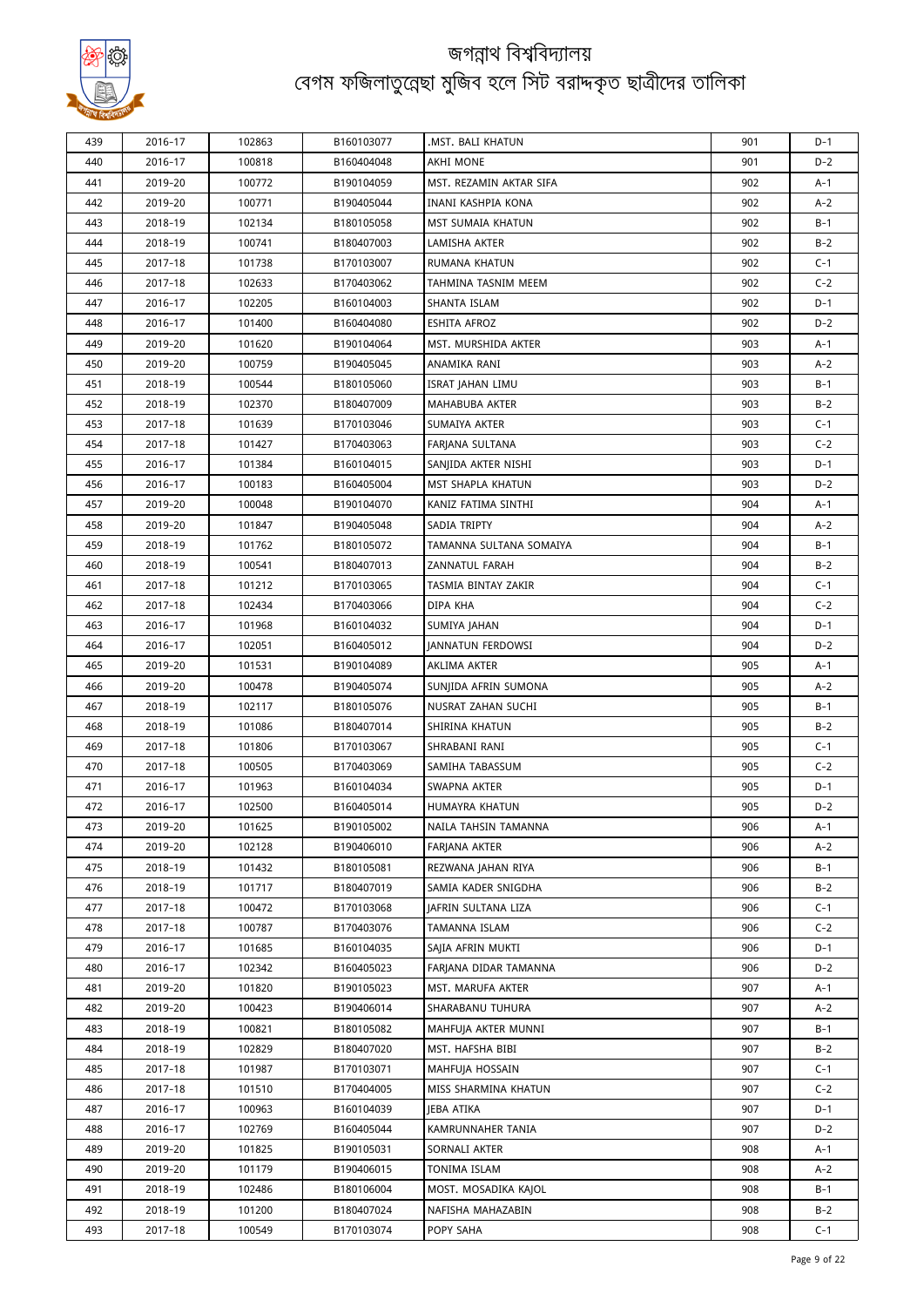

| 494 | 2017-18 | 100437 | B170404017 | <b>ESRAT JAHAN</b>        | 908  | $C-2$ |
|-----|---------|--------|------------|---------------------------|------|-------|
| 495 | 2016-17 | 102402 | B160104061 | MST. MONJILA KHATUN       | 908  | D-1   |
| 496 | 2016-17 | 102715 | B160405045 | SADIA SABAH               | 908  | $D-2$ |
| 497 | 2019-20 | 101532 | B190105037 | MESBAHUT TAMANNA          | 909  | A-1   |
| 498 | 2019-20 | 100652 | B190406019 | ZANNATUL FERDAUS BINTY    | 909  | A-2   |
| 499 | 2018-19 | 102365 | B180106005 | JULIA SAIMON MONALISA     | 909  | B-1   |
| 500 | 2018-19 | 101322 | B180407036 | SURAIYA ANNI SUBARNA      | 909  | $B-2$ |
| 501 | 2017-18 | 101950 | B170104005 | MOST. TASLIMA KHATUN      | 909  | $C-1$ |
| 502 | 2017-18 | 101901 | B170404018 | <b>MARIAM JAHAN</b>       | 909  | $C-2$ |
| 503 | 2016-17 | 100373 | B160104063 | MASRIA AREFIN MUMU        | 909  | $D-1$ |
| 504 | 2016-17 | 102125 | B160405046 | NAURIN HASAN PUSPO        | 909  | D-2   |
| 505 | 2019-20 | 101800 | B190105052 | MST. SONIA SANTA          | 910  | A-1   |
| 506 | 2019-20 | 102002 | B190406034 | FARJANA JANNATH           | 910  | A-2   |
| 507 | 2018-19 | 101539 | B180106008 | JAKIA FARDOUS SHAMMY      | 910  | B-1   |
| 508 | 2018-19 | 101143 | B180408003 | NAHIN CHOUDHURI           | 910  | $B-2$ |
| 509 | 2017-18 | 100879 | B170104009 | SUBHANA AKTHER            | 910  | $C-1$ |
| 510 | 2017-18 | 101827 | B170404022 | FARHANA KABIR             | 910  | $C-2$ |
| 511 | 2016-17 | 101482 | B160104065 | MAHFUZA AKTER MIM         | 910  | $D-1$ |
| 512 | 2016-17 | 102678 | B160405047 | ARIFA AFROZ RONY          | 910  | $D-2$ |
| 513 | 2019-20 | 101801 | B190105059 | RUMANA AKTER              | 911  | A-1   |
| 514 | 2019-20 | 101243 | B190406038 | MOST. MITHILA KHATUN      | 911  | $A-2$ |
| 515 | 2018-19 | 101664 | B180106023 | PRAPTI BISWAS             | 911  | B-1   |
| 516 | 2018-19 | 100774 | B180408011 | AFIFA AKTER               | 911  | $B-2$ |
| 517 | 2017-18 | 102487 | B170104023 | SADIA AFRIN               | 911  | $C-1$ |
| 518 | 2017-18 | 100021 | B170404025 | MST. FERDOWSI AKTER BONNA | 911  | $C-2$ |
| 519 | 2016-17 | 102163 | B160104074 | JESMIN AKTER              | 911  | $D-1$ |
| 520 | 2016-17 | 102387 | B160405062 | AFRUJA BEGUM NIRA         | 911  | $D-2$ |
| 521 | 2019-20 | 101815 | B190105064 | MIR AZMIR YESMIN MOMO     | 912  | A-1   |
| 522 | 2019-20 | 101796 | B190406045 | RAJONI ISLAM              | 912  | $A-2$ |
| 523 | 2018-19 | 100813 | B180106024 | MOST. SADIYA FARHA TONI   | 912  | B-1   |
| 524 | 2018-19 | 102796 | B180408012 | KEEMIA SHA ADAT           | 912  | $B-2$ |
| 525 | 2017-18 | 100644 | B170104039 | MST. PANNA BANU           | 912  | $C-1$ |
| 526 | 2017-18 | 101989 | B170404026 | MOST. AYSHA SIDDIKA       | 912  | $C-2$ |
| 527 | 2016-17 | 101811 | B160105009 | AYESHA AKTHER LIMA        | 912  | $D-1$ |
| 528 | 2016-17 | 100719 | B160405064 | MOST. AFIA SIDDIKA        | 912  | $D-2$ |
| 529 | 2019-20 | 100988 | B190106005 | AYASHA SULTANA            | 1001 | A-1   |
| 530 | 2019-20 | 100678 | B190406053 | FARZANA YASMIN            | 1001 | $A-2$ |
| 531 | 2018-19 | 101361 | B180106025 | NOWSHIN ZAHAN             | 1001 | B-1   |
| 532 | 2018-19 | 102880 | B180408016 | CHOIYNIKA ROY             | 1001 | $B-2$ |
| 533 | 2017-18 | 100961 | B170104061 | SUSMITA SORKAR SHASHY     | 1001 | $C-1$ |
| 534 | 2017-18 | 100763 | B170404050 | NABILA TABASSUM NOVA      | 1001 | $C-2$ |
| 535 | 2016-17 | 100952 | B160105014 | SHOHANA SAYED             | 1001 | D-1   |
| 536 | 2016-17 | 101836 | B160406002 | RUVA AKTER                | 1001 | D-2   |
| 537 | 2019-20 | 102426 | B190106008 | SHOSHI                    | 1002 | A-1   |
| 538 | 2019-20 | 102346 | B190406054 | MAKSUDA AKTER             | 1002 | A-2   |
| 539 | 2018-19 | 102386 | B180106055 | RISHAT ARA                | 1002 | B-1   |
| 540 | 2018–19 | 102759 | B180408025 | MRITTIKA BENTEY RASHED    | 1002 | $B-2$ |
| 541 | 2017-18 | 102482 | B170104063 | KHALEDA KHATUN            | 1002 | $C-1$ |
| 542 | 2017-18 | 101278 | B170404067 | SAHANA AKTER              | 1002 | $C-2$ |
| 543 | 2016-17 | 101382 | B160105015 | THASINA NUSRAT ERA        | 1002 | D-1   |
| 544 | 2016-17 | 101046 | B160406007 | SOMPA ROY                 | 1002 | $D-2$ |
| 545 | 2019-20 | 102555 | B190106016 | ASHFIA HAQUE LINA         | 1003 | A-1   |
| 546 | 2019-20 | 100739 | B190406066 | <b>JARIN TASNIM PROME</b> | 1003 | $A-2$ |
| 547 | 2018-19 | 101841 | B180107001 | SORNA RANI TALUKDER       | 1003 | B-1   |
| 548 | 2018-19 | 101441 | B180501019 | GITA MONDAL               | 1003 | $B-2$ |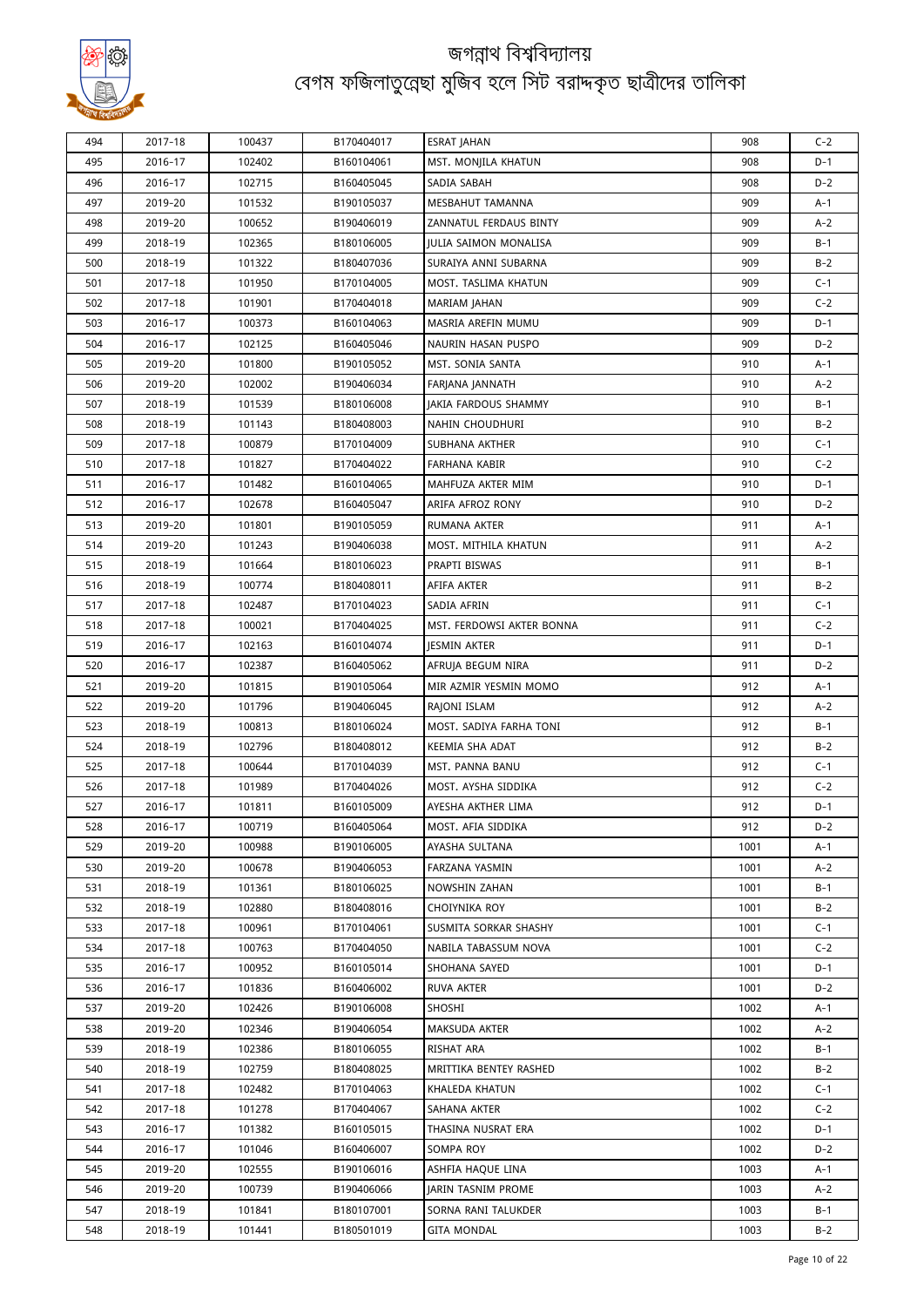

| 549 | 2017-18 | 101910 | B170104067 | <b>TOBA SIKDER</b>          | 1003 | $C-1$ |
|-----|---------|--------|------------|-----------------------------|------|-------|
| 550 | 2017-18 | 101747 | B170404074 | SULTANA AKTER               | 1003 | $C-2$ |
| 551 | 2016-17 | 102287 | B160105016 | SHERMIN AKHTER              | 1003 | $D-1$ |
| 552 | 2016-17 | 101884 | B160406008 | SURAIA AKTER                | 1003 | $D-2$ |
| 553 | 2019-20 | 101420 | B190106033 | SIRAJUM MUNIRA SHANTA       | 1004 | A-1   |
| 554 | 2019-20 | 102217 | B190407005 | MOST. MORIOM MITU           | 1004 | $A-2$ |
| 555 | 2018-19 | 100756 | B180107002 | MAJLINA RAHMAN              | 1004 | $B-1$ |
| 556 | 2018-19 | 100260 | B180501020 | MST SAMIRA AKTER            | 1004 | $B-2$ |
| 557 | 2017-18 | 102052 | B170104071 | LAILA CHOWDHURY BANI        | 1004 | $C-1$ |
| 558 | 2017-18 | 102712 | B170405005 | MST. ASHRAFIA URMI          | 1004 | $C-2$ |
| 559 | 2016-17 | 100724 | B160105030 | <b>MINA KHAN</b>            | 1004 | D-1   |
| 560 | 2016-17 | 102159 | B160406010 | KULSUM BEGUM                | 1004 | $D-2$ |
| 561 | 2019-20 | 101621 | B190106035 | MST. NAJMIN AKTER           | 1005 | A-1   |
| 562 | 2019-20 | 101162 | B190407013 | FARZANA YESMIN BETHY        | 1005 | $A-2$ |
| 563 | 2018-19 | 101210 | B180107011 | <b>SORNA ROY</b>            | 1005 | B-1   |
| 564 | 2018-19 | 102665 | B180501024 | MOHOSINA AKTER              | 1005 | $B-2$ |
| 565 | 2017-18 | 100042 | B170105008 | SUMAIYA ISLAM               | 1005 | $C-1$ |
| 566 | 2017-18 | 101374 | B170405008 | SADIA SULTANA               | 1005 | $C-2$ |
| 567 | 2016-17 | 102752 | B160105037 | MOST. SHAHNAZ MUNNI         | 1005 | $D-1$ |
| 568 | 2016-17 | 102514 | B160406011 | <b>GALIBA TABASSUM</b>      | 1005 | $D-2$ |
| 569 | 2019-20 | 101091 | B190106053 | MST. NUSRAT JAHAN SRISTY    | 1006 | A-1   |
| 570 | 2019-20 | 102098 | B190407017 | MST. NUSRAT JAHAN           | 1006 | $A-2$ |
| 571 | 2018-19 | 101703 | B180107020 | CHANDRIMA ROY BRISTI        | 1006 | B-1   |
| 572 | 2018-19 | 102000 | B180501038 | MST. ARFINA AKTER           | 1006 | $B-2$ |
| 573 | 2017-18 | 101417 | B170105016 | MOMTAJ AKTER                | 1006 | $C-1$ |
| 574 | 2017-18 | 100661 | B170405036 | MOST. SUNJIDA AZIM ROSE     | 1006 | $C-2$ |
| 575 | 2016-17 | 102848 | B160105043 | SIDRATUL MONTAHA            | 1006 | $D-1$ |
| 576 | 2016-17 | 102303 | B160406023 | SHARMIN AKTER               | 1006 | $D-2$ |
| 577 | 2019-20 | 100931 | B190106054 | PRIYATA SAHA                | 1007 | A-1   |
| 578 | 2019-20 | 101183 | B190407029 | AYESHA SIDDIKA              | 1007 | $A-2$ |
| 579 | 2018-19 | 100560 | B180107022 | MITHILA MALLICK             | 1007 | $B-1$ |
| 580 | 2018-19 | 100809 | B180501060 | NIPA RANI SAHA              | 1007 | $B-2$ |
| 581 | 2017-18 | 102325 | B170105018 | SHOHELI YESMIN LIZA         | 1007 | $C-1$ |
| 582 | 2017-18 | 100010 | B170405047 | <b>MARIUM AKTER</b>         | 1007 | $C-2$ |
| 583 | 2016-17 | 102546 | B160105060 | AMELA KHATUN                | 1007 | D-1   |
| 584 | 2016-17 | 100778 | B160406033 | FAHMIDA FARZANA             | 1007 | D-2   |
| 585 | 2019-20 | 101186 | B190106064 | NUSRAT JAHAN PINGKI         | 1008 | A-1   |
| 586 | 2019-20 | 100663 | B190407036 | NAIMUNNAHAR METY            | 1008 | A-2   |
| 587 | 2018-19 | 101111 | B180108009 | ASHNIM TABASSUM PROMY       | 1008 | B-1   |
| 588 | 2018-19 | 101667 | B180501061 | FATEMA SIDDIQUA             | 1008 | $B-2$ |
| 589 | 2017-18 | 101859 | B170105034 | SARMIN JAHAN SAHERA         | 1008 | $C-1$ |
| 590 | 2017-18 | 101794 | B170405052 | FARJANA AKTER BITHY         | 1008 | $C-2$ |
| 591 | 2016-17 | 102562 | B160105067 | JANNATUL FERDOUSI TAMA      | 1008 | $D-1$ |
| 592 | 2016-17 | 100936 | B160406057 | LAILUN NAHAR                | 1008 | $D-2$ |
| 593 | 2019-20 | 102227 | B190106080 | BRISTY DEY                  | 1009 | A-1   |
| 594 | 2019-20 | 100311 | B190408002 | SHARMIN ISLAM PREA          | 1009 | A-2   |
| 595 | 2018-19 | 101391 | B180108017 | JANNATUL FERDOUS NAIMA      | 1009 | B-1   |
| 596 | 2018–19 | 101246 | B180501062 | PURUBI DAS                  | 1009 | $B-2$ |
| 597 | 2017-18 | 101523 | B170105049 | FARJANA ISLAM               | 1009 | $C-1$ |
| 598 | 2017-18 | 101731 | B170405059 | SHAHANA PARVIN              | 1009 | $C-2$ |
| 599 | 2016-17 | 102065 | B160106010 | EVANA KHATUN                | 1009 | D-1   |
| 600 | 2016-17 | 100026 | B160406060 | RAFIA NASRIN MEEM           | 1009 | $D-2$ |
| 601 | 2019-20 | 100659 | B190107012 | POROBI RANI DEBNATH         | 1010 | A-1   |
| 602 | 2019-20 | 102795 | B190408006 | TALUKDAR NUSRAT JAHAN MUNNI | 1010 | A-2   |
| 603 | 2018-19 | 101097 | B180108019 | SANJIDA AKTER ERIN          | 1010 | B-1   |
|     |         |        |            |                             |      |       |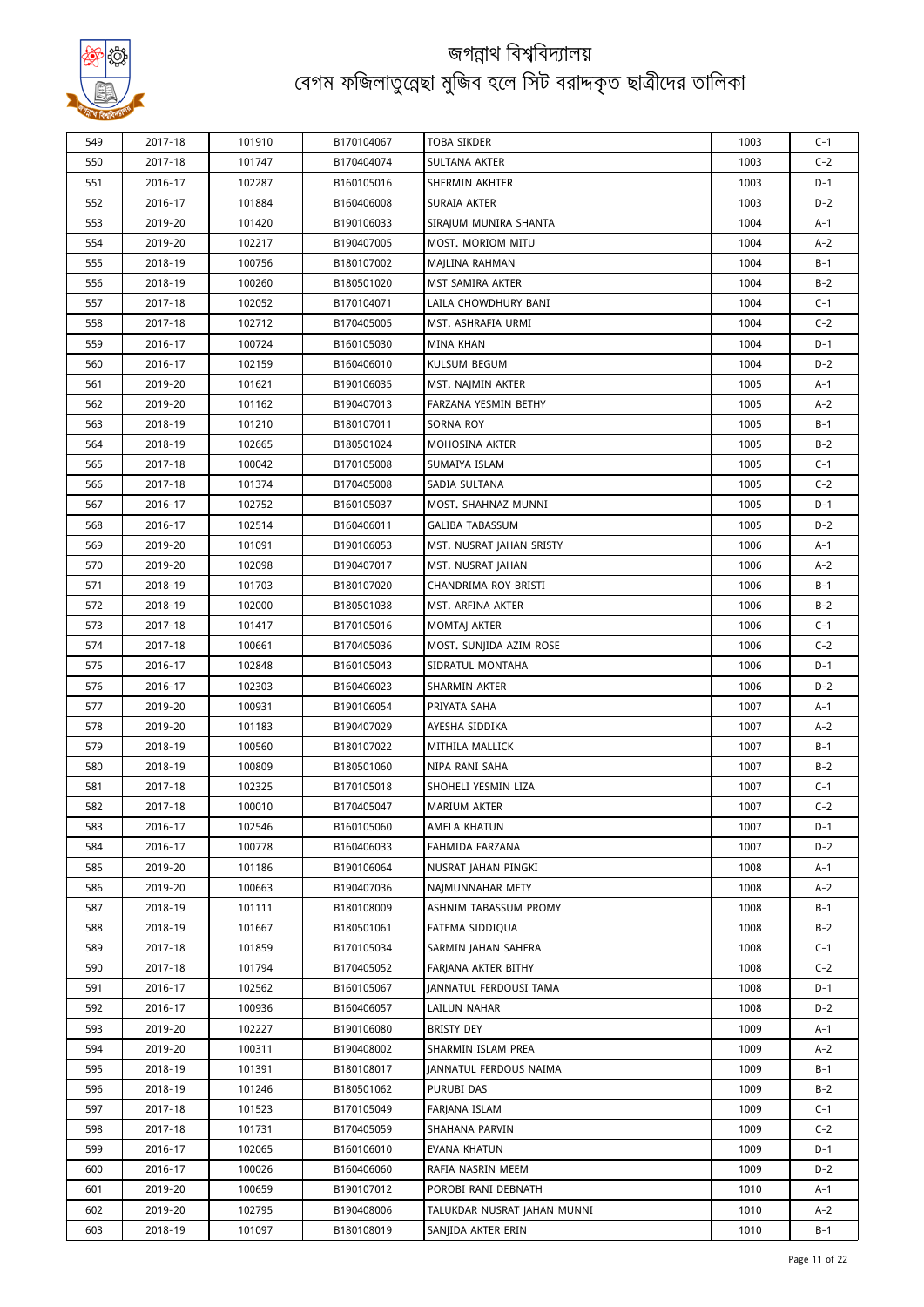

| 604 | 2018-19 | 101267 | B180501074 | SIDRATUL MUNTAHA PINKY    | 1010 | $B-2$ |
|-----|---------|--------|------------|---------------------------|------|-------|
| 605 | 2017-18 | 102359 | B170105066 | SUMAIYA                   | 1010 | $C-1$ |
| 606 | 2017-18 | 101012 | B170405063 | MOST. RUHI MOSTARI        | 1010 | $C-2$ |
| 607 | 2016-17 | 101349 | B160106011 | ZANNATUL FARDOUS          | 1010 | D-1   |
| 608 | 2016-17 | 102520 | B160407002 | SHARMIN SHANTA            | 1010 | D-2   |
| 609 | 2019-20 | 101798 | B190107016 | SWAPNA RANI SAHA          | 1011 | A-1   |
| 610 | 2019-20 | 101334 | B190408015 | NURUN NAHER               | 1011 | A-2   |
| 611 | 2018-19 | 101985 | B180108025 | AMENA AKTER CHOITY        | 1011 | $B-1$ |
| 612 | 2018-19 | 102230 | B180502001 | MST. MINARA PARVIN        | 1011 | $B-2$ |
| 613 | 2017-18 | 101687 | B170105067 | AFRIDA TASNIM             | 1011 | $C-1$ |
| 614 | 2017-18 | 100327 | B170405068 | SHRESTHA NATH             | 1011 | $C-2$ |
| 615 | 2016-17 | 102308 | B160106013 | NIGAR SULTANA             | 1011 | $D-1$ |
| 616 | 2016-17 | 102213 | B160407014 | <b>ISRAT JAHAN</b>        | 1011 | $D-2$ |
| 617 | 2019-20 | 102333 | B190107020 | NUSRAT JAHAN RIZU         | 1012 | A-1   |
| 618 | 2019-20 | 101291 | B190408017 | AYRIN AKTHER SADIA        | 1012 | A-2   |
| 619 | 2018-19 | 100365 | B180108027 | AKHI BAIDYA               | 1012 | $B-1$ |
| 620 | 2018-19 | 101479 | B180502007 | SALMA AKTER               | 1012 | $B-2$ |
| 621 | 2017-18 | 101822 | B170105069 | NAZMUNNAHAR SNIGDHA       | 1012 | $C-1$ |
| 622 | 2017-18 | 100032 | B170405073 | SADIA SUBRIN EMA          | 1012 | $C-2$ |
| 623 | 2016-17 | 102644 | B160106018 | RUMI KHATUN               | 1012 | $D-1$ |
| 624 | 2016-17 | 102235 | B160407035 | FATEMA AKTER LEJA         | 1012 | $D-2$ |
| 625 | 2019-20 | 100827 | B190107024 | PROTEETY BISWAS           | 1101 | A-1   |
| 626 | 2019-20 | 101535 | B190501009 | NUSRAT JHAHAN PRITY       | 1101 | A-2   |
| 627 | 2018-19 | 100064 | B180108029 | MST. NUR-A- JANNAT MIM    | 1101 | B-1   |
| 628 | 2018-19 | 102233 | B180502009 | MST. MUSFIKA AKTAR        | 1101 | $B-2$ |
| 629 | 2017-18 | 102605 | B170105074 | RAFIYA RAHMAN             | 1101 | $C-1$ |
| 630 | 2017-18 | 102095 | B170406031 | SUPRIYA RANI SARKAR       | 1101 | $C-2$ |
| 631 | 2016-17 | 102294 | B160106023 | MOST. KEYA KHATUN         | 1101 | $D-1$ |
| 632 | 2016-17 | 102525 | B160407041 | LUCKEY AKTHER             | 1101 | $D-2$ |
| 633 | 2019-20 | 102364 | B190107025 | SAGORIKA GHOSH            | 1102 | A-1   |
| 634 | 2019-20 | 102654 | B190501019 | MOST. NASRIN AKTER        | 1102 | $A-2$ |
| 635 | 2018-19 | 100200 | B180109006 | <b>BROTOTI BITHU</b>      | 1102 | B-1   |
| 636 | 2018-19 | 100460 | B180502011 | MST. SULTANA YASMIN       | 1102 | $B-2$ |
| 637 | 2017-18 | 101189 | B170106008 | KHADIZA AKTER MIM         | 1102 | $C-1$ |
| 638 | 2017-18 | 100546 | B170406060 | MST. SHAMMI AKTER         | 1102 | $C-2$ |
| 639 | 2016–17 | 102302 | B160106031 | SAMIRA AKTER              | 1102 | D-1   |
| 640 | 2016-17 | 102304 | B160407042 | MST. SANJIDA AKTER        | 1102 | $D-2$ |
| 641 | 2019-20 | 101233 | B190108001 | FARHINA RAHMAN MAHI       | 1103 | A-1   |
| 642 | 2019-20 | 101923 | B190501021 | ROMANA ROY                | 1103 | A-2   |
| 643 | 2018-19 | 102642 | B180109014 | MST. RABEYA KHATUN        | 1103 | B-1   |
| 644 | 2018-19 | 100477 | B180502013 | SUMAIYA MEHJABIN SWARNA   | 1103 | $B-2$ |
| 645 | 2017-18 | 101245 | B170106010 | <b>MASUMA KHATUN</b>      | 1103 | $C-1$ |
| 646 | 2017-18 | 102428 | B170406064 | <b>JANNATUL FERDOUS</b>   | 1103 | $C-2$ |
| 647 | 2016-17 | 102169 | B160106037 | MST. SONIA SULTANA        | 1103 | D-1   |
| 648 | 2016-17 | 100880 | B160407048 | KHADIZA AKTER             | 1103 | $D-2$ |
| 649 | 2019-20 | 100616 | B190108011 | SUMAYA KHANAM             | 1104 | A-1   |
| 650 | 2019-20 | 100132 | B190501024 | SADIA AKTER BILKIS        | 1104 | $A-2$ |
| 651 | 2018–19 | 100573 | B180109020 | FOUZIA PARVIN PINKI       | 1104 | B-1   |
| 652 | 2018-19 | 102786 | B180502014 | FARZANA SUVRA             | 1104 | $B-2$ |
| 653 | 2017-18 | 100688 | B170106017 | URMI AKTHER               | 1104 | $C-1$ |
| 654 | 2017-18 | 100502 | B170406066 | MST. BITHI KHATUN         | 1104 | $C-2$ |
| 655 | 2016-17 | 102567 | B160106039 | MST. MOUSUMI- AKTAR       | 1104 | $D-1$ |
| 656 | 2016-17 | 100871 | B160407068 | BAISHAKHEE BAGCHI         | 1104 | $D-2$ |
| 657 | 2019-20 | 101940 | B190108019 | NAJMUN NAHAR MUNA         | 1105 | A-1   |
| 658 | 2019-20 | 100964 | B190501043 | MST. FARHANA PARVEEN TANI | 1105 | $A-2$ |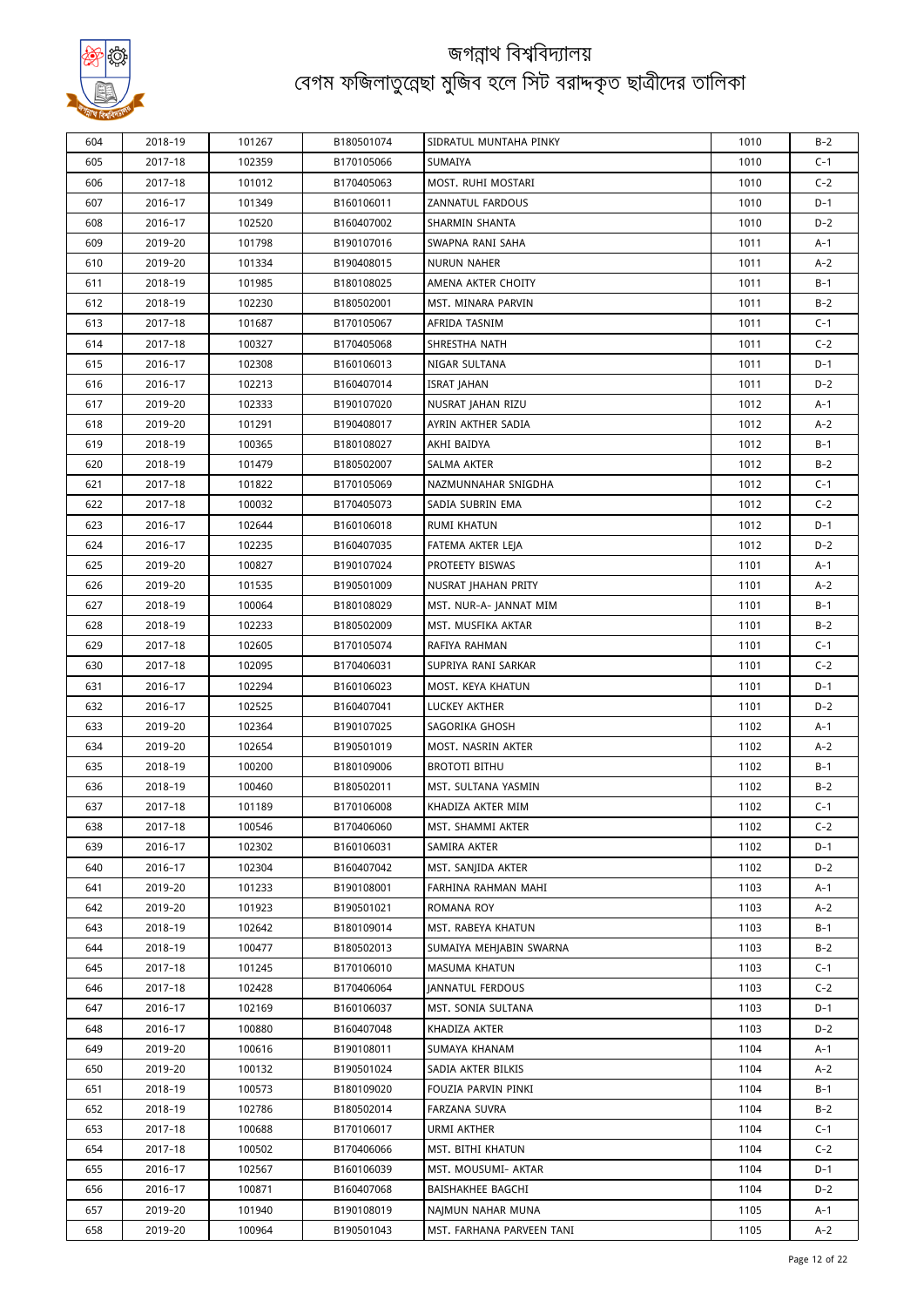

| 659 | 2018-19            | 100829           | B180109021 | RAKHI HALDER                 | 1105 | $B-1$ |
|-----|--------------------|------------------|------------|------------------------------|------|-------|
| 660 | 2018-19            | 101668           | B180502018 | MOST. SHATHY KHATUN          | 1105 | $B-2$ |
| 661 | 2017-18            | 101260           | B170106026 | <b>FARIHA TASNIM</b>         | 1105 | $C-1$ |
| 662 | 2017-18            | 102011           | B170406067 | UMME RUMANA AKTER LIMA       | 1105 | $C-2$ |
| 663 | 2016-17            | 101946           | B160106041 | MOST. MOHASINA KHATUN        | 1105 | $D-1$ |
| 664 | 2016-17            | 102571           | B160407075 | JANNATUL-FERDOUS-ZOLY        | 1105 | $D-2$ |
| 665 | 2019-20            | 100255           | B190108024 | UMME TAHMINA JERIF           | 1106 | $A-1$ |
| 666 | 2019-20            | 101571           | B190501075 | MONIRA PARVIN MOUSHI         | 1106 | $A-2$ |
| 667 | 2018-19            | 102022           | B180109026 | <b>RUNUK ZAHAN TURNA</b>     | 1106 | $B-1$ |
| 668 | 2018-19            | 102483           | B180601002 | RUKSHANA KHATUN              | 1106 | $B-2$ |
| 669 | 2017-18            | 100832           | B170106030 | MOST. JAKIYA SULTANA         | 1106 | $C-1$ |
| 670 | 2017-18            | 100098           | B170406069 | ANTARA SEN                   | 1106 | $C-2$ |
| 671 | 2016-17            | 102084           | B160106066 | CHAMELI BAIRAGI              | 1106 | $D-1$ |
| 672 | 2016-17            | 100504           | B160407076 | THAMINA JAHAN KOCHI          | 1106 | $D-2$ |
| 673 | 2019-20            | 101612           | B190108029 | BIDISHA ADHIKARI             | 1107 | $A-1$ |
| 674 | 2019-20            | 102699           | B190501085 | RISHIKA SAHA                 | 1107 | $A-2$ |
| 675 | 2018-19            | 100864           | B180109029 | ROKAIYA FERDOUSI             | 1107 | $B-1$ |
| 676 | 2018-19            | 100123           | B180601011 | SANJIDA AKTER                | 1107 | $B-2$ |
| 677 | 2017-18            | 100452           | B170106049 | SHIMU TALUKDER               | 1107 | $C-1$ |
| 678 | 2017-18            | 102390           | B170406070 | MST. RASHEDA KHATUN          | 1107 | $C-2$ |
| 679 |                    |                  | B160107009 | TASMIM SANJANA SRISHTI       | 1107 | $D-1$ |
| 680 | 2016-17<br>2016-17 | 102557<br>100830 | B160408001 | ZIARIN AKHTER MUNNI          | 1107 | $D-2$ |
|     |                    |                  |            |                              |      |       |
| 681 | 2019-20            | 101109           | B190109001 | TASNUVA RAHMAN MUMMY         | 1108 | $A-1$ |
| 682 | 2019-20            | 100786           | B190502002 | MST. TARIN JAHAN TOMA        | 1108 | $A-2$ |
| 683 | 2018-19            | 100989           | B180110001 | <b>JANNATUL FERDOUS HAWA</b> | 1108 | $B-1$ |
| 684 | 2018-19            | 100436           | B180601019 | MARZIYA AKTER MITU           | 1108 | $B-2$ |
| 685 | 2017-18            | 102435           | B170106079 | ARPANA SARKAR CHAITY         | 1108 | $C-1$ |
| 686 | 2017-18            | 102415           | B170406072 | MST. SUFIA KHATUN            | 1108 | $C-2$ |
| 687 | 2016-17            | 101516           | B160107010 | RAIMA MOJUMDER RATREE        | 1108 | $D-1$ |
| 688 | 2016-17            | 102747           | B160408005 | MST. JANNATUL ISLAM SUMI     | 1108 | $D-2$ |
| 689 | 2019-20            | 100193           | B190109009 | MOST. MUNTASRIN RAHMAN MIM   | 1109 | $A-1$ |
| 690 | 2019-20            | 101307           | B190502006 | MST. EARUN NESA              | 1109 | $A-2$ |
| 691 | 2018-19            | 100536           | B180110003 | MOST. ZARIN MUSARRAT         | 1109 | $B-1$ |
| 692 | 2018-19            | 101438           | B180601021 | <b>MORIUM AFROZ</b>          | 1109 | $B-2$ |
| 693 | 2017-18            | 101117           | B170107003 | RABEYA KHATUN                | 1109 | $C-1$ |
| 694 | 2017-18            | 100483           | B170406073 | IFFAT ARA KHANDOKER          | 1109 | $C-2$ |
| 695 | 2016-17            | 100485           | B160107012 | SATHI ROY                    | 1109 | $D-1$ |
| 696 | 2016-17            | 101433           | B160408007 | SANZIDA AKTER ANIKA          | 1109 | $D-2$ |
| 697 | 2019-20            | 100014           | B190109010 | ANANYA SINGH                 | 1110 | A-1   |
| 698 | 2019-20            | 101110           | B190502007 | TAHSINA NAYMA KHAN           | 1110 | $A-2$ |
| 699 | 2018-19            | 101274           | B180110011 | AFSANA YESMIN MITU           | 1110 | $B-1$ |
| 700 | 2018-19            | 102869           | B180601029 | PUJA BISWAS                  | 1110 | $B-2$ |
| 701 | 2017-18            | 100481           | B170107023 | RUMAIYA KHANAM               | 1110 | $C-1$ |
| 702 | 2017-18            | 100738           | B170407012 | MALAKA BEGUM                 | 1110 | $C-2$ |
| 703 | 2016-17            | 100679           | B160107015 | KAZI MASABA AHAMED           | 1110 | $D-1$ |
| 704 | 2016-17            | 100053           | B160408009 | MST.ISRATUN NESA             | 1110 | $D-2$ |
| 705 | 2019-20            | 100015           | B190109012 | KARNA BINTE KABIR            | 1111 | $A-1$ |
| 706 | 2019-20            | 101236           | B190502012 | MST. MUKSEDA KHATUN          | 1111 | $A-2$ |
| 707 | 2018-19            | 100976           | B180110012 | K. M. NADIA FARHANA          | 1111 | $B-1$ |
| 708 | 2018-19            | 100470           | B180601033 | SABRINA                      | 1111 | $B-2$ |
| 709 | 2017-18            | 100896           | B170107024 | ATASY ROY CHOWDHURY          | 1111 | $C-1$ |
| 710 | 2017-18            | 102035           | B170407026 | TARIN AKTER                  | 1111 | $C-2$ |
| 711 | 2016-17            | 101335           | B160107019 | MAITREE SAHA SRISTY          | 1111 | $D-1$ |
| 712 | 2016-17            | 102864           | B160408010 | SAIDA AKTAR                  | 1111 | $D-2$ |
| 713 | 2019-20            | 102305           | B190109017 | MURSALINA TABASSUM BUSHRA    | 1112 | A-1   |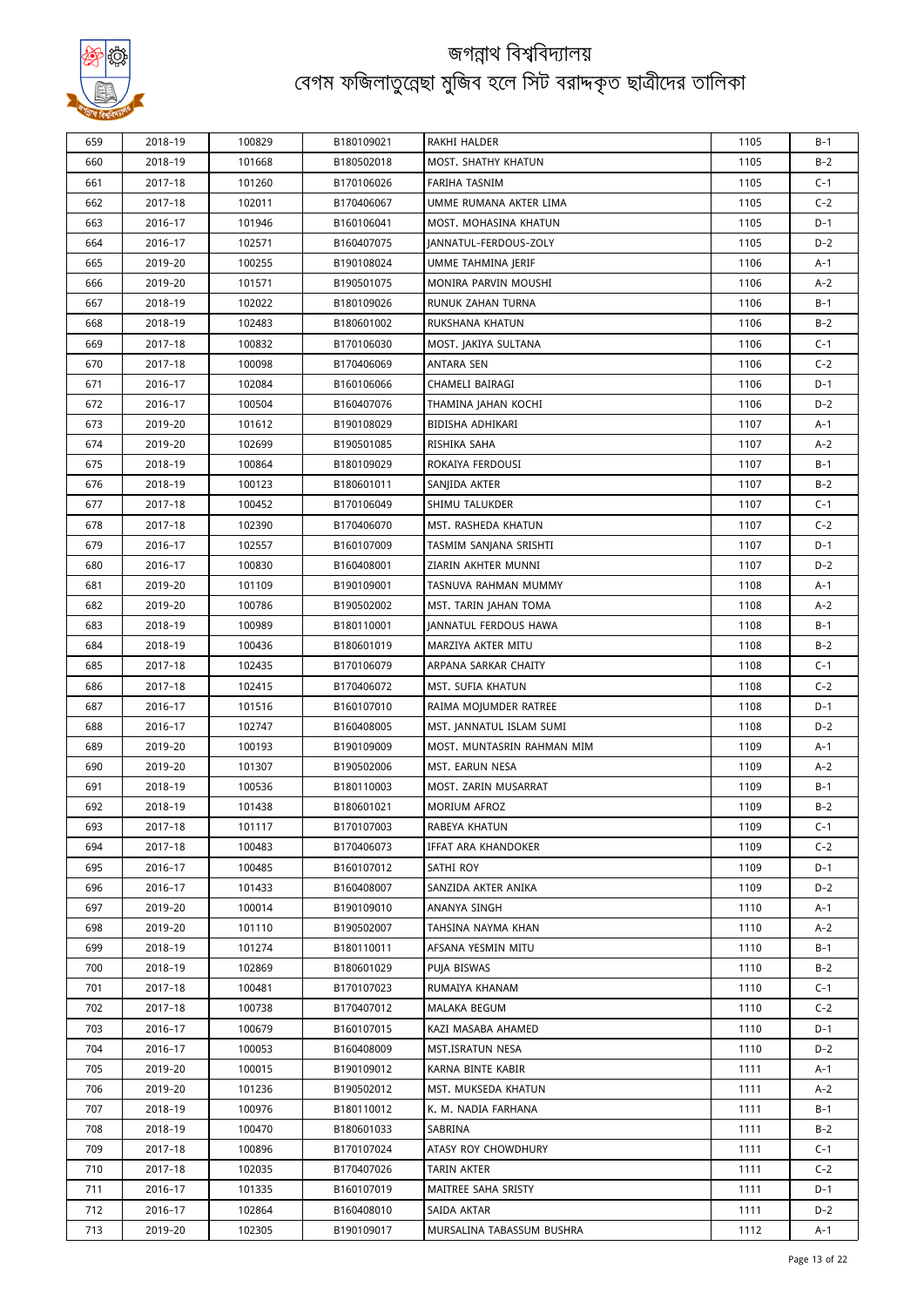

| 714 | 2019-20 | 101679 | B190502041 | MOST. SUMAYA JANNAT        | 1112 | $A-2$ |
|-----|---------|--------|------------|----------------------------|------|-------|
| 715 | 2018-19 | 100295 | B180110023 | KAMRUN NAHAR LUBNA         | 1112 | $B-1$ |
| 716 | 2018-19 | 102393 | B180601051 | MOST. ALEMA KHATUN         | 1112 | $B-2$ |
| 717 | 2017-18 | 101299 | B170107026 | SAMPA GHOSH                | 1112 | $C-1$ |
| 718 | 2017-18 | 102038 | B170407050 | ESHITA JAHAN               | 1112 | $C-2$ |
| 719 | 2016-17 | 101511 | B160107025 | ADITI SARKER SINTHI        | 1112 | $D-1$ |
| 720 | 2016-17 | 101991 | B160408017 | SHARMIN SULTANA RANI       | 1112 | $D-2$ |
| 721 | 2019-20 | 101125 | B190110005 | SOMA ROY                   | 1201 | $A-1$ |
| 722 | 2019-20 | 100243 | B190601003 | ERA RANI                   | 1201 | $A-2$ |
| 723 | 2018-19 | 101680 | B180110025 | MST. NURANI AKTER          | 1201 | $B-1$ |
| 724 | 2018-19 | 101253 | B180601055 | NAHIDA SULTANA SHANTA      | 1201 | $B-2$ |
| 725 | 2017-18 | 102301 | B170107032 | SUSMITA HALDER             | 1201 | $C-1$ |
| 726 | 2017-18 | 101216 | B170407051 | UMMA SADIA NAZNIN BANNA    | 1201 | $C-2$ |
| 727 | 2016-17 | 101520 | B160107033 | OHISHE BEPARI              | 1201 | $D-1$ |
| 728 | 2016-17 | 101924 | B160408022 | MITOURA MAHAJABEEN         | 1201 | $D-2$ |
| 729 | 2019-20 | 102686 | B190110008 | MST.FARIYA YESMIN          | 1202 | $A-1$ |
| 730 | 2019-20 | 102816 | B190601017 | ANIKA TABASSUM ONI         | 1202 | $A-2$ |
| 731 | 2018-19 | 102682 | B180110039 | AMINA JAHAN                | 1202 | B-1   |
| 732 | 2018-19 | 102394 | B180601067 | SADIA AFROJ                | 1202 | $B-2$ |
| 733 | 2017-18 | 102834 | B170108001 | PRATTASHA SINHA BANNA      | 1202 | $C-1$ |
| 734 | 2017-18 | 100348 | B170407065 | KAZI SAMSUNNAHAR ERIN      | 1202 | $C-2$ |
| 735 | 2016-17 | 102478 | B160107038 | SARMIN JAHAN LUBAMONI      | 1202 | $D-1$ |
| 736 | 2016-17 | 100861 | B160501003 | SABRINA SAMIA HASI         | 1202 | $D-2$ |
| 737 | 2019-20 | 101364 | B190110013 | KANIZ FATIMA LABONY        | 1203 | $A-1$ |
| 738 | 2019-20 | 100289 | B190601038 | RABEKA KHATUN              | 1203 | $A-2$ |
| 739 | 2018-19 | 100805 | B180111002 | NOUSHIM ANJUM              | 1203 | $B-1$ |
| 740 | 2018-19 | 101561 | B180601072 | UMMA KULSUM                | 1203 | $B-2$ |
| 741 | 2017-18 | 101014 | B170108002 | HAFSHA BINTA NUR           | 1203 | $C-1$ |
| 742 | 2017-18 | 100079 | B170407072 | <b>KHAIRUN FERDOUS</b>     | 1203 | $C-2$ |
| 743 | 2016-17 | 102490 | B160108008 | MST. SHIRIN ZAMAN RIMA     | 1203 | $D-1$ |
| 744 | 2016-17 | 101139 | B160501007 | BAISHAKHI RANI KARMAKAR    | 1203 | $D-2$ |
| 745 | 2019-20 | 101781 | B190110026 | ANTU RANI HOWLADER         | 1204 | $A-1$ |
| 746 | 2019-20 | 100124 | B190601055 | TARIN FERDOWS              | 1204 | $A-2$ |
| 747 | 2018-19 | 101891 | B180111003 | <b>MONIRA AKHTER PROME</b> | 1204 | B-1   |
| 748 | 2018-19 | 102476 | B180602004 | NUSRAT KONA                | 1204 | B-2   |
| 749 | 2017-18 | 101128 | B170108008 | MITHILA SARKER             | 1204 | $C-1$ |
| 750 | 2017-18 | 102255 | B170407076 | MST. KHADIZA AKTER         | 1204 | $C-2$ |
| 751 | 2016-17 | 100875 | B160108009 | <b>JANNATUL FERDUSI</b>    | 1204 | $D-1$ |
| 752 | 2016-17 | 100629 | B160501010 | SANZIDA AKTER              | 1204 | $D-2$ |
| 753 | 2019-20 | 100944 | B190110030 | MARIA MUMTAHENA MEGHA      | 1205 | $A-1$ |
| 754 | 2019-20 | 100267 | B190601064 | MOST. FATAMATUZ ZOHORA     | 1205 | $A-2$ |
| 755 | 2018-19 | 101915 | B180111011 | TASMI ALAM ETU             | 1205 | B-1   |
| 756 | 2018-19 | 101647 | B180602013 | SANZIDA NASRIN             | 1205 | $B-2$ |
| 757 | 2017-18 | 102175 | B170108015 | POROMA DAS                 | 1205 | $C-1$ |
| 758 | 2017-18 | 100069 | B170407080 | ANTORA ISLAM               | 1205 | $C-2$ |
| 759 | 2016-17 | 101517 | B160108012 | ZANNATUL FERDOUS           | 1205 | $D-1$ |
| 760 | 2016-17 | 100899 | B160501023 | NUSRAT JAHAN SARA          | 1205 | $D-2$ |
| 761 | 2019-20 | 100138 | B190110046 | SUSMETA PAL                | 1206 | A-1   |
| 762 | 2019-20 | 102254 | B190602001 | HABIBA MEHJABIN TOPA       | 1206 | $A-2$ |
| 763 | 2018-19 | 100733 | B180111014 | RAJIA SULTANA              | 1206 | B-1   |
| 764 | 2018-19 | 101653 | B180602021 | MST. NUR NAHAR             | 1206 | $B-2$ |
| 765 | 2017-18 | 102444 | B170108017 | ANIKA AKTER RANU           | 1206 | C-1   |
| 766 | 2017-18 | 101714 | B170408005 | <b>BRISTY CHAKRABORTY</b>  | 1206 | $C-2$ |
| 767 | 2016-17 | 100727 | B160108013 | RAMISA TASNIM              | 1206 | $D-1$ |
| 768 | 2016-17 | 101161 | B160501025 | JANNATUL FIZA UMMI         | 1206 | $D-2$ |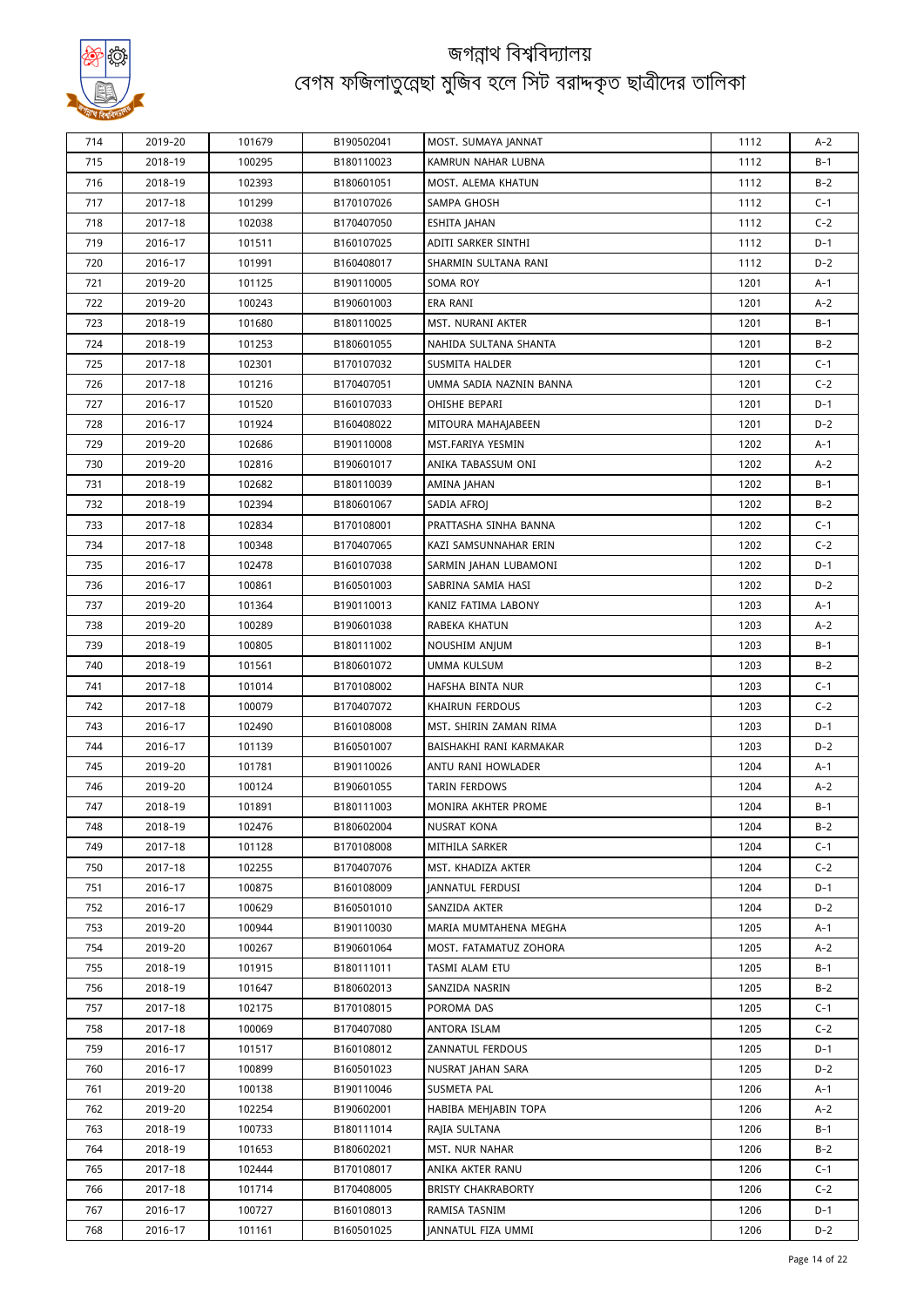

| A-1<br>770<br>2019-20<br>100488<br>B190602005<br>PRONATI BISWAS<br>1207<br>$A-2$<br>$B-1$<br>771<br>2018-19<br>101657<br>B180111018<br><b>MOHIMA SARKER MEEM</b><br>1207<br>$B-2$<br>772<br>2018-19<br>102724<br>RAISHA NOWSHIN HIRA<br>1207<br>B180602026<br>773<br>2017-18<br>100992<br>1207<br>$C-1$<br>B170108020<br>AFRIN JAHAN ESHA<br>774<br>2017-18<br>100006<br>B170408007<br>DRISTI BISWAS PIASHI<br>1207<br>$C-2$<br>$D-1$<br>775<br>2016-17<br>100382<br>B160108021<br>SAYEDA SULTANA JENY<br>1207<br>776<br>$D-2$<br>2016-17<br>102260<br>B160501035<br>KHALADA AKTER SIMA<br>1207<br>777<br>2019-20<br>101541<br>1208<br>$A-1$<br>B190111006<br>MST. FARZANA YEASMIN FARHA<br>778<br>$A-2$<br>2019-20<br>100249<br>B190602025<br>MST. MASUMA KHATUN<br>1208<br>779<br>$B-1$<br>2018-19<br>100789<br>B180111037<br>1208<br>TAMANNA AKTER<br>780<br>2018-19<br>102425<br>B180602028<br>1208<br>$B-2$<br>SREYOSHI SIKDER<br>$C-1$<br>781<br>2017-18<br>101220<br>B170108034<br>BONNITA BAKSHI<br>1208<br>782<br>$C-2$<br>2017-18<br>102025<br>B170408010<br>MADHURY DEBNATH<br>1208<br>783<br>101380<br>1208<br>$D-1$<br>2016-17<br>B160108026<br>SABA MOHEMANUR OYSHI<br>$D-2$<br>784<br>2016-17<br>100635<br>1208<br>B160501043<br>TAHRIMA TABASSUM<br>785<br>2019-20<br>102136<br>B190111010<br>1209<br>$A-1$<br>SUAIDA SUMAYA SULTANA<br>786<br>2019-20<br>100908<br>1209<br>$A-2$<br>B190602041<br>MST SANJIDA JAHAN<br>787<br>$B-1$<br>2018-19<br>102638<br>B180201019<br>MOST. UMME HABIBA<br>1209<br>788<br>SADIA AFRIN RITA<br>$B-2$<br>2018-19<br>100334<br>B180602052<br>1209<br>789<br>2017-18<br>102842<br>B170109004<br>MOSA UMMI HUNY<br>1209<br>$C-1$<br>790<br>$C-2$<br>2017-18<br>100353<br>B170408011<br><b>IUBYRIA AFROZ BINTY</b><br>1209<br>791<br>$D-1$<br>2016-17<br>100341<br>B160108027<br>SHIFAT JAHAN<br>1209<br>792<br>2016-17<br>100615<br>1209<br>$D-2$<br>B160501054<br>FATEMA JAMAN<br>793<br>2019-20<br>101259<br>B190111015<br>ASHA AKTER<br>1210<br>$A-1$<br>794<br>FOUZIA AFRIN PORNA<br>2019-20<br>100582<br>B190602051<br>1210<br>$A-2$<br>795<br>101242<br>1210<br>$B-1$<br>2018-19<br>B180201025<br>NAWRIN NAWAR SUHA<br>$B-2$<br>796<br>2018-19<br>102338<br>1210<br>B180602064<br>TAHSINA SULTANA<br>797<br>$C-1$<br>2017-18<br>102831<br>B170109005<br>JANNATUL FARDOSH RUNA<br>1210<br>798<br>2017-18<br>101333<br>1210<br>$C-2$<br>B170408022<br>MAISHA MALIHA MOU<br>799<br>2016-17<br>100928<br>B160108036<br>1210<br>$D-1$<br>AL ATIKA JARIN<br>$D-2$<br>800<br>2016-17<br>100937<br>B160501066<br>AZMIRA KHATUN<br>1210<br>801<br>2019-20<br>102640<br>B190111017<br>MOST. SUMAIYA AKTER SANJANA<br>1211<br>$A-1$<br>$A-2$<br>802<br>1211<br>2019-20<br>101163<br>B190602068<br>MOST. ARBIN SIDDIKA NIRA<br>MOST. SHAHNAZ KHATUN<br>803<br>2018-19<br>B180201026<br>101559<br>1211<br>B-1<br>804<br>B180602075<br>$B-2$<br>2018-19<br>102341<br>NAYMA ISLAM<br>1211<br>102767<br>805<br>2017-18<br>B170109006<br>JOBAIDA FAISAL<br>1211<br>$C-1$<br>2017-18<br>806<br>101818<br>B170408024<br>MOYTREE BARAI<br>1211<br>$C-2$<br>807<br>2016-17<br>101114<br>B160109005<br>OYASHORJOYA PRAPTI SHADHUKHAN<br>1211<br>$D-1$<br>$D-2$<br>808<br>2016-17<br>102019<br>B160502001<br>SHARMIN ZANNATI NISHI<br>1211<br>809<br>2019-20<br>101909<br>B190201028<br>MST.NAININ AKTER<br>1212<br>$A-1$<br>810<br>2019-20<br>101526<br>B190603001<br>MST. ISRAT JAHAN MARIA<br>1212<br>$A-2$<br>811<br>2018-19<br>101564<br>B180201036<br>TASLIMA BEGUM<br>1212<br>$B-1$<br>812<br>2018-19<br>101849<br>B180603001<br>ANJUMAN ARA<br>1212<br>$B-2$<br>813<br>2017-18<br>100005<br>B170109008<br>SABRINA AKTHER CHOWDHURY<br>$C-1$<br>1212<br>814<br>$C-2$<br>2017-18<br>101973<br>B170408028<br>NOOR - A - JANNAT<br>1212<br>815<br>2016-17<br>102720<br>B160109006<br>SUMAIA ISLAM<br>1212<br>$D-1$<br>816<br>2016-17<br>100684<br>B160502002<br>MST. NILA KHATUN<br>$D-2$<br>1212<br>817<br>2019-20<br>100578<br>B190201031<br>MST. SADIA NAZNIN<br>1301<br>$A-1$<br>818<br>2019-20<br>100202<br>B190603009<br>JANNATUL MAOUA BOISHAKHI<br>1301<br>$A-2$<br>819<br>2018-19<br>101049<br>B180201040<br>ADURY AKTER<br>$B-1$<br>1301<br>820<br>$B-2$<br>2018-19<br>100824<br>B180603010<br>SABRINA SULTANA SINTHI<br>1301<br>821<br>2017-18<br>102780<br>B170109011<br>SABIHA HAQUE<br>1301<br>$C-1$<br>822<br>2017-18<br>101549<br>B170501035<br>MST. MINARA JAHAN<br>1301<br>$C-2$<br>823<br>B160109028<br>2016-17<br>100374<br>MST. KANIZ SHARMIN<br>1301<br>$D-1$ |     |         |        |            |             |      |  |
|------------------------------------------------------------------------------------------------------------------------------------------------------------------------------------------------------------------------------------------------------------------------------------------------------------------------------------------------------------------------------------------------------------------------------------------------------------------------------------------------------------------------------------------------------------------------------------------------------------------------------------------------------------------------------------------------------------------------------------------------------------------------------------------------------------------------------------------------------------------------------------------------------------------------------------------------------------------------------------------------------------------------------------------------------------------------------------------------------------------------------------------------------------------------------------------------------------------------------------------------------------------------------------------------------------------------------------------------------------------------------------------------------------------------------------------------------------------------------------------------------------------------------------------------------------------------------------------------------------------------------------------------------------------------------------------------------------------------------------------------------------------------------------------------------------------------------------------------------------------------------------------------------------------------------------------------------------------------------------------------------------------------------------------------------------------------------------------------------------------------------------------------------------------------------------------------------------------------------------------------------------------------------------------------------------------------------------------------------------------------------------------------------------------------------------------------------------------------------------------------------------------------------------------------------------------------------------------------------------------------------------------------------------------------------------------------------------------------------------------------------------------------------------------------------------------------------------------------------------------------------------------------------------------------------------------------------------------------------------------------------------------------------------------------------------------------------------------------------------------------------------------------------------------------------------------------------------------------------------------------------------------------------------------------------------------------------------------------------------------------------------------------------------------------------------------------------------------------------------------------------------------------------------------------------------------------------------------------------------------------------------------------------------------------------------------------------------------------------------------------------------------------------------------------------------------------------------------------------------------------------------------------------------------------------------------------------------------------------------------------------------------------------------------------------------------------------------------------------------------------------------------------------------------------------------------------------------------------------------------------------------------------------------------------------------------------------------------------------------------------------------------------------------------------------------------------------------------------------------------------------------------------|-----|---------|--------|------------|-------------|------|--|
|                                                                                                                                                                                                                                                                                                                                                                                                                                                                                                                                                                                                                                                                                                                                                                                                                                                                                                                                                                                                                                                                                                                                                                                                                                                                                                                                                                                                                                                                                                                                                                                                                                                                                                                                                                                                                                                                                                                                                                                                                                                                                                                                                                                                                                                                                                                                                                                                                                                                                                                                                                                                                                                                                                                                                                                                                                                                                                                                                                                                                                                                                                                                                                                                                                                                                                                                                                                                                                                                                                                                                                                                                                                                                                                                                                                                                                                                                                                                                                                                                                                                                                                                                                                                                                                                                                                                                                                                                                                                                                                        | 769 | 2019-20 | 101275 | B190111002 | AFRIN AKTER | 1207 |  |
|                                                                                                                                                                                                                                                                                                                                                                                                                                                                                                                                                                                                                                                                                                                                                                                                                                                                                                                                                                                                                                                                                                                                                                                                                                                                                                                                                                                                                                                                                                                                                                                                                                                                                                                                                                                                                                                                                                                                                                                                                                                                                                                                                                                                                                                                                                                                                                                                                                                                                                                                                                                                                                                                                                                                                                                                                                                                                                                                                                                                                                                                                                                                                                                                                                                                                                                                                                                                                                                                                                                                                                                                                                                                                                                                                                                                                                                                                                                                                                                                                                                                                                                                                                                                                                                                                                                                                                                                                                                                                                                        |     |         |        |            |             |      |  |
|                                                                                                                                                                                                                                                                                                                                                                                                                                                                                                                                                                                                                                                                                                                                                                                                                                                                                                                                                                                                                                                                                                                                                                                                                                                                                                                                                                                                                                                                                                                                                                                                                                                                                                                                                                                                                                                                                                                                                                                                                                                                                                                                                                                                                                                                                                                                                                                                                                                                                                                                                                                                                                                                                                                                                                                                                                                                                                                                                                                                                                                                                                                                                                                                                                                                                                                                                                                                                                                                                                                                                                                                                                                                                                                                                                                                                                                                                                                                                                                                                                                                                                                                                                                                                                                                                                                                                                                                                                                                                                                        |     |         |        |            |             |      |  |
|                                                                                                                                                                                                                                                                                                                                                                                                                                                                                                                                                                                                                                                                                                                                                                                                                                                                                                                                                                                                                                                                                                                                                                                                                                                                                                                                                                                                                                                                                                                                                                                                                                                                                                                                                                                                                                                                                                                                                                                                                                                                                                                                                                                                                                                                                                                                                                                                                                                                                                                                                                                                                                                                                                                                                                                                                                                                                                                                                                                                                                                                                                                                                                                                                                                                                                                                                                                                                                                                                                                                                                                                                                                                                                                                                                                                                                                                                                                                                                                                                                                                                                                                                                                                                                                                                                                                                                                                                                                                                                                        |     |         |        |            |             |      |  |
|                                                                                                                                                                                                                                                                                                                                                                                                                                                                                                                                                                                                                                                                                                                                                                                                                                                                                                                                                                                                                                                                                                                                                                                                                                                                                                                                                                                                                                                                                                                                                                                                                                                                                                                                                                                                                                                                                                                                                                                                                                                                                                                                                                                                                                                                                                                                                                                                                                                                                                                                                                                                                                                                                                                                                                                                                                                                                                                                                                                                                                                                                                                                                                                                                                                                                                                                                                                                                                                                                                                                                                                                                                                                                                                                                                                                                                                                                                                                                                                                                                                                                                                                                                                                                                                                                                                                                                                                                                                                                                                        |     |         |        |            |             |      |  |
|                                                                                                                                                                                                                                                                                                                                                                                                                                                                                                                                                                                                                                                                                                                                                                                                                                                                                                                                                                                                                                                                                                                                                                                                                                                                                                                                                                                                                                                                                                                                                                                                                                                                                                                                                                                                                                                                                                                                                                                                                                                                                                                                                                                                                                                                                                                                                                                                                                                                                                                                                                                                                                                                                                                                                                                                                                                                                                                                                                                                                                                                                                                                                                                                                                                                                                                                                                                                                                                                                                                                                                                                                                                                                                                                                                                                                                                                                                                                                                                                                                                                                                                                                                                                                                                                                                                                                                                                                                                                                                                        |     |         |        |            |             |      |  |
|                                                                                                                                                                                                                                                                                                                                                                                                                                                                                                                                                                                                                                                                                                                                                                                                                                                                                                                                                                                                                                                                                                                                                                                                                                                                                                                                                                                                                                                                                                                                                                                                                                                                                                                                                                                                                                                                                                                                                                                                                                                                                                                                                                                                                                                                                                                                                                                                                                                                                                                                                                                                                                                                                                                                                                                                                                                                                                                                                                                                                                                                                                                                                                                                                                                                                                                                                                                                                                                                                                                                                                                                                                                                                                                                                                                                                                                                                                                                                                                                                                                                                                                                                                                                                                                                                                                                                                                                                                                                                                                        |     |         |        |            |             |      |  |
|                                                                                                                                                                                                                                                                                                                                                                                                                                                                                                                                                                                                                                                                                                                                                                                                                                                                                                                                                                                                                                                                                                                                                                                                                                                                                                                                                                                                                                                                                                                                                                                                                                                                                                                                                                                                                                                                                                                                                                                                                                                                                                                                                                                                                                                                                                                                                                                                                                                                                                                                                                                                                                                                                                                                                                                                                                                                                                                                                                                                                                                                                                                                                                                                                                                                                                                                                                                                                                                                                                                                                                                                                                                                                                                                                                                                                                                                                                                                                                                                                                                                                                                                                                                                                                                                                                                                                                                                                                                                                                                        |     |         |        |            |             |      |  |
|                                                                                                                                                                                                                                                                                                                                                                                                                                                                                                                                                                                                                                                                                                                                                                                                                                                                                                                                                                                                                                                                                                                                                                                                                                                                                                                                                                                                                                                                                                                                                                                                                                                                                                                                                                                                                                                                                                                                                                                                                                                                                                                                                                                                                                                                                                                                                                                                                                                                                                                                                                                                                                                                                                                                                                                                                                                                                                                                                                                                                                                                                                                                                                                                                                                                                                                                                                                                                                                                                                                                                                                                                                                                                                                                                                                                                                                                                                                                                                                                                                                                                                                                                                                                                                                                                                                                                                                                                                                                                                                        |     |         |        |            |             |      |  |
|                                                                                                                                                                                                                                                                                                                                                                                                                                                                                                                                                                                                                                                                                                                                                                                                                                                                                                                                                                                                                                                                                                                                                                                                                                                                                                                                                                                                                                                                                                                                                                                                                                                                                                                                                                                                                                                                                                                                                                                                                                                                                                                                                                                                                                                                                                                                                                                                                                                                                                                                                                                                                                                                                                                                                                                                                                                                                                                                                                                                                                                                                                                                                                                                                                                                                                                                                                                                                                                                                                                                                                                                                                                                                                                                                                                                                                                                                                                                                                                                                                                                                                                                                                                                                                                                                                                                                                                                                                                                                                                        |     |         |        |            |             |      |  |
|                                                                                                                                                                                                                                                                                                                                                                                                                                                                                                                                                                                                                                                                                                                                                                                                                                                                                                                                                                                                                                                                                                                                                                                                                                                                                                                                                                                                                                                                                                                                                                                                                                                                                                                                                                                                                                                                                                                                                                                                                                                                                                                                                                                                                                                                                                                                                                                                                                                                                                                                                                                                                                                                                                                                                                                                                                                                                                                                                                                                                                                                                                                                                                                                                                                                                                                                                                                                                                                                                                                                                                                                                                                                                                                                                                                                                                                                                                                                                                                                                                                                                                                                                                                                                                                                                                                                                                                                                                                                                                                        |     |         |        |            |             |      |  |
|                                                                                                                                                                                                                                                                                                                                                                                                                                                                                                                                                                                                                                                                                                                                                                                                                                                                                                                                                                                                                                                                                                                                                                                                                                                                                                                                                                                                                                                                                                                                                                                                                                                                                                                                                                                                                                                                                                                                                                                                                                                                                                                                                                                                                                                                                                                                                                                                                                                                                                                                                                                                                                                                                                                                                                                                                                                                                                                                                                                                                                                                                                                                                                                                                                                                                                                                                                                                                                                                                                                                                                                                                                                                                                                                                                                                                                                                                                                                                                                                                                                                                                                                                                                                                                                                                                                                                                                                                                                                                                                        |     |         |        |            |             |      |  |
|                                                                                                                                                                                                                                                                                                                                                                                                                                                                                                                                                                                                                                                                                                                                                                                                                                                                                                                                                                                                                                                                                                                                                                                                                                                                                                                                                                                                                                                                                                                                                                                                                                                                                                                                                                                                                                                                                                                                                                                                                                                                                                                                                                                                                                                                                                                                                                                                                                                                                                                                                                                                                                                                                                                                                                                                                                                                                                                                                                                                                                                                                                                                                                                                                                                                                                                                                                                                                                                                                                                                                                                                                                                                                                                                                                                                                                                                                                                                                                                                                                                                                                                                                                                                                                                                                                                                                                                                                                                                                                                        |     |         |        |            |             |      |  |
|                                                                                                                                                                                                                                                                                                                                                                                                                                                                                                                                                                                                                                                                                                                                                                                                                                                                                                                                                                                                                                                                                                                                                                                                                                                                                                                                                                                                                                                                                                                                                                                                                                                                                                                                                                                                                                                                                                                                                                                                                                                                                                                                                                                                                                                                                                                                                                                                                                                                                                                                                                                                                                                                                                                                                                                                                                                                                                                                                                                                                                                                                                                                                                                                                                                                                                                                                                                                                                                                                                                                                                                                                                                                                                                                                                                                                                                                                                                                                                                                                                                                                                                                                                                                                                                                                                                                                                                                                                                                                                                        |     |         |        |            |             |      |  |
|                                                                                                                                                                                                                                                                                                                                                                                                                                                                                                                                                                                                                                                                                                                                                                                                                                                                                                                                                                                                                                                                                                                                                                                                                                                                                                                                                                                                                                                                                                                                                                                                                                                                                                                                                                                                                                                                                                                                                                                                                                                                                                                                                                                                                                                                                                                                                                                                                                                                                                                                                                                                                                                                                                                                                                                                                                                                                                                                                                                                                                                                                                                                                                                                                                                                                                                                                                                                                                                                                                                                                                                                                                                                                                                                                                                                                                                                                                                                                                                                                                                                                                                                                                                                                                                                                                                                                                                                                                                                                                                        |     |         |        |            |             |      |  |
|                                                                                                                                                                                                                                                                                                                                                                                                                                                                                                                                                                                                                                                                                                                                                                                                                                                                                                                                                                                                                                                                                                                                                                                                                                                                                                                                                                                                                                                                                                                                                                                                                                                                                                                                                                                                                                                                                                                                                                                                                                                                                                                                                                                                                                                                                                                                                                                                                                                                                                                                                                                                                                                                                                                                                                                                                                                                                                                                                                                                                                                                                                                                                                                                                                                                                                                                                                                                                                                                                                                                                                                                                                                                                                                                                                                                                                                                                                                                                                                                                                                                                                                                                                                                                                                                                                                                                                                                                                                                                                                        |     |         |        |            |             |      |  |
|                                                                                                                                                                                                                                                                                                                                                                                                                                                                                                                                                                                                                                                                                                                                                                                                                                                                                                                                                                                                                                                                                                                                                                                                                                                                                                                                                                                                                                                                                                                                                                                                                                                                                                                                                                                                                                                                                                                                                                                                                                                                                                                                                                                                                                                                                                                                                                                                                                                                                                                                                                                                                                                                                                                                                                                                                                                                                                                                                                                                                                                                                                                                                                                                                                                                                                                                                                                                                                                                                                                                                                                                                                                                                                                                                                                                                                                                                                                                                                                                                                                                                                                                                                                                                                                                                                                                                                                                                                                                                                                        |     |         |        |            |             |      |  |
|                                                                                                                                                                                                                                                                                                                                                                                                                                                                                                                                                                                                                                                                                                                                                                                                                                                                                                                                                                                                                                                                                                                                                                                                                                                                                                                                                                                                                                                                                                                                                                                                                                                                                                                                                                                                                                                                                                                                                                                                                                                                                                                                                                                                                                                                                                                                                                                                                                                                                                                                                                                                                                                                                                                                                                                                                                                                                                                                                                                                                                                                                                                                                                                                                                                                                                                                                                                                                                                                                                                                                                                                                                                                                                                                                                                                                                                                                                                                                                                                                                                                                                                                                                                                                                                                                                                                                                                                                                                                                                                        |     |         |        |            |             |      |  |
|                                                                                                                                                                                                                                                                                                                                                                                                                                                                                                                                                                                                                                                                                                                                                                                                                                                                                                                                                                                                                                                                                                                                                                                                                                                                                                                                                                                                                                                                                                                                                                                                                                                                                                                                                                                                                                                                                                                                                                                                                                                                                                                                                                                                                                                                                                                                                                                                                                                                                                                                                                                                                                                                                                                                                                                                                                                                                                                                                                                                                                                                                                                                                                                                                                                                                                                                                                                                                                                                                                                                                                                                                                                                                                                                                                                                                                                                                                                                                                                                                                                                                                                                                                                                                                                                                                                                                                                                                                                                                                                        |     |         |        |            |             |      |  |
|                                                                                                                                                                                                                                                                                                                                                                                                                                                                                                                                                                                                                                                                                                                                                                                                                                                                                                                                                                                                                                                                                                                                                                                                                                                                                                                                                                                                                                                                                                                                                                                                                                                                                                                                                                                                                                                                                                                                                                                                                                                                                                                                                                                                                                                                                                                                                                                                                                                                                                                                                                                                                                                                                                                                                                                                                                                                                                                                                                                                                                                                                                                                                                                                                                                                                                                                                                                                                                                                                                                                                                                                                                                                                                                                                                                                                                                                                                                                                                                                                                                                                                                                                                                                                                                                                                                                                                                                                                                                                                                        |     |         |        |            |             |      |  |
|                                                                                                                                                                                                                                                                                                                                                                                                                                                                                                                                                                                                                                                                                                                                                                                                                                                                                                                                                                                                                                                                                                                                                                                                                                                                                                                                                                                                                                                                                                                                                                                                                                                                                                                                                                                                                                                                                                                                                                                                                                                                                                                                                                                                                                                                                                                                                                                                                                                                                                                                                                                                                                                                                                                                                                                                                                                                                                                                                                                                                                                                                                                                                                                                                                                                                                                                                                                                                                                                                                                                                                                                                                                                                                                                                                                                                                                                                                                                                                                                                                                                                                                                                                                                                                                                                                                                                                                                                                                                                                                        |     |         |        |            |             |      |  |
|                                                                                                                                                                                                                                                                                                                                                                                                                                                                                                                                                                                                                                                                                                                                                                                                                                                                                                                                                                                                                                                                                                                                                                                                                                                                                                                                                                                                                                                                                                                                                                                                                                                                                                                                                                                                                                                                                                                                                                                                                                                                                                                                                                                                                                                                                                                                                                                                                                                                                                                                                                                                                                                                                                                                                                                                                                                                                                                                                                                                                                                                                                                                                                                                                                                                                                                                                                                                                                                                                                                                                                                                                                                                                                                                                                                                                                                                                                                                                                                                                                                                                                                                                                                                                                                                                                                                                                                                                                                                                                                        |     |         |        |            |             |      |  |
|                                                                                                                                                                                                                                                                                                                                                                                                                                                                                                                                                                                                                                                                                                                                                                                                                                                                                                                                                                                                                                                                                                                                                                                                                                                                                                                                                                                                                                                                                                                                                                                                                                                                                                                                                                                                                                                                                                                                                                                                                                                                                                                                                                                                                                                                                                                                                                                                                                                                                                                                                                                                                                                                                                                                                                                                                                                                                                                                                                                                                                                                                                                                                                                                                                                                                                                                                                                                                                                                                                                                                                                                                                                                                                                                                                                                                                                                                                                                                                                                                                                                                                                                                                                                                                                                                                                                                                                                                                                                                                                        |     |         |        |            |             |      |  |
|                                                                                                                                                                                                                                                                                                                                                                                                                                                                                                                                                                                                                                                                                                                                                                                                                                                                                                                                                                                                                                                                                                                                                                                                                                                                                                                                                                                                                                                                                                                                                                                                                                                                                                                                                                                                                                                                                                                                                                                                                                                                                                                                                                                                                                                                                                                                                                                                                                                                                                                                                                                                                                                                                                                                                                                                                                                                                                                                                                                                                                                                                                                                                                                                                                                                                                                                                                                                                                                                                                                                                                                                                                                                                                                                                                                                                                                                                                                                                                                                                                                                                                                                                                                                                                                                                                                                                                                                                                                                                                                        |     |         |        |            |             |      |  |
|                                                                                                                                                                                                                                                                                                                                                                                                                                                                                                                                                                                                                                                                                                                                                                                                                                                                                                                                                                                                                                                                                                                                                                                                                                                                                                                                                                                                                                                                                                                                                                                                                                                                                                                                                                                                                                                                                                                                                                                                                                                                                                                                                                                                                                                                                                                                                                                                                                                                                                                                                                                                                                                                                                                                                                                                                                                                                                                                                                                                                                                                                                                                                                                                                                                                                                                                                                                                                                                                                                                                                                                                                                                                                                                                                                                                                                                                                                                                                                                                                                                                                                                                                                                                                                                                                                                                                                                                                                                                                                                        |     |         |        |            |             |      |  |
|                                                                                                                                                                                                                                                                                                                                                                                                                                                                                                                                                                                                                                                                                                                                                                                                                                                                                                                                                                                                                                                                                                                                                                                                                                                                                                                                                                                                                                                                                                                                                                                                                                                                                                                                                                                                                                                                                                                                                                                                                                                                                                                                                                                                                                                                                                                                                                                                                                                                                                                                                                                                                                                                                                                                                                                                                                                                                                                                                                                                                                                                                                                                                                                                                                                                                                                                                                                                                                                                                                                                                                                                                                                                                                                                                                                                                                                                                                                                                                                                                                                                                                                                                                                                                                                                                                                                                                                                                                                                                                                        |     |         |        |            |             |      |  |
|                                                                                                                                                                                                                                                                                                                                                                                                                                                                                                                                                                                                                                                                                                                                                                                                                                                                                                                                                                                                                                                                                                                                                                                                                                                                                                                                                                                                                                                                                                                                                                                                                                                                                                                                                                                                                                                                                                                                                                                                                                                                                                                                                                                                                                                                                                                                                                                                                                                                                                                                                                                                                                                                                                                                                                                                                                                                                                                                                                                                                                                                                                                                                                                                                                                                                                                                                                                                                                                                                                                                                                                                                                                                                                                                                                                                                                                                                                                                                                                                                                                                                                                                                                                                                                                                                                                                                                                                                                                                                                                        |     |         |        |            |             |      |  |
|                                                                                                                                                                                                                                                                                                                                                                                                                                                                                                                                                                                                                                                                                                                                                                                                                                                                                                                                                                                                                                                                                                                                                                                                                                                                                                                                                                                                                                                                                                                                                                                                                                                                                                                                                                                                                                                                                                                                                                                                                                                                                                                                                                                                                                                                                                                                                                                                                                                                                                                                                                                                                                                                                                                                                                                                                                                                                                                                                                                                                                                                                                                                                                                                                                                                                                                                                                                                                                                                                                                                                                                                                                                                                                                                                                                                                                                                                                                                                                                                                                                                                                                                                                                                                                                                                                                                                                                                                                                                                                                        |     |         |        |            |             |      |  |
|                                                                                                                                                                                                                                                                                                                                                                                                                                                                                                                                                                                                                                                                                                                                                                                                                                                                                                                                                                                                                                                                                                                                                                                                                                                                                                                                                                                                                                                                                                                                                                                                                                                                                                                                                                                                                                                                                                                                                                                                                                                                                                                                                                                                                                                                                                                                                                                                                                                                                                                                                                                                                                                                                                                                                                                                                                                                                                                                                                                                                                                                                                                                                                                                                                                                                                                                                                                                                                                                                                                                                                                                                                                                                                                                                                                                                                                                                                                                                                                                                                                                                                                                                                                                                                                                                                                                                                                                                                                                                                                        |     |         |        |            |             |      |  |
|                                                                                                                                                                                                                                                                                                                                                                                                                                                                                                                                                                                                                                                                                                                                                                                                                                                                                                                                                                                                                                                                                                                                                                                                                                                                                                                                                                                                                                                                                                                                                                                                                                                                                                                                                                                                                                                                                                                                                                                                                                                                                                                                                                                                                                                                                                                                                                                                                                                                                                                                                                                                                                                                                                                                                                                                                                                                                                                                                                                                                                                                                                                                                                                                                                                                                                                                                                                                                                                                                                                                                                                                                                                                                                                                                                                                                                                                                                                                                                                                                                                                                                                                                                                                                                                                                                                                                                                                                                                                                                                        |     |         |        |            |             |      |  |
|                                                                                                                                                                                                                                                                                                                                                                                                                                                                                                                                                                                                                                                                                                                                                                                                                                                                                                                                                                                                                                                                                                                                                                                                                                                                                                                                                                                                                                                                                                                                                                                                                                                                                                                                                                                                                                                                                                                                                                                                                                                                                                                                                                                                                                                                                                                                                                                                                                                                                                                                                                                                                                                                                                                                                                                                                                                                                                                                                                                                                                                                                                                                                                                                                                                                                                                                                                                                                                                                                                                                                                                                                                                                                                                                                                                                                                                                                                                                                                                                                                                                                                                                                                                                                                                                                                                                                                                                                                                                                                                        |     |         |        |            |             |      |  |
|                                                                                                                                                                                                                                                                                                                                                                                                                                                                                                                                                                                                                                                                                                                                                                                                                                                                                                                                                                                                                                                                                                                                                                                                                                                                                                                                                                                                                                                                                                                                                                                                                                                                                                                                                                                                                                                                                                                                                                                                                                                                                                                                                                                                                                                                                                                                                                                                                                                                                                                                                                                                                                                                                                                                                                                                                                                                                                                                                                                                                                                                                                                                                                                                                                                                                                                                                                                                                                                                                                                                                                                                                                                                                                                                                                                                                                                                                                                                                                                                                                                                                                                                                                                                                                                                                                                                                                                                                                                                                                                        |     |         |        |            |             |      |  |
|                                                                                                                                                                                                                                                                                                                                                                                                                                                                                                                                                                                                                                                                                                                                                                                                                                                                                                                                                                                                                                                                                                                                                                                                                                                                                                                                                                                                                                                                                                                                                                                                                                                                                                                                                                                                                                                                                                                                                                                                                                                                                                                                                                                                                                                                                                                                                                                                                                                                                                                                                                                                                                                                                                                                                                                                                                                                                                                                                                                                                                                                                                                                                                                                                                                                                                                                                                                                                                                                                                                                                                                                                                                                                                                                                                                                                                                                                                                                                                                                                                                                                                                                                                                                                                                                                                                                                                                                                                                                                                                        |     |         |        |            |             |      |  |
|                                                                                                                                                                                                                                                                                                                                                                                                                                                                                                                                                                                                                                                                                                                                                                                                                                                                                                                                                                                                                                                                                                                                                                                                                                                                                                                                                                                                                                                                                                                                                                                                                                                                                                                                                                                                                                                                                                                                                                                                                                                                                                                                                                                                                                                                                                                                                                                                                                                                                                                                                                                                                                                                                                                                                                                                                                                                                                                                                                                                                                                                                                                                                                                                                                                                                                                                                                                                                                                                                                                                                                                                                                                                                                                                                                                                                                                                                                                                                                                                                                                                                                                                                                                                                                                                                                                                                                                                                                                                                                                        |     |         |        |            |             |      |  |
|                                                                                                                                                                                                                                                                                                                                                                                                                                                                                                                                                                                                                                                                                                                                                                                                                                                                                                                                                                                                                                                                                                                                                                                                                                                                                                                                                                                                                                                                                                                                                                                                                                                                                                                                                                                                                                                                                                                                                                                                                                                                                                                                                                                                                                                                                                                                                                                                                                                                                                                                                                                                                                                                                                                                                                                                                                                                                                                                                                                                                                                                                                                                                                                                                                                                                                                                                                                                                                                                                                                                                                                                                                                                                                                                                                                                                                                                                                                                                                                                                                                                                                                                                                                                                                                                                                                                                                                                                                                                                                                        |     |         |        |            |             |      |  |
|                                                                                                                                                                                                                                                                                                                                                                                                                                                                                                                                                                                                                                                                                                                                                                                                                                                                                                                                                                                                                                                                                                                                                                                                                                                                                                                                                                                                                                                                                                                                                                                                                                                                                                                                                                                                                                                                                                                                                                                                                                                                                                                                                                                                                                                                                                                                                                                                                                                                                                                                                                                                                                                                                                                                                                                                                                                                                                                                                                                                                                                                                                                                                                                                                                                                                                                                                                                                                                                                                                                                                                                                                                                                                                                                                                                                                                                                                                                                                                                                                                                                                                                                                                                                                                                                                                                                                                                                                                                                                                                        |     |         |        |            |             |      |  |
|                                                                                                                                                                                                                                                                                                                                                                                                                                                                                                                                                                                                                                                                                                                                                                                                                                                                                                                                                                                                                                                                                                                                                                                                                                                                                                                                                                                                                                                                                                                                                                                                                                                                                                                                                                                                                                                                                                                                                                                                                                                                                                                                                                                                                                                                                                                                                                                                                                                                                                                                                                                                                                                                                                                                                                                                                                                                                                                                                                                                                                                                                                                                                                                                                                                                                                                                                                                                                                                                                                                                                                                                                                                                                                                                                                                                                                                                                                                                                                                                                                                                                                                                                                                                                                                                                                                                                                                                                                                                                                                        |     |         |        |            |             |      |  |
|                                                                                                                                                                                                                                                                                                                                                                                                                                                                                                                                                                                                                                                                                                                                                                                                                                                                                                                                                                                                                                                                                                                                                                                                                                                                                                                                                                                                                                                                                                                                                                                                                                                                                                                                                                                                                                                                                                                                                                                                                                                                                                                                                                                                                                                                                                                                                                                                                                                                                                                                                                                                                                                                                                                                                                                                                                                                                                                                                                                                                                                                                                                                                                                                                                                                                                                                                                                                                                                                                                                                                                                                                                                                                                                                                                                                                                                                                                                                                                                                                                                                                                                                                                                                                                                                                                                                                                                                                                                                                                                        |     |         |        |            |             |      |  |
|                                                                                                                                                                                                                                                                                                                                                                                                                                                                                                                                                                                                                                                                                                                                                                                                                                                                                                                                                                                                                                                                                                                                                                                                                                                                                                                                                                                                                                                                                                                                                                                                                                                                                                                                                                                                                                                                                                                                                                                                                                                                                                                                                                                                                                                                                                                                                                                                                                                                                                                                                                                                                                                                                                                                                                                                                                                                                                                                                                                                                                                                                                                                                                                                                                                                                                                                                                                                                                                                                                                                                                                                                                                                                                                                                                                                                                                                                                                                                                                                                                                                                                                                                                                                                                                                                                                                                                                                                                                                                                                        |     |         |        |            |             |      |  |
|                                                                                                                                                                                                                                                                                                                                                                                                                                                                                                                                                                                                                                                                                                                                                                                                                                                                                                                                                                                                                                                                                                                                                                                                                                                                                                                                                                                                                                                                                                                                                                                                                                                                                                                                                                                                                                                                                                                                                                                                                                                                                                                                                                                                                                                                                                                                                                                                                                                                                                                                                                                                                                                                                                                                                                                                                                                                                                                                                                                                                                                                                                                                                                                                                                                                                                                                                                                                                                                                                                                                                                                                                                                                                                                                                                                                                                                                                                                                                                                                                                                                                                                                                                                                                                                                                                                                                                                                                                                                                                                        |     |         |        |            |             |      |  |
|                                                                                                                                                                                                                                                                                                                                                                                                                                                                                                                                                                                                                                                                                                                                                                                                                                                                                                                                                                                                                                                                                                                                                                                                                                                                                                                                                                                                                                                                                                                                                                                                                                                                                                                                                                                                                                                                                                                                                                                                                                                                                                                                                                                                                                                                                                                                                                                                                                                                                                                                                                                                                                                                                                                                                                                                                                                                                                                                                                                                                                                                                                                                                                                                                                                                                                                                                                                                                                                                                                                                                                                                                                                                                                                                                                                                                                                                                                                                                                                                                                                                                                                                                                                                                                                                                                                                                                                                                                                                                                                        |     |         |        |            |             |      |  |
|                                                                                                                                                                                                                                                                                                                                                                                                                                                                                                                                                                                                                                                                                                                                                                                                                                                                                                                                                                                                                                                                                                                                                                                                                                                                                                                                                                                                                                                                                                                                                                                                                                                                                                                                                                                                                                                                                                                                                                                                                                                                                                                                                                                                                                                                                                                                                                                                                                                                                                                                                                                                                                                                                                                                                                                                                                                                                                                                                                                                                                                                                                                                                                                                                                                                                                                                                                                                                                                                                                                                                                                                                                                                                                                                                                                                                                                                                                                                                                                                                                                                                                                                                                                                                                                                                                                                                                                                                                                                                                                        |     |         |        |            |             |      |  |
|                                                                                                                                                                                                                                                                                                                                                                                                                                                                                                                                                                                                                                                                                                                                                                                                                                                                                                                                                                                                                                                                                                                                                                                                                                                                                                                                                                                                                                                                                                                                                                                                                                                                                                                                                                                                                                                                                                                                                                                                                                                                                                                                                                                                                                                                                                                                                                                                                                                                                                                                                                                                                                                                                                                                                                                                                                                                                                                                                                                                                                                                                                                                                                                                                                                                                                                                                                                                                                                                                                                                                                                                                                                                                                                                                                                                                                                                                                                                                                                                                                                                                                                                                                                                                                                                                                                                                                                                                                                                                                                        |     |         |        |            |             |      |  |
|                                                                                                                                                                                                                                                                                                                                                                                                                                                                                                                                                                                                                                                                                                                                                                                                                                                                                                                                                                                                                                                                                                                                                                                                                                                                                                                                                                                                                                                                                                                                                                                                                                                                                                                                                                                                                                                                                                                                                                                                                                                                                                                                                                                                                                                                                                                                                                                                                                                                                                                                                                                                                                                                                                                                                                                                                                                                                                                                                                                                                                                                                                                                                                                                                                                                                                                                                                                                                                                                                                                                                                                                                                                                                                                                                                                                                                                                                                                                                                                                                                                                                                                                                                                                                                                                                                                                                                                                                                                                                                                        |     |         |        |            |             |      |  |
|                                                                                                                                                                                                                                                                                                                                                                                                                                                                                                                                                                                                                                                                                                                                                                                                                                                                                                                                                                                                                                                                                                                                                                                                                                                                                                                                                                                                                                                                                                                                                                                                                                                                                                                                                                                                                                                                                                                                                                                                                                                                                                                                                                                                                                                                                                                                                                                                                                                                                                                                                                                                                                                                                                                                                                                                                                                                                                                                                                                                                                                                                                                                                                                                                                                                                                                                                                                                                                                                                                                                                                                                                                                                                                                                                                                                                                                                                                                                                                                                                                                                                                                                                                                                                                                                                                                                                                                                                                                                                                                        |     |         |        |            |             |      |  |
|                                                                                                                                                                                                                                                                                                                                                                                                                                                                                                                                                                                                                                                                                                                                                                                                                                                                                                                                                                                                                                                                                                                                                                                                                                                                                                                                                                                                                                                                                                                                                                                                                                                                                                                                                                                                                                                                                                                                                                                                                                                                                                                                                                                                                                                                                                                                                                                                                                                                                                                                                                                                                                                                                                                                                                                                                                                                                                                                                                                                                                                                                                                                                                                                                                                                                                                                                                                                                                                                                                                                                                                                                                                                                                                                                                                                                                                                                                                                                                                                                                                                                                                                                                                                                                                                                                                                                                                                                                                                                                                        |     |         |        |            |             |      |  |
|                                                                                                                                                                                                                                                                                                                                                                                                                                                                                                                                                                                                                                                                                                                                                                                                                                                                                                                                                                                                                                                                                                                                                                                                                                                                                                                                                                                                                                                                                                                                                                                                                                                                                                                                                                                                                                                                                                                                                                                                                                                                                                                                                                                                                                                                                                                                                                                                                                                                                                                                                                                                                                                                                                                                                                                                                                                                                                                                                                                                                                                                                                                                                                                                                                                                                                                                                                                                                                                                                                                                                                                                                                                                                                                                                                                                                                                                                                                                                                                                                                                                                                                                                                                                                                                                                                                                                                                                                                                                                                                        |     |         |        |            |             |      |  |
|                                                                                                                                                                                                                                                                                                                                                                                                                                                                                                                                                                                                                                                                                                                                                                                                                                                                                                                                                                                                                                                                                                                                                                                                                                                                                                                                                                                                                                                                                                                                                                                                                                                                                                                                                                                                                                                                                                                                                                                                                                                                                                                                                                                                                                                                                                                                                                                                                                                                                                                                                                                                                                                                                                                                                                                                                                                                                                                                                                                                                                                                                                                                                                                                                                                                                                                                                                                                                                                                                                                                                                                                                                                                                                                                                                                                                                                                                                                                                                                                                                                                                                                                                                                                                                                                                                                                                                                                                                                                                                                        |     |         |        |            |             |      |  |
|                                                                                                                                                                                                                                                                                                                                                                                                                                                                                                                                                                                                                                                                                                                                                                                                                                                                                                                                                                                                                                                                                                                                                                                                                                                                                                                                                                                                                                                                                                                                                                                                                                                                                                                                                                                                                                                                                                                                                                                                                                                                                                                                                                                                                                                                                                                                                                                                                                                                                                                                                                                                                                                                                                                                                                                                                                                                                                                                                                                                                                                                                                                                                                                                                                                                                                                                                                                                                                                                                                                                                                                                                                                                                                                                                                                                                                                                                                                                                                                                                                                                                                                                                                                                                                                                                                                                                                                                                                                                                                                        |     |         |        |            |             |      |  |
|                                                                                                                                                                                                                                                                                                                                                                                                                                                                                                                                                                                                                                                                                                                                                                                                                                                                                                                                                                                                                                                                                                                                                                                                                                                                                                                                                                                                                                                                                                                                                                                                                                                                                                                                                                                                                                                                                                                                                                                                                                                                                                                                                                                                                                                                                                                                                                                                                                                                                                                                                                                                                                                                                                                                                                                                                                                                                                                                                                                                                                                                                                                                                                                                                                                                                                                                                                                                                                                                                                                                                                                                                                                                                                                                                                                                                                                                                                                                                                                                                                                                                                                                                                                                                                                                                                                                                                                                                                                                                                                        |     |         |        |            |             |      |  |
|                                                                                                                                                                                                                                                                                                                                                                                                                                                                                                                                                                                                                                                                                                                                                                                                                                                                                                                                                                                                                                                                                                                                                                                                                                                                                                                                                                                                                                                                                                                                                                                                                                                                                                                                                                                                                                                                                                                                                                                                                                                                                                                                                                                                                                                                                                                                                                                                                                                                                                                                                                                                                                                                                                                                                                                                                                                                                                                                                                                                                                                                                                                                                                                                                                                                                                                                                                                                                                                                                                                                                                                                                                                                                                                                                                                                                                                                                                                                                                                                                                                                                                                                                                                                                                                                                                                                                                                                                                                                                                                        |     |         |        |            |             |      |  |
|                                                                                                                                                                                                                                                                                                                                                                                                                                                                                                                                                                                                                                                                                                                                                                                                                                                                                                                                                                                                                                                                                                                                                                                                                                                                                                                                                                                                                                                                                                                                                                                                                                                                                                                                                                                                                                                                                                                                                                                                                                                                                                                                                                                                                                                                                                                                                                                                                                                                                                                                                                                                                                                                                                                                                                                                                                                                                                                                                                                                                                                                                                                                                                                                                                                                                                                                                                                                                                                                                                                                                                                                                                                                                                                                                                                                                                                                                                                                                                                                                                                                                                                                                                                                                                                                                                                                                                                                                                                                                                                        |     |         |        |            |             |      |  |
|                                                                                                                                                                                                                                                                                                                                                                                                                                                                                                                                                                                                                                                                                                                                                                                                                                                                                                                                                                                                                                                                                                                                                                                                                                                                                                                                                                                                                                                                                                                                                                                                                                                                                                                                                                                                                                                                                                                                                                                                                                                                                                                                                                                                                                                                                                                                                                                                                                                                                                                                                                                                                                                                                                                                                                                                                                                                                                                                                                                                                                                                                                                                                                                                                                                                                                                                                                                                                                                                                                                                                                                                                                                                                                                                                                                                                                                                                                                                                                                                                                                                                                                                                                                                                                                                                                                                                                                                                                                                                                                        |     |         |        |            |             |      |  |
|                                                                                                                                                                                                                                                                                                                                                                                                                                                                                                                                                                                                                                                                                                                                                                                                                                                                                                                                                                                                                                                                                                                                                                                                                                                                                                                                                                                                                                                                                                                                                                                                                                                                                                                                                                                                                                                                                                                                                                                                                                                                                                                                                                                                                                                                                                                                                                                                                                                                                                                                                                                                                                                                                                                                                                                                                                                                                                                                                                                                                                                                                                                                                                                                                                                                                                                                                                                                                                                                                                                                                                                                                                                                                                                                                                                                                                                                                                                                                                                                                                                                                                                                                                                                                                                                                                                                                                                                                                                                                                                        |     |         |        |            |             |      |  |
|                                                                                                                                                                                                                                                                                                                                                                                                                                                                                                                                                                                                                                                                                                                                                                                                                                                                                                                                                                                                                                                                                                                                                                                                                                                                                                                                                                                                                                                                                                                                                                                                                                                                                                                                                                                                                                                                                                                                                                                                                                                                                                                                                                                                                                                                                                                                                                                                                                                                                                                                                                                                                                                                                                                                                                                                                                                                                                                                                                                                                                                                                                                                                                                                                                                                                                                                                                                                                                                                                                                                                                                                                                                                                                                                                                                                                                                                                                                                                                                                                                                                                                                                                                                                                                                                                                                                                                                                                                                                                                                        |     |         |        |            |             |      |  |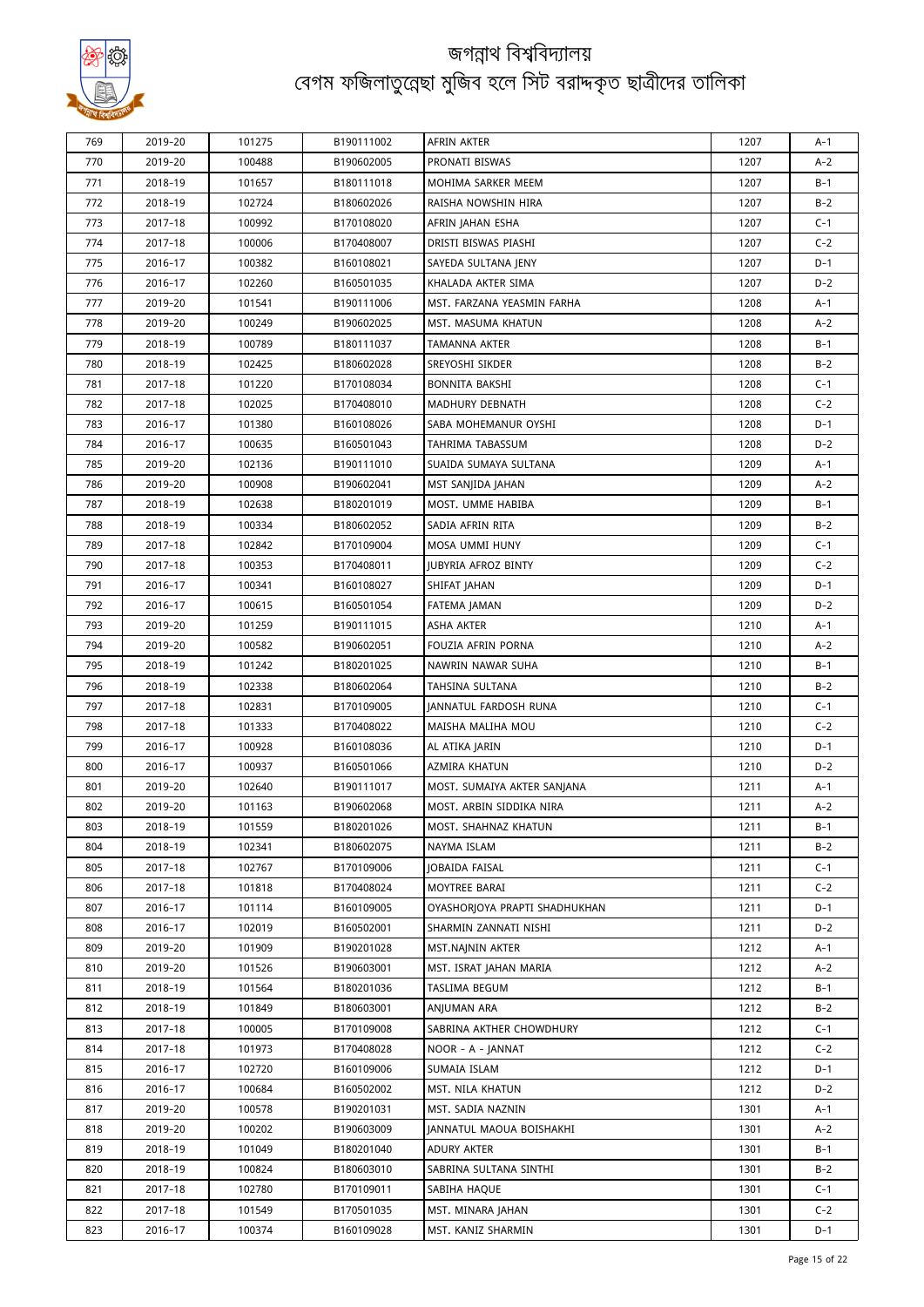

| 824 | 2016-17 | 102826 | B160502011 | KAZI HOSNA-UL- ISLAM                        | 1301 | $D-2$          |
|-----|---------|--------|------------|---------------------------------------------|------|----------------|
| 825 | 2019-20 | 102118 | B190201034 | MST.SOMPATI KHATUN                          | 1302 | $A-1$          |
| 826 | 2019-20 | 101533 | B190603026 | MST. SAMSHUN NAHAR                          | 1302 | $A-2$          |
| 827 | 2018-19 | 102143 | B180201079 | MST. NURJAHAN AKTER                         | 1302 | $B-1$          |
| 828 | 2018-19 | 100406 | B180603011 | NISHAT SAIYARA NOOR PREETY                  | 1302 | $B-2$          |
| 829 | 2017-18 | 102032 | B170109016 | MST. ANIKA IBNAT ANAMIKA                    | 1302 | $C-1$          |
| 830 | 2017-18 | 101912 | B170501038 | FARIA ISLAM                                 | 1302 | $C-2$          |
| 831 | 2016-17 | 102029 | B160110010 | NOUSHIN ISLAM JUTHI                         | 1302 | $D-1$          |
| 832 | 2016-17 | 101628 | B160502020 | ATKEYA FARZANA                              | 1302 | $D-2$          |
| 833 | 2019-20 | 100258 | B190201049 | MOST. MOMOTAZ PARVIN                        | 1303 | $A-1$          |
| 834 | 2019-20 | 100451 | B190603036 | KASHFIA IMAM SABIHA                         | 1303 | $A-2$          |
| 835 | 2018-19 | 100521 | B180201103 | JANNATUL ADNAN                              | 1303 | $B-1$          |
| 836 | 2018-19 | 102107 | B180603036 | SANTONA AKTER URMY                          | 1303 | $B-2$          |
| 837 | 2017-18 | 102170 | B170109020 | LAMIA                                       | 1303 | $C-1$          |
| 838 | 2017-18 | 100664 | B170501039 | MT. FARHANA YEASMIN                         | 1303 | $C-2$          |
| 839 | 2016-17 | 100020 | B160110014 | AFIFA ASHRIN                                | 1303 | $D-1$          |
| 840 | 2016-17 | 101988 | B160502025 | UMME TAHMINA JYOTI                          | 1303 | $D-2$          |
| 841 | 2019-20 | 100645 | B190201069 | SUBORNA SAHA                                | 1304 | $A-1$          |
| 842 | 2019-20 | 100033 | B190603051 | MST. AFSANA HAQUE RIMI                      | 1304 | $A-2$          |
| 843 | 2018-19 | 101744 | B180202001 | FAHMIDA AHMED                               | 1304 | $B-1$          |
| 844 | 2018-19 | 102146 | B180603038 | MST. TASMIM TABASSUM TONNA                  | 1304 | $B-2$          |
| 845 | 2017-18 | 100998 | B170109026 | SAILA AKTER                                 | 1304 | $C-1$          |
| 846 | 2017-18 | 101894 | B170501044 | <b>TAREFA KHATUN</b>                        | 1304 | $C-2$          |
| 847 | 2016-17 | 100446 | B160110022 | SURYA PARVIN RIMI                           | 1304 | $D-1$          |
| 848 | 2016-17 | 102728 | B160502027 | MYSHA MOMOTAJ ESHA                          | 1304 | $D-2$          |
| 849 |         | 102871 | B190201092 |                                             | 1305 | $A-1$          |
| 850 | 2019-20 |        |            | NUSRAT JAHAN BISMEE<br>ZANNAT ARA           | 1305 | $A-2$          |
|     | 2019-20 | 102439 | B190603054 |                                             |      | $B-1$          |
| 851 | 2018-19 | 101769 | B180202013 | MST EVA KHATUN                              | 1305 |                |
| 852 | 2018-19 | 100722 | B180603046 | SAYEDA ASIFA TASNIM MITU                    | 1305 | $B-2$<br>$C-1$ |
| 853 | 2017-18 | 101725 | B170110004 | TASNIMA AKTER                               | 1305 |                |
| 854 | 2017-18 | 101075 | B170501057 | AFSANA SULTANA<br>MUJTANIBAH ZAHAN MASHRAKA | 1305 | $C-2$<br>$D-1$ |
| 855 | 2016-17 | 101658 | B160110024 |                                             | 1305 |                |
| 856 | 2016-17 | 100895 | B160502028 | AFRINA AMRAN PRITUL                         | 1305 | $D-2$          |
| 857 | 2019-20 | 100737 | B190201122 | MAHMUDA ISLAM<br>MOST. MASURA AKTAR         | 1306 | $A-1$          |
| 858 | 2019-20 | 102082 | B190604001 |                                             | 1306 | $A-2$          |
| 859 | 2018-19 | 102372 | B180202052 | RUBAIA AFROZ                                | 1306 | $B-1$          |
| 860 | 2018-19 | 102050 | B180603062 | TAMANNA ISLAM TONNI                         | 1306 | $B-2$          |
| 861 | 2017-18 | 100643 | B170110007 | LATA AKTER                                  | 1306 | $C-1$          |
| 862 | 2017-18 | 101927 | B170501060 | MOST. MONISHA AKTER                         | 1306 | $C-2$          |
| 863 | 2016-17 | 101286 | B160110025 | MST. MAHBUBA ALAM                           | 1306 | $D-1$          |
| 864 | 2016-17 | 101755 | B160502042 | POMPA DHALI                                 | 1306 | $D-2$          |
| 865 | 2019-20 | 100591 | B190201145 | JOYA NAIDU                                  | 1307 | $A-1$          |
| 866 | 2019-20 | 100186 | B190604002 | JARIN TASNIM                                | 1307 | $A-2$          |
| 867 | 2018-19 | 100364 | B180202093 | TASLIMA AKTER LIMA                          | 1307 | $B-1$          |
| 868 | 2018-19 | 100700 | B180603063 | ISRAT NAJNIN JESMIN                         | 1307 | $B-2$          |
| 869 | 2017-18 | 100051 | B170110008 | TAMZIDA ISLAM MUNNI                         | 1307 | $C-1$          |
| 870 | 2017-18 | 101723 | B170501069 | NURUNNAHAR AKTHER                           | 1307 | $C-2$          |
| 871 | 2016-17 | 102323 | B160110027 | MAHFUZA AKTER                               | 1307 | $D-1$          |
| 872 | 2016-17 | 101488 | B160502052 | TANIA JAHAN ANANNA                          | 1307 | $D-2$          |
| 873 | 2019-20 | 101126 | B190202003 | MITA KHATUN                                 | 1308 | $A-1$          |
| 874 | 2019-20 | 100282 | B190604004 | PUJA MONDAL                                 | 1308 | $A-2$          |
| 875 | 2018-19 | 102319 | B180202112 | SHAMEMA ISLAM                               | 1308 | $B-1$          |
| 876 | 2018-19 | 100799 | B180603066 | TAMANNA KHATUN SHOMPA                       | 1308 | $B-2$          |
| 877 | 2017-18 | 100749 | B170110022 | NASRATJAHAN BITHI                           | 1308 | $C-1$          |
| 878 | 2017-18 | 102599 | B170501071 | NAZIA TASNEEM                               | 1308 | $C-2$          |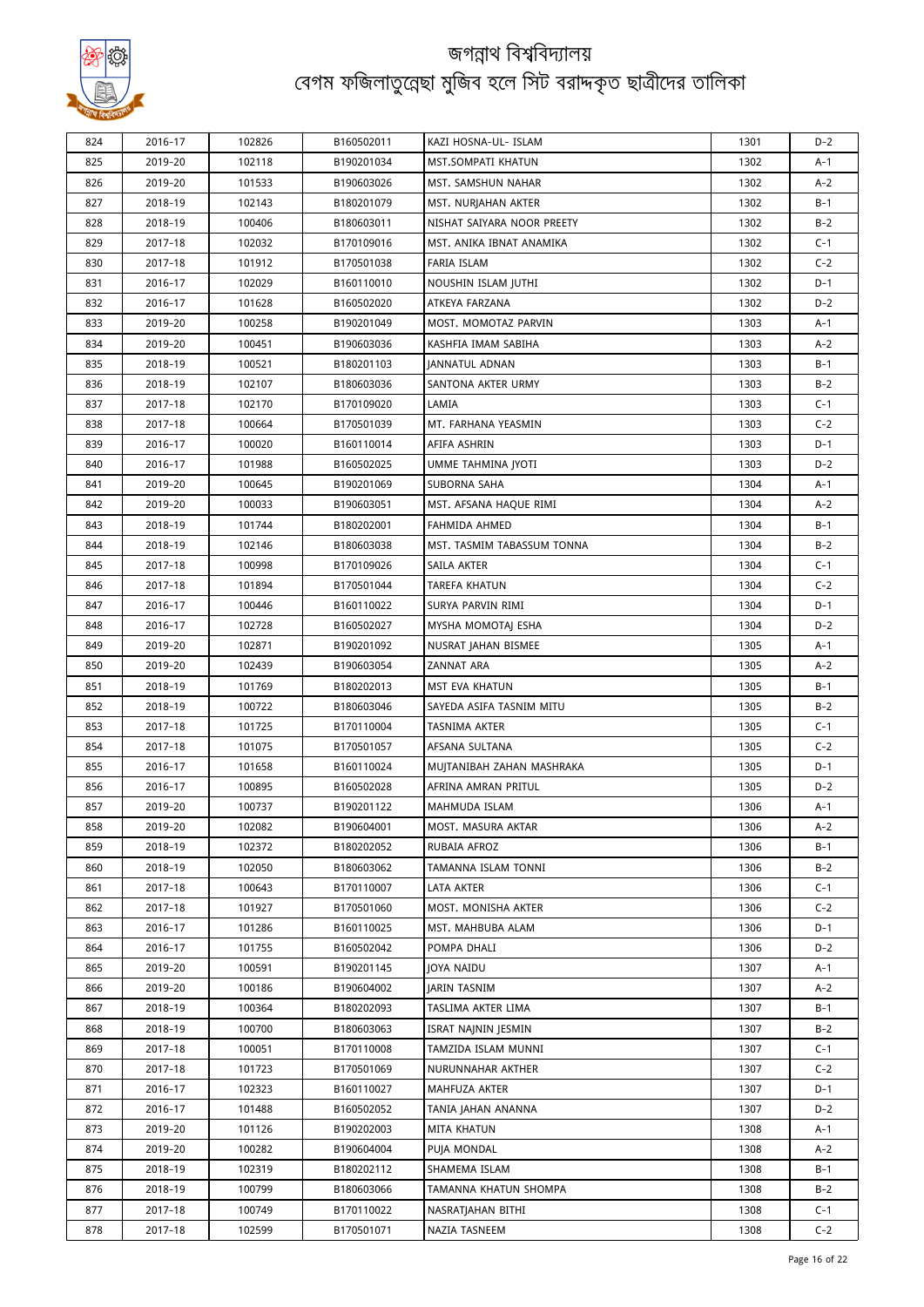

| 879        | 2016-17            | 100116 | B160110029 | BAISHAKHI KUNDU                   | 1308 | D-1          |
|------------|--------------------|--------|------------|-----------------------------------|------|--------------|
| 880        | 2016-17            | 101042 | B160601013 | TANJUM AKTER                      | 1308 | $D-2$        |
| 881        | 2019-20            | 100369 | B190202007 | <b>TAMANNA AFROSE</b>             | 1309 | A-1          |
| 882        | 2019-20            | 102793 | B190604028 | <b>TULI MONDAL</b>                | 1309 | $A-2$        |
| 883        | 2018-19            | 100343 | B180202134 | AYSHA AKTER LIYA                  | 1309 | B-1          |
| 884        | 2018-19            | 100329 | B180603073 | RIPTY RAY JABA                    | 1309 | $B-2$        |
| 885        | 2017-18            | 101449 | B170110023 | LABONNO ROY                       | 1309 | $C-1$        |
| 886        | 2017-18            | 102507 | B170502002 | ABIDA SULTANA                     | 1309 | $C-2$        |
| 887        | 2016-17            | 100825 | B160110041 | TANJATUL SIDDIKI                  | 1309 | $D-1$        |
| 888        | 2016-17            | 100745 | B160601022 | SULTANA PARVIN SWEETY             | 1309 | $D-2$        |
| 889        | 2019-20            | 101354 | B190202029 | <b>MAHMUDA AKTER</b>              | 1310 | A-1          |
| 890        | 2019-20            | 101005 | B190604042 | JANNATUL MOUYA                    | 1310 | A-2          |
| 891        | 2018-19            | 100811 | B180203026 | LUCKY SAHA                        | 1310 | $B-1$        |
| 892        | 2018-19            | 100920 | B180603075 | LABONI KHATUN                     | 1310 | $B-2$        |
| 893        | 2017-18            | 101101 | B170110026 | FARHANA SHATU                     | 1310 | $C-1$        |
| 894        | 2017-18            | 101689 | B170502006 | MOST. RABEYA BOSRI JAMI           | 1310 | $C-2$        |
| 895        | 2016-17            | 100234 | B160201019 | MST. SALMIN NAHAR                 | 1310 | $D-1$        |
| 896        | 2016-17            | 101550 | B160601040 | MAHIMA FERDOUS                    | 1310 | D-2          |
| 897        | 2019-20            | 101998 | B190202041 | SULTANA AKTER                     | 1311 | A-1          |
| 898        | 2019-20            | 102200 | B190604044 | <b>FARHA TASNIM</b>               | 1311 | $A-2$        |
|            |                    |        |            |                                   |      |              |
| 899<br>900 | 2018-19<br>2018-19 | 100296 | B180203034 | UMME HABIBA DOEL<br>SADIA SULTANA | 1311 | B-1<br>$B-2$ |
|            |                    | 102183 | B180604010 |                                   | 1311 |              |
| 901        | 2017-18            | 101016 | B170110028 | SURAIYA PARVIN JUMA               | 1311 | $C-1$        |
| 902        | 2017-18            | 102154 | B170502010 | MST. SABIA KHATUN                 | 1311 | $C-2$        |
| 903        | 2016-17            | 101293 | B160201023 | MOYNA AKTER                       | 1311 | $D-1$        |
| 904        | 2016-17            | 101279 | B160601042 | SULTANA AKTARI                    | 1311 | $D-2$        |
| 905        | 2019-20            | 101661 | B190202043 | RIFA TAMANNA                      | 1312 | A-1          |
| 906        | 2019-20            | 100350 | B190604052 | MOST. JANNATUL FARDHOS            | 1312 | $A-2$        |
| 907        | 2018-19            | 100862 | B180203035 | DIKSHA KAR                        | 1312 | B-1          |
| 908        | 2018-19            | 100097 | B180604018 | KEYA DASH                         | 1312 | $B-2$        |
| 909        | 2017-18            | 100247 | B170110029 | NABILA AKTER                      | 1312 | $C-1$        |
| 910        | 2017-18            | 102421 | B170502011 | MST. SHUMONA AKTER                | 1312 | $C-2$        |
| 911        | 2016-17            | 101976 | B160201057 | RIPA AKTE R                       | 1312 | D-1          |
| 912        | 2016-17            | 100784 | B160601045 | FARZANA YESMIN                    | 1312 | $D-2$        |
| 913        | 2019-20            | 100398 | B190202048 | SHARME DEY                        | 1401 | A-1          |
| 914        | 2019-20            | 102499 | B190604058 | REJOANA SULTANA                   | 1401 | A-2          |
| 915        | 2018-19            | 102381 | B180203045 | <b>ISRAT JAHAN</b>                | 1401 | B-1          |
| 916        | 2018-19            | 100907 | B180604019 | MARIAM AKTER MEEM                 | 1401 | $B-2$        |
| 917        | 2017-18            | 100673 | B170110032 | NISHAT TASNIM MIM                 | 1401 | $C-1$        |
| 918        | 2017-18            | 100858 | B170502029 | MST. RUBIYA YESMIN                | 1401 | $C-2$        |
| 919        | 2016-17            | 100047 | B160201098 | NUSRAT JAHAN MOON                 | 1401 | D-1          |
| 920        | 2016-17            | 100765 | B160602019 | <b>FARHIN AKTER</b>               | 1401 | D-2          |
| 921        | 2019-20            | 101358 | B190202059 | MOST. HUMAYRA KHANUM SHILA        | 1402 | A-1          |
| 922        | 2019-20            | 101906 | B190604069 | FATEMA JANNAT RUBAIYA             | 1402 | A-2          |
| 923        | 2018-19            | 101185 | B180203062 | SHEIKH FAIZA AKTER                | 1402 | B-1          |
| 924        | 2018-19            | 101586 | B180604020 | UZZALI SARKER                     | 1402 | $B-2$        |
| 925        | 2017-18            | 102173 | B170110040 | SUMAIYA JAHAN SARA                | 1402 | $C-1$        |
| 926        | 2017-18            | 102683 | B170502030 | MASIAT AHMED                      | 1402 | $C-2$        |
| 927        | 2016-17            | 101609 | B160201104 | MAHASINA JANNAT                   | 1402 | D-1          |
| 928        | 2016-17            | 100043 | B160602028 | NIGAT ARA NOUSHIN                 | 1402 | $D-2$        |
| 929        | 2019-20            | 101165 | B190202112 | DRISTY RANI HALDER                | 1403 | A-1          |
| 930        | 2019-20            | 101215 | B190604072 | MST. SANJIDA ISLAM                | 1403 | A-2          |
| 931        | 2018-19            | 100029 | B180203065 | MAIMUNA RAHMAN                    | 1403 | $B-1$        |
| 932        | 2018-19            | 100618 | B180604021 | JARIN TASNIM SABA                 | 1403 | $B-2$        |
| 933        | 2017-18            | 100492 | B170111001 | MOST. JANNATUL FERDUSE            | 1403 | $C-1$        |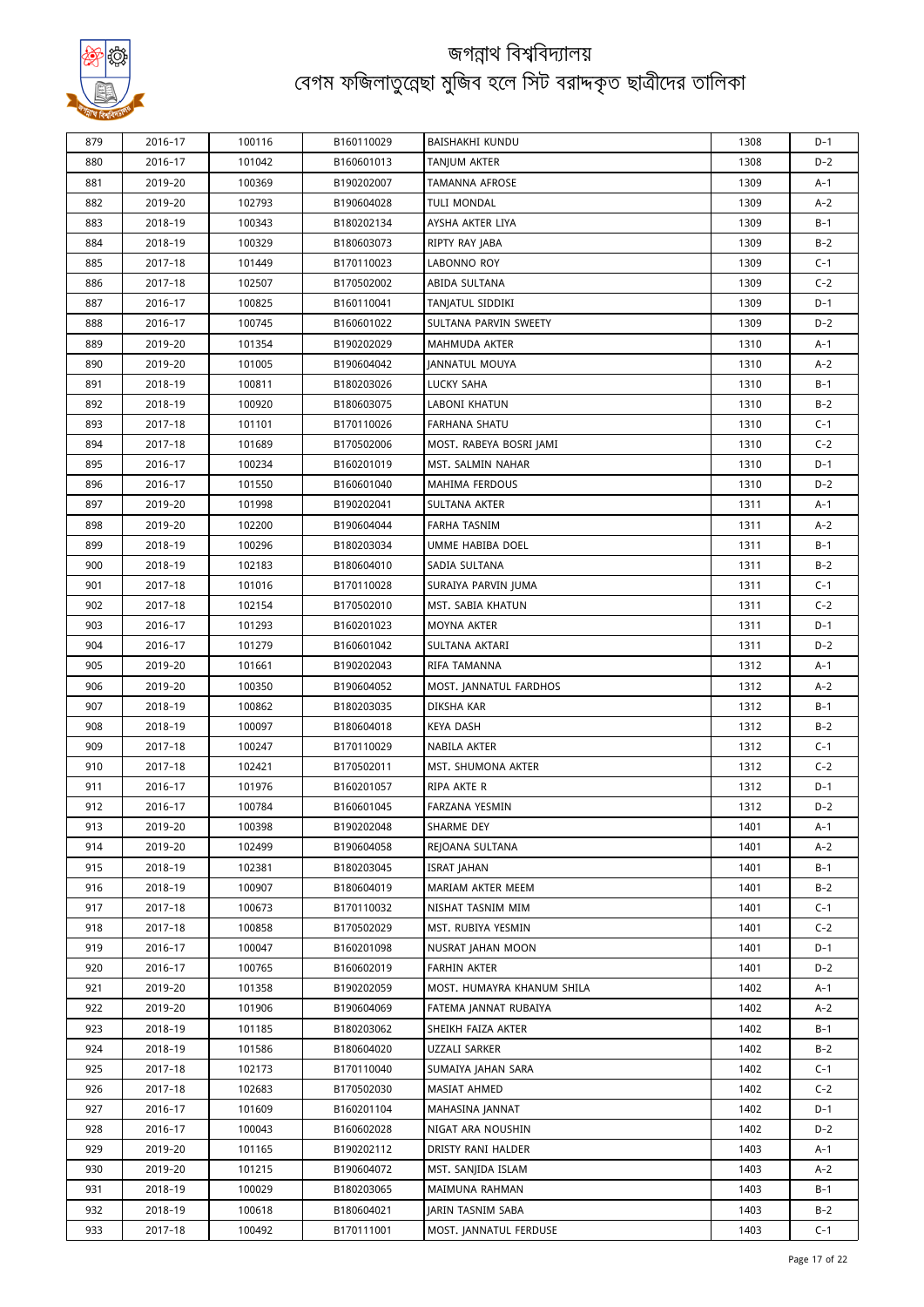

| 934        | 2017-18 | 101986 | B170502034 | MOST. SUMAIA AKTER      | 1403 | $C-2$          |
|------------|---------|--------|------------|-------------------------|------|----------------|
| 935        | 2016-17 | 101386 | B160201106 | SANJIDA AKTER           | 1403 | $D-1$          |
| 936        | 2016-17 | 100803 | B160602032 | SUMAIYA AKTER           | 1403 | $D-2$          |
| 937        | 2019-20 | 101490 | B190202131 | FARJANA AKTER           | 1404 | A-1            |
| 938        | 2019-20 | 100508 | B190604081 | MST. SONCHITA SNIGDHA   | 1404 | $A-2$          |
| 939        | 2018-19 | 100820 | B180203070 | SABRINA MAHZABIN MAHI   | 1404 | B-1            |
| 940        | 2018-19 | 101367 | B180604029 | MST. NADIRA SULTANA     | 1404 | $B-2$          |
| 941        | 2017-18 | 100070 | B170111006 | FARIHA ALAM LABONNA     | 1404 | $C-1$          |
| 942        | 2017-18 | 101378 | B170502039 | SAYMA SULTANA           | 1404 | $C-2$          |
| 943        | 2016-17 | 101506 | B160201108 | LAMIA ANZUM             | 1404 | $D-1$          |
| 944        | 2016-17 | 101325 | B160602036 | TANJILA AKTER           | 1404 | $D-2$          |
| 945        | 2019-20 | 100698 | B190203004 | <b>MIM HAQUE</b>        | 1405 | A-1            |
| 946        | 2019-20 | 100576 | B190605006 | JANNATUL AKTER TAMANNA  | 1405 | $A-2$          |
| 947        | 2018-19 | 102649 | B180203075 | SHOMA ISLAM MIM         | 1405 | $B-1$          |
| 948        | 2018-19 | 101071 | B180604038 | SHANJIDA SHARMIN        | 1405 | $B-2$          |
| 949        | 2017-18 | 102144 | B170111009 | ASMA AKTER              | 1405 | $C-1$          |
| 950        | 2017-18 | 100699 | B170502048 | MST. SARMIN AKTER MIM   | 1405 | $C-2$          |
| 951        | 2016-17 | 102634 | B160201122 | SABERA KHATUN NABILA    | 1405 | D-1            |
| 952        | 2016-17 | 102579 | B160602056 | HASIBA AFROSE TAMANNA   | 1405 | $D-2$          |
| 953        | 2019-20 | 101106 | B190203025 | <b>JANNATUL NAIEM</b>   | 1406 | A-1            |
|            |         |        |            |                         | 1406 |                |
| 954<br>955 | 2019-20 | 100469 | B190605008 | TABASSUM JAHAN MOHONA   |      | $A-2$<br>$B-1$ |
|            | 2018-19 | 100971 | B180203096 | YEASMIN ARA SHETU       | 1406 |                |
| 956        | 2018-19 | 100732 | B180604047 | MOST. AYASHA SIDDIKA    | 1406 | $B-2$          |
| 957        | 2017-18 | 100092 | B170111010 | SURAIYA AKHTER          | 1406 | $C-1$          |
| 958        | 2017-18 | 101487 | B170502050 | SURIYA SHIDDIKA         | 1406 | $C-2$          |
| 959        | 2016-17 | 101583 | B160201135 | SAGORIKA KHATUN         | 1406 | D-1            |
| 960        | 2016-17 | 102053 | B160602058 | NAZIA KHAN LINA         | 1406 | $D-2$          |
| 961        | 2019-20 | 101107 | B190203030 | HAFSA HOSSAIN           | 1407 | A-1            |
| 962        | 2019-20 | 100513 | B190605012 | ZAKIA TASNIM MOON       | 1407 | $A-2$          |
| 963        | 2018-19 | 101156 | B180204003 | SHARMIN SULTANA         | 1407 | B-1            |
| 964        | 2018-19 | 102244 | B180604050 | KHADEJA TUL KOBRA       | 1407 | $B-2$          |
| 965        | 2017-18 | 100605 | B170111018 | MST SUMAIYA PARVIN MIM  | 1407 | $C-1$          |
| 966        | 2017-18 | 100755 | B170601004 | FARJANA SULTANA         | 1407 | $C-2$          |
| 967        | 2016-17 | 101264 | B160201162 | RUBINA AKTER            | 1407 | D-1            |
| 968        | 2016-17 | 100657 | B160602072 | ZANNATARA FERDOUS       | 1407 | D-2            |
| 969        | 2019-20 | 100519 | B190203060 | ISRAT JAHAN SHOHAGI     | 1408 | A-1            |
| 970        | 2019-20 | 101248 | B190605023 | MST. MAISURA AKTER      | 1408 | A-2            |
| 971        | 2018-19 | 101197 | B180204014 | AKLIMA AKTER            | 1408 | B-1            |
| 972        | 2018-19 | 101277 | B180605001 | TILOTTAMA ROY           | 1408 | $B-2$          |
| 973        | 2017-18 | 100074 | B170111025 | SUMIYA BINTE TAHER      | 1408 | $C-1$          |
| 974        | 2017-18 | 100418 | B170601006 | PAPIA SHARMIN           | 1408 | $C-2$          |
| 975        | 2016-17 | 101694 | B160202013 | MST. NUSRAT JAHAN SONDA | 1408 | D-1            |
| 976        | 2016-17 | 101483 | B160602080 | RUPALI AKTER            | 1408 | $D-2$          |
| 977        | 2019-20 | 100347 | B190203077 | MAHFUJA AKTER MILI      | 1409 | A-1            |
| 978        | 2019-20 | 100850 | B190605041 | MIFTAHUL JANNAT         | 1409 | A-2            |
| 979        | 2018-19 | 100958 | B180204035 | NADERA ISLAM            | 1409 | B-1            |
| 980        | 2018-19 | 100461 | B180605006 | KASHFIA ZAMAN           | 1409 | $B-2$          |
| 981        | 2017-18 | 100750 | B170111026 | IRIN ISLAM              | 1409 | $C-1$          |
| 982        | 2017-18 | 101415 | B170601047 | MITHILA AKTER           | 1409 | $C-2$          |
| 983        | 2016-17 | 102310 | B160202018 | UMME ZOYNOB BISWAS      | 1409 | D-1            |
| 984        | 2016-17 | 102615 | B160603011 | <b>JANNATUL FERDOUS</b> | 1409 | D-2            |
| 985        | 2019-20 | 102506 | B190204002 | SARAP ANJUM ANIKA       | 1410 | A-1            |
| 986        | 2019-20 | 100919 | B190605042 | MST. JANNATUL FERDOUS   | 1410 | A-2            |
| 987        | 2018-19 | 102100 | B180204047 | NIPA AKTER              | 1410 | B-1            |
| 988        | 2018-19 | 100399 | B180605007 | KANIJ FATEMA            | 1410 | $B-2$          |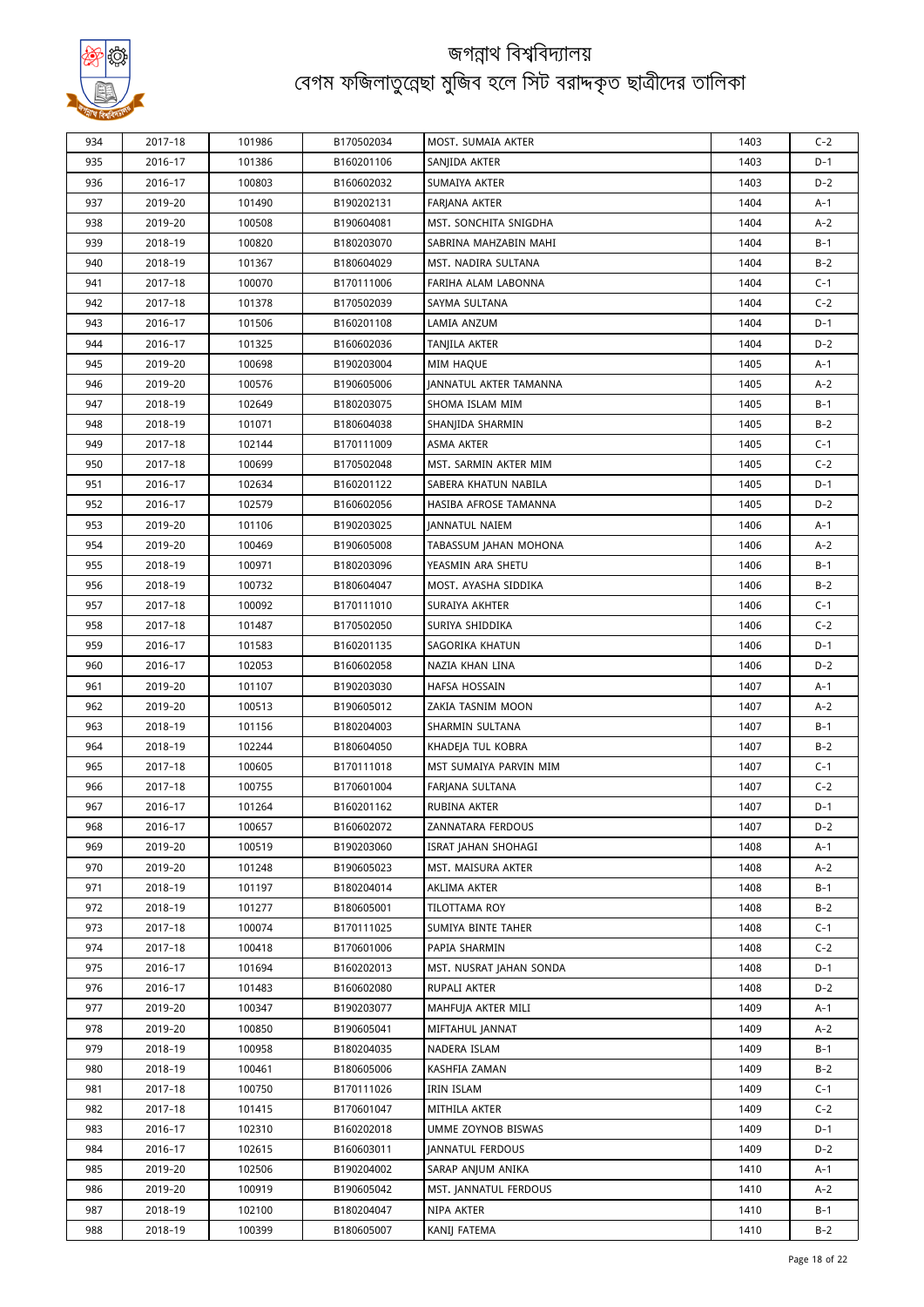

| 989  | 2017-18            | 100626           | B170111039               | TANMIN AKTER                        | 1410         | $C-1$        |
|------|--------------------|------------------|--------------------------|-------------------------------------|--------------|--------------|
| 990  | 2017-18            | 101585           | B170601050               | URNIKA KANIZ ULFE                   | 1410         | $C-2$        |
| 991  | 2016-17            | 100217           | B160202023               | SWARNA RANI SAHA                    | 1410         | $D-1$        |
| 992  | 2016-17            | 102450           | B160603023               | AFRIN ISLAM                         | 1410         | $D-2$        |
| 993  | 2019-20            | 101019           | B190204006               | RESHMEE AKTER                       | 1411         | A-1          |
| 994  | 2019-20            | 102354           | B190606002               | UMMA SALMA                          | 1411         | A-2          |
| 995  | 2018-19            | 102757           | B180204056               | MAISHA SAMIHA                       | 1411         | B-1          |
| 996  | 2018-19            | 101153           | B180605017               | TAMKIN ISLAM                        | 1411         | $B-2$        |
| 997  | 2017-18            | 100184           | B170201009               | <b>ISRAT JAHAN</b>                  | 1411         | $C-1$        |
| 998  | 2017-18            | 101608           | B170601059               | MST. SATHI KHATUN                   | 1411         | $C-2$        |
| 999  | 2016-17            | 100860           | B160202028               | TULI BISWAS                         | 1411         | D-1          |
| 1000 | 2016-17            | 101090           | B160603030               | <b>JANNATUL FERDOUS PROMA</b>       | 1411         | $D-2$        |
| 1001 | 2019-20            | 102788           | B190204038               | MST. RAISA ISLAM                    | 1412         | A-1          |
| 1002 | 2019-20            | 102374           | B190606003               | SAKIA ZANNAT AKHY                   | 1412         | $A-2$        |
| 1003 | 2018-19            | 101284           | B180204068               | NAZIFA ANJUM SAMIHA                 | 1412         | B-1          |
| 1004 | 2018-19            | 100943           | B180605019               | FAHMIDA KHANAM MILI                 | 1412         | $B-2$        |
| 1005 | 2017-18            | 101711           | B170201013               | KAZI NABA THARIMA TABRIGE           | 1412         | $C-1$        |
| 1006 | 2017-18            | 101699           | B170601076               | TASNIM MAHMUD MARIA                 | 1412         | $C-2$        |
| 1007 | 2016-17            | 100487           | B160202039               | SHAVENAM BARATH                     | 1412         | D-1          |
| 1008 | 2016-17            | 102792           | B160603054               | MAISHA BINTHA MAHABUB               | 1412         | $D-2$        |
| 1009 | 2019-20            | 101332           | B190204054               | SOYADA SAMSIA KARIM RAISA           | 1501         | A-1          |
| 1010 | 2019-20            | 101563           | B190606005               | SULTANA ZAMAN SHISHIR               | 1501         | $A-2$        |
| 1011 | 2018-19            | 100046           | B180204087               | SHATABDI SAHA                       | 1501         | B-1          |
| 1012 | 2018-19            | 102794           | B180605020               | ANANNA ROY                          | 1501         | $B-2$        |
| 1013 | 2017-18            | 101088           | B170201017               | RIMA RANI SAHA                      | 1501         | $C-1$        |
| 1014 | 2017-18            | 101199           | B170602002               | SHAHNAZ KHANOM                      | 1501         | $C-2$        |
| 1015 | 2016-17            | 100531           | B160202045               | KAKOLY AKTER TAMANNA                | 1501         | $D-1$        |
| 1016 | 2016-17            | 101899           | B160603070               | MST. NURJAHAN ISLAM SUCHI           | 1501         | $D-2$        |
| 1017 | 2019-20            | 100111           | B190204066               | MASTURA JANNAT HEYA                 | 1502         | A-1          |
| 1018 | 2019-20            | 102191           | B190606008               | SAIMOON NAHAR MIM                   | 1502         | $A-2$        |
|      |                    |                  |                          |                                     |              |              |
| 1019 | 2018-19<br>2018-19 | 102166<br>102630 | B180301004<br>B180605041 | SANJIDA AKTER<br>PROVATI BARAI POPY | 1502<br>1502 | B-1<br>$B-2$ |
| 1020 |                    |                  |                          |                                     |              |              |
| 1021 | 2017-18            | 101570           | B170201022               | JANNATUL FERDOUS SRABONI            | 1502         | $C-1$        |
| 1022 | 2017-18            | 102551           | B170602006               | MOST. MITU AKTER                    | 1502         | $C-2$        |
| 1023 | 2019-20            | 100890           | B190202168               | MOST. SHAMIMA KHATUN                | 1502         | D-1          |
| 1024 | 2016–17            | 100588           | B160603073               | FATEMA-TUZ-ZOHRA                    | 1502         | $D-2$        |
| 1025 | 2019-20            | 100617           | B190204090               | SUNJIDA ALAM                        | 1503         | A-1          |
| 1026 | 2019-20            | 100991           | B190607001               | LIZA KHATUN                         | 1503         | A-2          |
| 1027 | 2018-19            | 100052           | B180301010               | SHAIDA KABIR JAREN                  | 1503         | B-1          |
| 1028 | 2018-19            | 100996           | B180606002               | MST. RAFIA AKTERIN                  | 1503         | $B-2$        |
| 1029 | 2017-18            | 102625           | B170201028               | SATU KHATUN                         | 1503         | $C-1$        |
| 1030 | 2017-18            | 101498           | B170602009               | MOST. JANNATUL FARDOUS DOLON        | 1503         | $C-2$        |
| 1031 | 2016-17            | 100122           | B160202064               | SAHIDA TABASSUM NISHI               | 1503         | $D-1$        |
| 1032 | 2016-17            | 102384           | B160603082               | SAMPA AKTER                         | 1503         | $D-2$        |
| 1033 | 2019-20            | 102528           | B190301005               | POPY AKTER                          | 1504         | A-1          |
| 1034 | 2019-20            | 102044           | B190607004               | MST. ANIKA BUSHRA                   | 1504         | A-2          |
| 1035 | 2018-19            | 102043           | B180301021               | KANIZ ROKSANA                       | 1504         | B-1          |
| 1036 | 2018–19            | 101708           | B180606005               | AOISHI MOJUMDER                     | 1504         | B-2          |
| 1037 | 2017-18            | 100495           | B170201031               | SHAMIM ARA HIRA                     | 1504         | $C-1$        |
| 1038 | 2017-18            | 101597           | B170602010               | SAIMA IKBAL SAFI                    | 1504         | $C-2$        |
| 1039 | 2016-17            | 100147           | B160202071               | <b>BEAUTY KHANAM</b>                | 1504         | D-1          |
| 1040 | 2016-17            | 102229           | B160604003               | TASLIMA AKTER TAMME                 | 1504         | $D-2$        |
| 1041 | 2019-20            | 102675           | B190301012               | SAMIRA ISLAM SONY                   | 1505         | A-1          |
| 1042 | 2019-20            | 101888           | B190607024               | SHARMIN AKTER MITI                  | 1505         | A-2          |
| 1043 | 2018-19            | 102271           | B180301027               | MAHIBA TABASSUM DEEP                | 1505         | B-1          |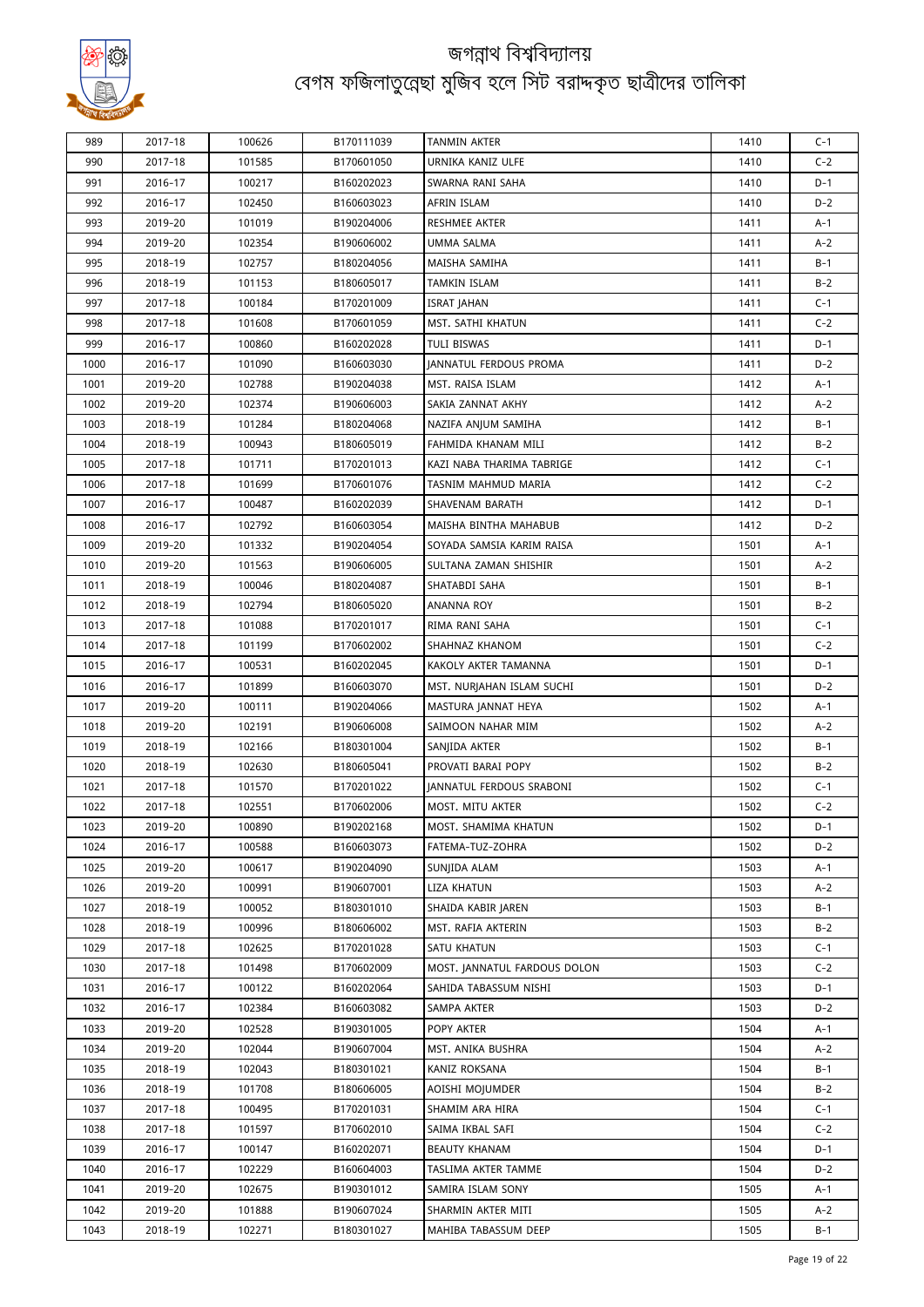

| 1044 | 2018-19 | 100760 | B180606006 | <b>IERIN TASNIM</b>        | 1505 | $B-2$ |
|------|---------|--------|------------|----------------------------|------|-------|
| 1045 | 2017-18 | 100570 | B170201034 | NUSRAT JAHAN FERDOUSI      | 1505 | $C-1$ |
| 1046 | 2017-18 | 100940 | B170602040 | NAHID AKTER KOCHI          | 1505 | $C-2$ |
| 1047 | 2016-17 | 100597 | B160202139 | NAIMA KHAN TARIN           | 1505 | D-1   |
| 1048 | 2016-17 | 101239 | B160604004 | NIPA NAZIM                 | 1505 | D-2   |
| 1049 | 2019-20 | 102787 | B190301013 | SHATHI BALA                | 1506 | A-1   |
| 1050 | 2019-20 | 102023 | B190608019 | JAFRIN AKTER               | 1506 | $A-2$ |
| 1051 | 2018-19 | 101936 | B180301052 | FARIA JAHAN ILMA           | 1506 | $B-1$ |
| 1052 | 2018-19 | 102251 | B180606013 | MST. JESIA JERIN BONNA     | 1506 | $B-2$ |
| 1053 | 2017-18 | 101757 | B170201060 | SAFIA KHANAM               | 1506 | $C-1$ |
| 1054 | 2017-18 | 101803 | B170603032 | LABONI AKTER               | 1506 | $C-2$ |
| 1055 | 2016-17 | 100901 | B160203002 | AYESHA AKTER               | 1506 | $D-1$ |
| 1056 | 2016-17 | 100363 | B160604012 | AYANTI DAS                 | 1506 | $D-2$ |
| 1057 | 2019-20 | 101844 | B190301074 | PRANTI NANDI PRIA          | 1507 | A-1   |
| 1058 | 2019-20 | 100566 | B190608024 | MAHFUZA MIRU               | 1507 | A-2   |
| 1059 | 2018-19 | 100612 | B180302008 | <b>HAPPY BISWAS</b>        | 1507 | $B-1$ |
| 1060 | 2018-19 | 101939 | B180606028 | <b>JANNATUN NAHER URMI</b> | 1507 | $B-2$ |
| 1061 | 2017-18 | 102160 | B170201107 | NUSRAT JAHAN RIMI          | 1507 | $C-1$ |
| 1062 | 2017-18 | 100303 | B170603048 | MST. ANTAZ HENA AKHI       | 1507 | $C-2$ |
| 1063 | 2016-17 | 102697 | B160203022 | SUSMITA ISLAM              | 1507 | $D-1$ |
| 1064 | 2016-17 | 100796 | B160604032 | NAZNEEN AKTER TULI         | 1507 | $D-2$ |
| 1065 | 2019-20 | 100273 | B190302002 | SHERAJUM ARAFIN KONA       | 1508 | A-1   |
| 1066 | 2019-20 | 101732 | B190608026 | ARIFA AHAMED LABONNO       | 1508 | A-2   |
| 1067 | 2018-19 | 101089 | B180302031 | FARZANA AKTER              | 1508 | $B-1$ |
| 1068 | 2018-19 | 101000 | B180606031 | MST. AMINA KHATUN          | 1508 | $B-2$ |
| 1069 | 2017-18 | 101463 | B170202020 | MORIUM RADIA MASHA         | 1508 | $C-1$ |
| 1070 | 2017-18 | 102186 | B170603057 | ASHRAFUN JANNAT LIZA       | 1508 | $C-2$ |
| 1071 | 2016-17 | 100620 | B160203043 | MOHINY SULTANA SUCHONA     | 1508 | $D-1$ |
| 1072 | 2016-17 | 100328 | B160604076 | MISKAT JERIN               | 1508 | $D-2$ |
| 1073 | 2019-20 | 100362 | B190302009 | KHADIZA JANNAT             | 1509 | A-1   |
| 1074 | 2018-19 | 100872 | B160101071 | <b>HABIBA KHANOM</b>       | 1509 | $A-2$ |
| 1075 | 2018-19 | 101094 | B180302044 | SADIA ANJUM                | 1509 | B-1   |
| 1076 | 2018-19 | 101079 | B180606036 | BABITA RANI MONDAL         | 1509 | $B-2$ |
| 1077 | 2017-18 | 102870 | B170202045 | FARHANA AKTER SHARNA       | 1509 | $C-1$ |
| 1078 | 2017-18 | 101457 | B170603066 | SARNA ROY                  | 1509 | $C-2$ |
| 1079 | 2016-17 | 100923 | B160203048 | AFRINA ASHRAFI ORTHY       | 1509 | D-1   |
| 1080 | 2016-17 | 101118 | B160605003 | RUBAIYA-GULSHAN            | 1509 | $D-2$ |
| 1081 | 2018-19 | 102517 | B160106009 | WAHIDA NABIB               | 1510 | A-1   |
| 1082 | 2018-19 | 100526 | B170302079 | SUMIYA AFRIN               | 1510 | A-2   |
| 1083 | 2018-19 | 102266 | B180303013 | ARONI KARMAKAR             | 1510 | B-1   |
| 1084 | 2018-19 | 100599 | B180607006 | MUSLIMA AKTER MITA         | 1510 | $B-2$ |
| 1085 | 2017-18 | 102847 | B170202046 | SAMIA NUSRAT JAHAN         | 1510 | $C-1$ |
| 1086 | 2017-18 | 100882 | B170603069 | NUSRAT JAHAN TISHA         | 1510 | $C-2$ |
| 1087 | 2016-17 | 101450 | B160203061 | HUSNE ARA HUSNA            | 1510 | D-1   |
| 1088 | 2016-17 | 100888 | B160605009 | SANJIDA AKTHER DOLA        | 1510 | $D-2$ |
| 1089 | 2018-19 | 102817 | B160301041 | NASRIN JAHAN               | 1511 | A-1   |
| 1090 | 2018-19 | 102583 | B170303025 | REBEKA SULTANA RUMI        | 1511 | A-2   |
| 1091 | 2018-19 | 100159 | B180303020 | FARHANA YESMIN             | 1511 | B-1   |
| 1092 | 2018-19 | 100058 | B180607009 | JAOATA AFNAN JULFA ABEDIN  | 1511 | $B-2$ |
| 1093 | 2017-18 | 102267 | B170202055 | MST LIANA SABRIN           | 1511 | $C-1$ |
| 1094 | 2017-18 | 100482 | B170603075 | TAMANNA ISLAM BRISTY       | 1511 | $C-2$ |
| 1095 | 2016-17 | 101018 | B160203070 | AKHI AKTER                 | 1511 | $D-1$ |
| 1096 | 2016-17 | 102196 | B160605018 | FARHANA ALAM SRETY         | 1511 | D-2   |
| 1097 | 2018-19 | 101298 | B160303082 | MST. ZANNATUL MIM          | 1512 | A-1   |
| 1098 | 2018-19 | 102538 | B170303079 | MARIA SULTANA MIM          | 1512 | $A-2$ |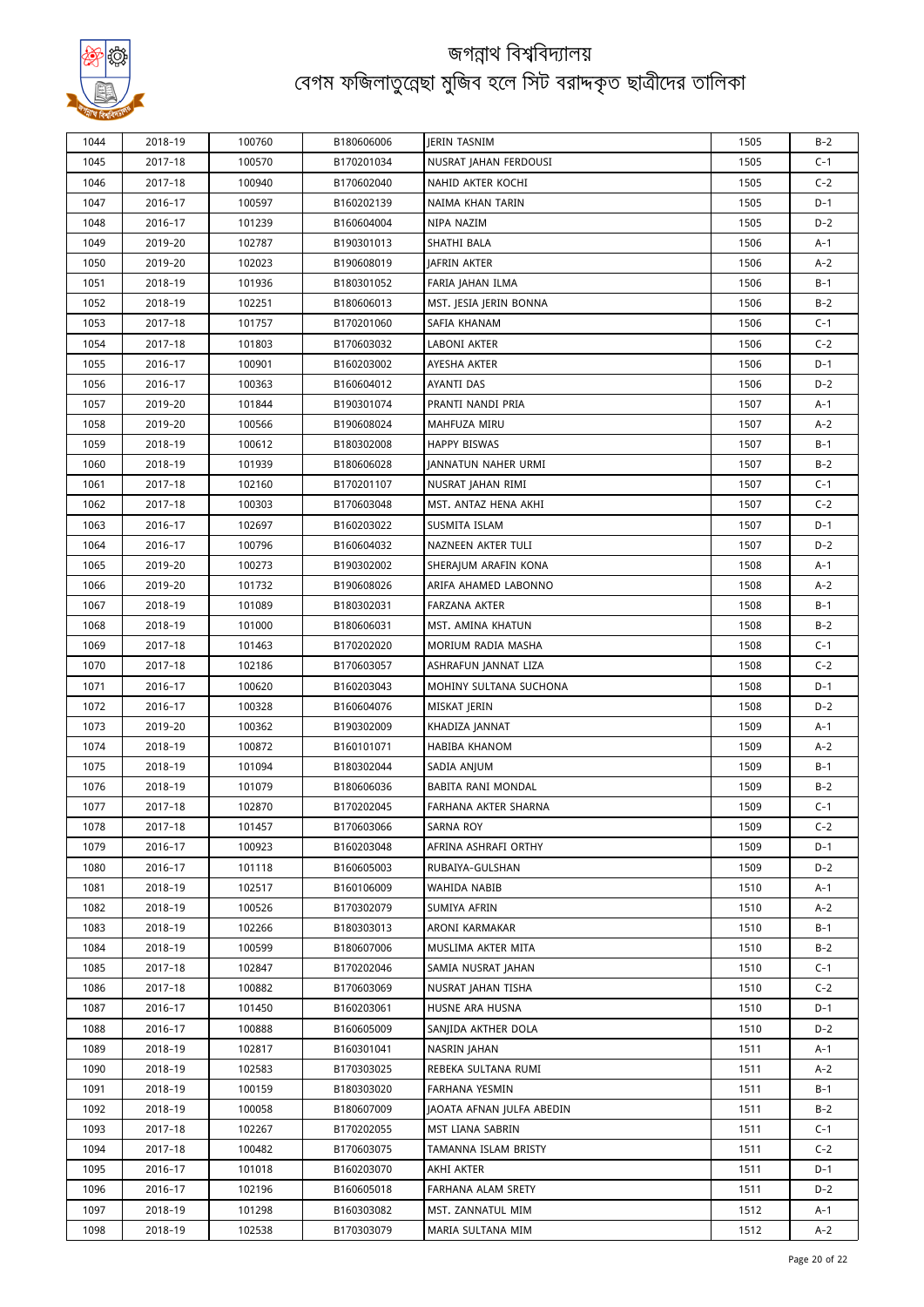

| 1099 | 2018-19 | 102090 | B180303029 | LAMISA FARHIN           | 1512 | $B-1$          |
|------|---------|--------|------------|-------------------------|------|----------------|
|      |         |        |            |                         |      |                |
| 1100 | 2018-19 | 102081 | B180607014 | AMENA BHUIYAN           | 1512 | $B-2$          |
| 1101 | 2017-18 | 100489 | B170202057 | MST. MASHAT JOHURA      | 1512 | $C-1$<br>$C-2$ |
| 1102 | 2017-18 | 102679 | B170604001 | MARIA ISLAM TAJIN       | 1512 |                |
| 1103 | 2016-17 | 101331 | B160203082 | NIPA SARKER             | 1512 | $D-1$          |
| 1104 | 2016-17 | 101214 | B160605020 | MORSHEDA AKTER MUNIA    | 1512 | $D-2$          |
| 1105 | 2018-19 | 101135 | B170106063 | <b>MST SUMI KHATUN</b>  | 1601 | $A-1$          |
| 1106 | 2018-19 | 101994 | B170304001 | SOHANA AKTER            | 1601 | $A-2$          |
| 1107 | 2018-19 | 100241 | B180303035 | MARIA BINTA MOJIB       | 1601 | $B-1$          |
| 1108 | 2018-19 | 100038 | B180607015 | SAIAK RAINUMA SHIFA     | 1601 | $B-2$          |
| 1109 | 2017-18 | 101443 | B170202115 | CHIRONTAN MONI NATH     | 1601 | $C-1$          |
| 1110 | 2017-18 | 100016 | B170604021 | SUMI RANI GOP           | 1601 | $C-2$          |
| 1111 | 2016-17 | 102488 | B160203083 | MONIRA SULTANA          | 1601 | $D-1$          |
| 1112 | 2016-17 | 101855 | B160605026 | RUMA AKTER SHAMIMA      | 1601 | $D-2$          |
| 1113 | 2018-19 | 100619 | B170107008 | NURE TANZUM SHOURIN     | 1602 | $A-1$          |
| 1114 | 2018-19 | 102713 | B170304020 | TAMANNA HAQUE JAME      | 1602 | $A-2$          |
| 1115 | 2018-19 | 100044 | B180303056 | MITHELA DEBNATH         | 1602 | $B-1$          |
| 1116 | 2018-19 | 101715 | B180607017 | EFAT JAHAN CHOWDHURY    | 1602 | $B-2$          |
| 1117 | 2017-18 | 102289 | B170202144 | MEDHA DEB               | 1602 | $C-1$          |
| 1118 | 2017-18 | 100008 | B170604024 | PUJA PAUL               | 1602 | $C-2$          |
| 1119 | 2016-17 | 100946 | B160203084 | AYON DAS                | 1602 | $D-1$          |
| 1120 | 2016-17 | 101120 | B160605027 | FARHANA KASHEM MITA     | 1602 | $D-2$          |
| 1121 | 2018-19 | 100049 | B170107030 | ANINDITA PAUL           | 1603 | $A-1$          |
| 1122 | 2018-19 | 102781 | B170304029 | <b>KAMRUN NAHAR</b>     | 1603 | $A-2$          |
| 1123 | 2018-19 | 101168 | B180304005 | MOST. SARMIN AKTER RINI | 1603 | $B-1$          |
| 1124 | 2018-19 | 101237 | B180608001 | MARIA SULTANA TUMPA     | 1603 | $B-2$          |
| 1125 | 2017-18 | 100383 | B170202147 | MAFUZA AKTER            | 1603 | $C-1$          |
| 1126 | 2017-18 | 101543 | B170604034 | RUMI KHATUN             | 1603 | $C-2$          |
| 1127 | 2016-17 | 100117 | B160203087 | FARHA AKTER MUKTE       | 1603 | $D-1$          |
| 1128 | 2016-17 | 100930 | B160605035 | NOWSHIN SHARMILE        | 1603 | $D-2$          |
| 1129 | 2018-19 | 102234 | B170202056 | NAVILA JAFRIN PURBA     | 1604 | $A-1$          |
| 1130 | 2018-19 | 102368 | B170304066 | LABONI AKTER            | 1604 | $A-2$          |
| 1131 | 2018-19 | 101660 | B180304007 | RUBAIYA SHARMIN RUBA    | 1604 | $B-1$          |
| 1132 | 2018-19 | 101373 | B180608006 | PUNAM CHOWDHURY         | 1604 | $B-2$          |
| 1133 | 2017-18 | 100425 | B170203004 | AMANA AKTER             | 1604 | $C-1$          |
| 1134 | 2017-18 | 100149 | B170604051 | SHATU GHOSH             | 1604 | $C-2$          |
| 1135 | 2016-17 | 100486 | B160203105 | <b>JOYETA KAR</b>       | 1604 | $D-1$          |
| 1136 | 2016-17 | 100459 | B160605036 | FABIHA-RAHMAN           | 1604 | $D-2$          |
| 1137 | 2018-19 | 100093 | B170301014 | SADIA AFRIN             | 1605 | A-1            |
| 1138 | 2018-19 | 102516 | B170304067 | KAMRUN NESSA LOPA       | 1605 | $A-2$          |
| 1139 | 2018-19 | 100173 | B180304050 | SUMAIYA HABIBA SHARNA   | 1605 | $B-1$          |
| 1140 | 2018-19 | 101792 | B180608010 | MST. FATEMA AKTER HERA  | 1605 | $B-2$          |
| 1141 | 2017-18 | 101164 | B170203017 | NUSRAT JAHAN SHIFA      | 1605 | $C-1$          |
| 1142 | 2017-18 | 100160 | B170604069 | SHAHIDA AKTER MOLY      | 1605 | $C-2$          |
| 1143 | 2016-17 | 101061 | B160204009 | SHARJINA NASRIN         | 1605 | $D-1$          |
| 1144 | 2016-17 | 102179 | B160605043 | NAFISA AKHTER SHAILA    | 1605 | $D-2$          |
|      |         |        |            |                         |      |                |
| 1145 | 2018-19 | 100131 | B170301019 | NISHAT LUBNA            | 1606 | A-1            |
| 1146 | 2018-19 | 101313 | B170304080 | MAHABUBA MEHARUN MISHU  | 1606 | $A-2$          |
| 1147 | 2018-19 | 101733 | B180305015 | SUMIYA YEASMIN BHABNA   | 1606 | $B-1$          |
| 1148 | 2017-18 | 102412 | B140304055 | MUNNI AKTER             | 1606 | $B-2$          |
| 1149 | 2017-18 | 101860 | B170203040 | MEHENAZ ZAHAN MUKTI     | 1606 | $C-1$          |
| 1150 | 2017-18 | 100168 | B170605009 | SURAIYA AZMI            | 1606 | $C-2$          |
| 1151 | 2016-17 | 102126 | B160204021 | TAMANNA AKTER           | 1606 | $D-1$          |
| 1152 | 2016-17 | 101381 | B160606012 | KHADIJA AKHTER POLY     | 1606 | $D-2$          |
| 1153 | 2018-19 | 102446 | B170301023 | FARHANA ISLAM PINKI     | 1607 | $A-1$          |